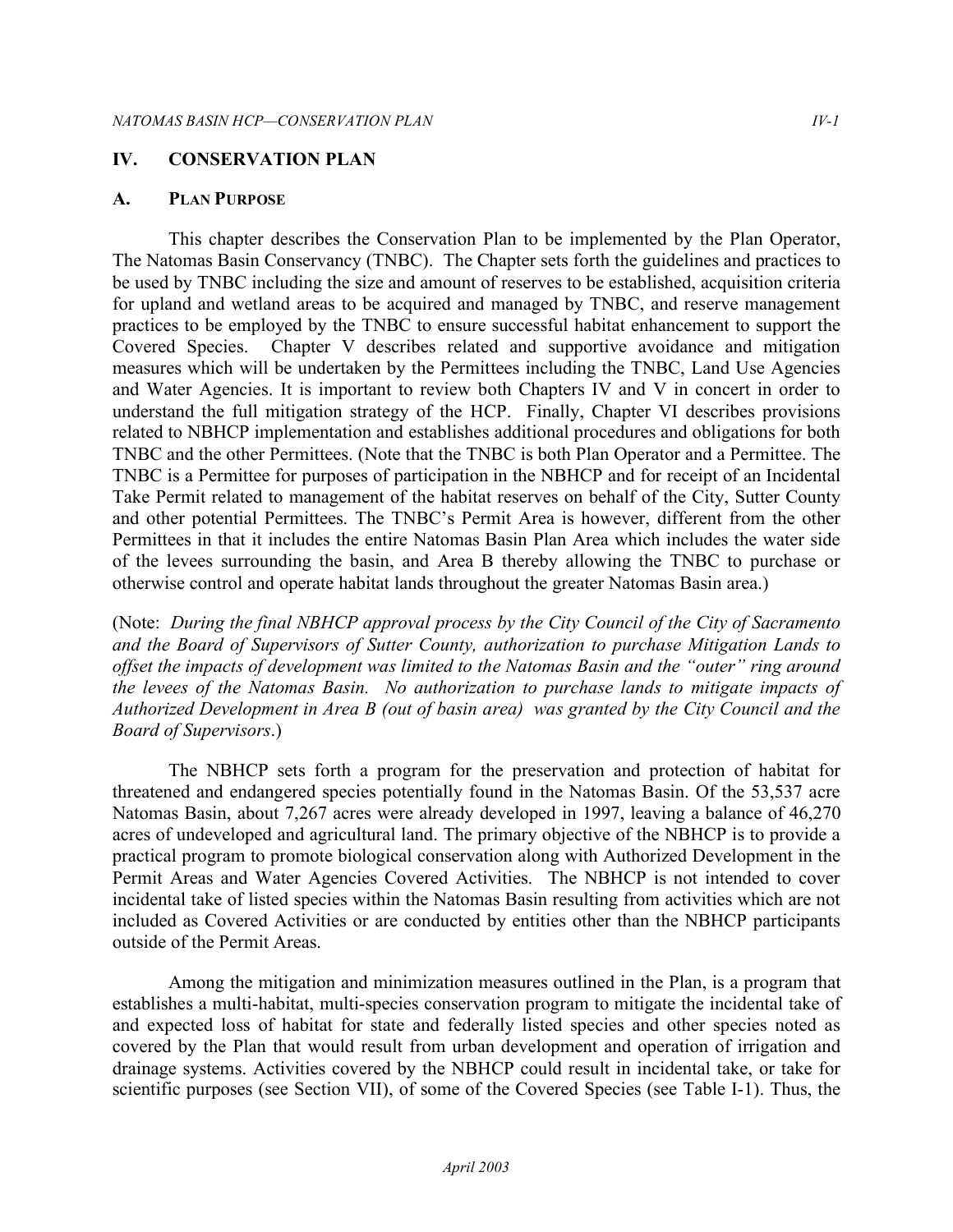NBHCP constitutes the basis for requested incidental take permits for these species under the state and federal ESAs. Take of other species addressed by the NBHCP is expected to be infrequent or unlikely, but may occur in isolated cases (see Chapter VII). These species also would be covered by the permits if such take should occur.

Current development approvals, City and County general plans and community plans, and other plans (including MAP) are the basis for estimating development rates anticipated in the Basin, the resulting habitat loss expected from the Covered Activities authorized by the incidental take permits, and for evaluating the corresponding environmental impacts pursuant to NEPA and CEQA. Take resulting from urban development on Sacramento International Airport land would not be authorized by the NBHCP Incidental Take Permits. Apart from take associated with the MAP HCP which is accounted for in the NBHCP, the Plan does not permit the take of Covered Species within Sacramento County, with the following two exceptions: (1) take resulting from TNBC reserve operations; and (2) take resulting from the Water Agencies Covered Activities. The airport will mitigate for take of listed species affected by activities on airport lands through coordination between the Airport and Sacramento County, with USFWS and CDFG approval as previously described.

Under the NBHCP, the acquisition of lands or conservation easements for the purpose of creating and managing permanent habitat reserves is the primary mitigation for impacts to habitat of Covered Species resulting from urban development. For purposes of the Plan, the term "system of reserves" means mitigation lands generally and includes all habitat conserved and managed for the Covered Species, including rice fields by TNBC. The NBHCP describes a method for funding the land acquisition and management program for the acquired lands.

# **B. PLAN OPERATOR**

In anticipation of the completion of the HCP and issuance of ITPs, TNBC was formed as a public benefit non-profit corporation under the laws of the State of California in 1994. It is governed by the terms of the NBHCP, its commitments within the NBHCP Implementation Agreement for the respective Permittees, a Board of Directors, and Bylaws. Since January 1998, with the issuance of the ITP on December 31, 1997, the City of Sacramento appointed five (5) Board members to TNBC. The City collected Mitigation Fees of \$13.9 M from 1996 (when the interim fee was put in place) to December 2001. The history of fee increases is shown on Table VI-3. In cooperation with USFWS, CDFG and the City, TNBC has acquired 2,104.14 acres of habitat reserve land to date on behalf of the City (See Table IV-1 below). To date, 100 percent of the mitigation land is within the Natomas Basin.

As well as acquiring habitat reserve land, the Conservancy has completed Site Specific Management Plans (SSMPs) on all but the two most recently acquired properties. A contract was granted in November 2001 to complete a Site Specific Land Management Plan for those two properties. The Conservancy has also completed an annual report each year since its inception per Section VI.G of the NBHCP, including Authorized Development activities, Conservancy activities, and annual surveys of the GGS and Swainson's Hawk. A five-year comprehensive Basin-wide survey of the Covered Species will be started in 2003 and completed in 2004.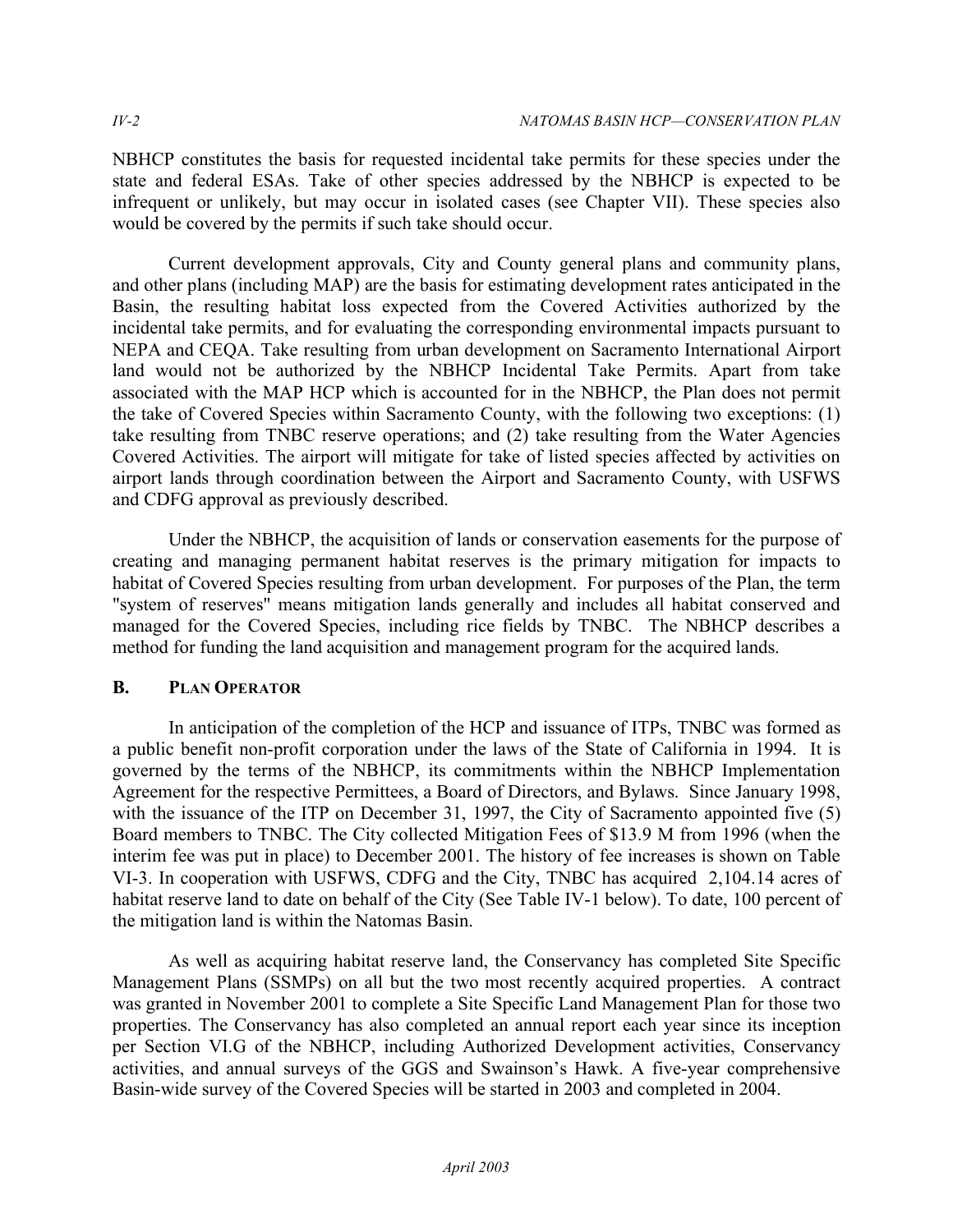| <b>Property</b>      | <b>Date Acquired</b> | Acres   |
|----------------------|----------------------|---------|
| Silva                | 1.7.99               | 159.200 |
| <b>Betts</b>         | 4.5.99               | 138.992 |
| Kismat               | 4.16.99              | 40.293  |
| <b>Bennett North</b> | 5.17.99              | 226.675 |
| <b>Bennett South</b> | 5.17.99              | 132.486 |
| Lucich North         | 5.18.99              | 267.986 |
| Lucich South         | 5.18.99              | 351.889 |
| Brennan              | 6.15.00              | 241.376 |
| Frazer               | 7.31.00              | 92.600  |
| Souza                | 7.2.01               | 44.68   |
| Natomas Farms        | 7.9.01               | 96.46   |
| Ayala                | 2.2.02               | 311.5   |
| Sills                | 7.15.02              | 575.56  |
| <b>Total</b>         |                      | 2679.7  |
| Alleghany            | pending              | 50.00   |
| <b>Total</b>         |                      | 2729.7  |

## **TNBC MITIGATION LAND ACQUISITION (January 2002) TABLE IV-1**

TNBC Board of Directors is comprised of representatives from NBHCP Permittees, to be appointed as follows:

 *Number*: The authorized number of Directors shall be a minimum of three and a maximum of fifteen. No reduction of the authorized number of Directors shall have the effect of removing any Director before that Director's term of office expires.

*Designation by the City of Sacramento*: The City of Sacramento, as the original NBHCP Permittee, designated five (5) Directors when the City received its Permits in December 1997.

*Designation by Sutter County*: At such time as Sutter County adopts the NBHCP and executes the associated I.A., Sutter County shall be entitled to designate five (5) Directors when Sutter County has received its Permits.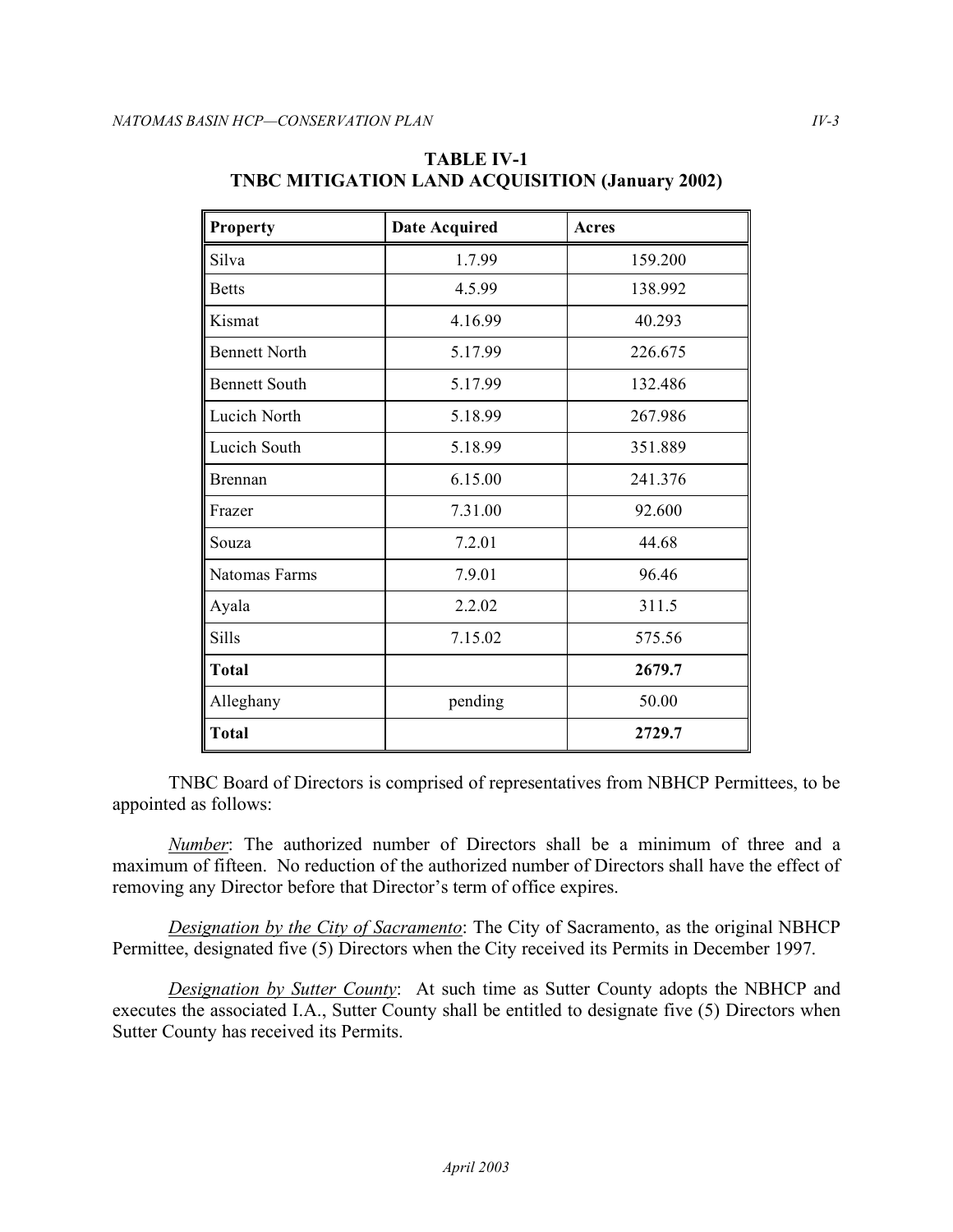*Designation by Natomas Mutual:* At such time as Natomas Mutual adopts the NBHCP, executes an Implementation Agreement with the USFWS and CDFG, and receives its Permits, it may appoint one (1) Director to TNBC Board.

*Designation by RD 1000*: At such time as RD 1000 adopts the NBHCP, executes an Implementation Agreement with the USFWS and CDFG, and receives its Permits, it may appoint one (1) Director to TNBC Board.

TNBC performs an important function for the NBHCP by establishing and overseeing a concerted program for acquiring, enhancing and managing mitigation lands in perpetuity on behalf of the Permittees. Specifically, TNBC will receive mitigation fees collected by the City and County (and from the County of Sacramento for the Metro Air Park Project), using the fees to establish mitigation lands, and to manage the mitigation lands for the benefit of the Covered Species. Mitigation lands are established through fee simple or easement acquisition. TNBC may legally buy and sell land, lease land for revenue, hold title to conservation easements, etc. As a non-governmental entity, TNBC has no powers of condemnation and can only purchase lands from willing sellers. TNBC also has the authority to establish and sign contracts with appropriate individuals or organizations for the purpose of carrying out specific activities under the NBHCP, including, but not limited to, managed marsh construction, habitat restoration, and monitoring.

All proceedings of TNBC shall be conducted in public, in a manner consistent with the Ralph M. Brown Act (California Government Code, Section 54950 *et seq.*) regarding open and public meetings, and with the California Public Records Act (California Government Code, Section 6250, *et. seq.*) regarding maintenance of public records. TNBC may conduct closed sessions for real estate negotiations as permitted in its bylaws, included in Appendix F as may be amended from time to time ("TNBC Bylaws"). Pursuant to the TNBC Bylaws, the provisions of the Ralph M. Brown Act regarding the disclosure of information with respect to real property transactions (including but not limited to Gov. Code Sections 54954.5(b); 54956.8 and  $54957.1(a)(1)$ ) whether such transactions are pending or completed shall not apply. As used herein, "real property transactions" shall include options to purchase or lease real property, conservation easements, as well as farming contracts affecting real property that TNBC has acquired or is in negotiations to acquire. Moreover, any documents relating to real property transactions, either pending or completed, of TNBC shall be exempt from disclosure. TNBC may, in time, be succeeded by another suitable non-profit entity or by CDFG (see Section 3.2.11 of the Implementation Agreement).

# **1. NBHCP Technical Advisory Committee**

Upon approval of the 1997 City of Sacramento NBHCP and issuance of ITPs, the NBHCP Technical Advisory Committee (TAC) was formed. The TAC is and shall be comprised of representatives from the USFWS, CDFG, the Permittees, and any other future Permittees to advise TNBC in implementing the NBHCP. Each Land Use Agency, Water Agency, or other Permittee, the USFWS, and CDFG will appoint one or more members to the TAC. In addition, TNBC Board of Directors may invite, as needed, other qualified experts on Covered Species or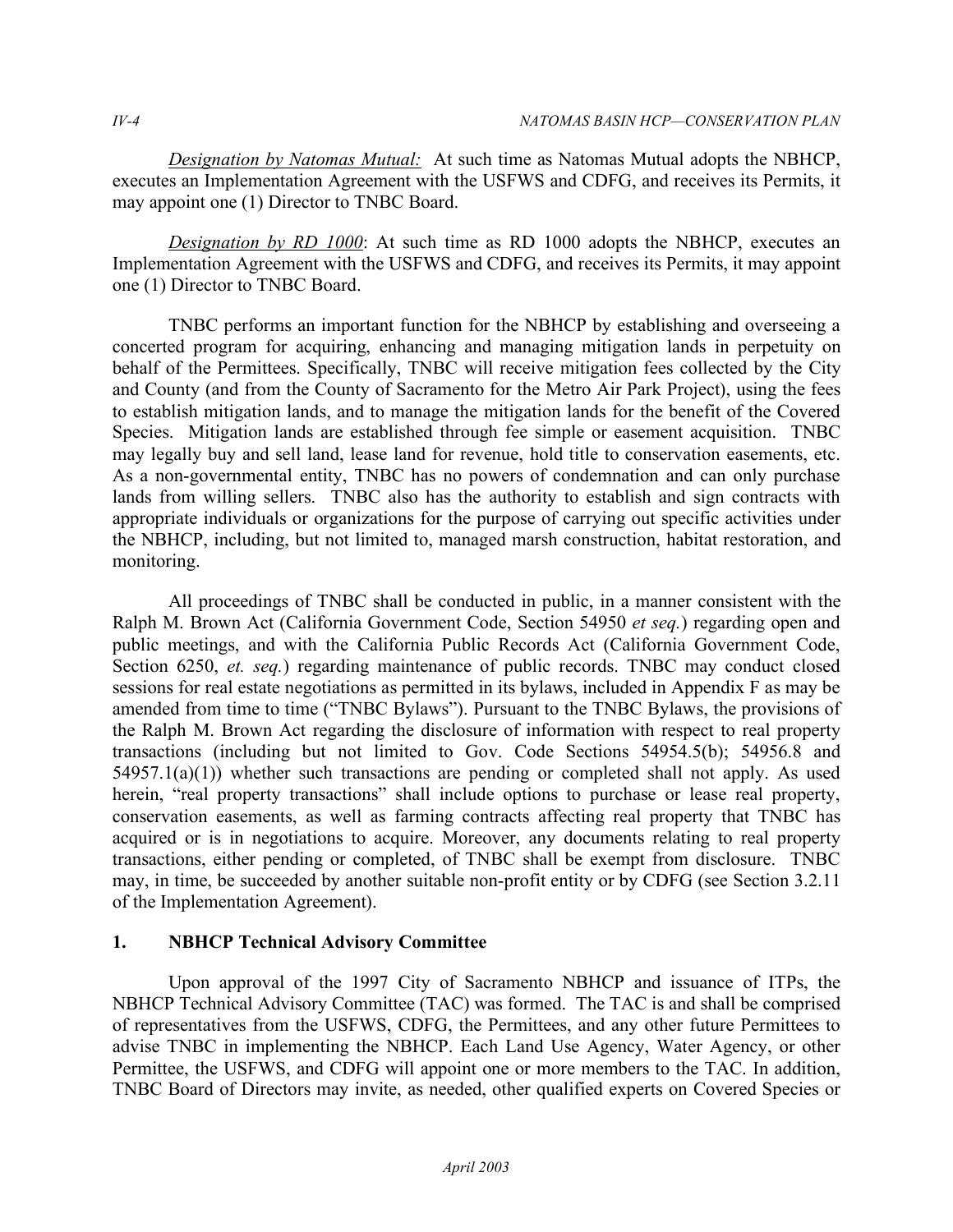marsh construction, administrative and legal personnel to assist the TAC, for limited time periods. The TAC's role under the NBHCP is intended to be strictly technical and scientific. It is to advise TNBC in making technical and biological decisions with respect to: reserve land selection, enhancement, and management; monitoring programs and needs; species relocation or reintroduction plans; and other issues pertinent to technical implementation of the Plan. Only TAC representatives from the Permittees, the USFWS, and CDFG shall have the authority to vote with respect to any TAC decision.

# **C. CONSERVATION STRATEGIES TO MITIGATE FOR URBAN DEVELOPMENT**

# **1. General Strategies to Mitigate the Impacts of Urban Development**

This section describes the Conservation Plan that will serve to mitigate the impacts of Authorized Development on Covered Species and habitat values in the Natomas Basin. Generally, this Conservation Plan will be implemented by TNBC, with direction provided by USFWS, CDFG and the Permittees through the TAC and through agency approval of acquisitions and management plans. Mitigation required of Authorized Development projects will include the collection and use of mitigation fees, and in some cases acceptance of land dedications, to set aside and manage 0.5 acres of habitat mitigation land for each 1.0 gross acre of development that occurs in the Basin. Additionally, the Land Use Agencies shall apply measures to avoid, minimize and mitigate take of Covered Species as described in Chapter V. The 0.5-to-1 ratio will specifically mitigate for the loss of wetland habitat values necessary for the giant garter snake and other wetland associated species (see below, Section IV.C.2), and for the loss of upland habitat values necessary for the Swainson's hawk and other upland species (see below, Section IV.C.3).

Habitat reserves will be managed by TNBC and will consist of managed marsh habitats, upland habitats, rice fields (which will typically be leased for use to rice farmers), and associated buffers and infrastructure. The NBHCP does not specify any particular land area for acquisition for habitat reserves, since many factors will affect which land areas are ultimately purchased. Rather, this section specifies the criteria to be considered when reserve lands are selected. An exception to this policy for reserve locations is the City of Sacramento's Settlement Agreement that resulted from the NBHCP litigation. The Settlement Agreement requires a limited number of reserve acres to be located within Sacramento County, including specific target lands near Fisherman's Lake, a requirement that may further enhance the ultimate TNBC reserve system. The Settlement Agreement applies only to a limited number of acres of the City's Authorized Development that occurred between the settlement agreement and the adoption of this NBHCP.

For purposes of the NBHCP, Authorized Development of all currently undeveloped land within the Permit Areas of the City of Sacramento and Sutter County will be subject to the mitigation fee, including urban uses (residential, commercial, industrial), roads and utilities (public or private), schools and other public facilities, golf courses, and other developed parks, except as otherwise specified (see Section 4.6 of the Implementation Agreement).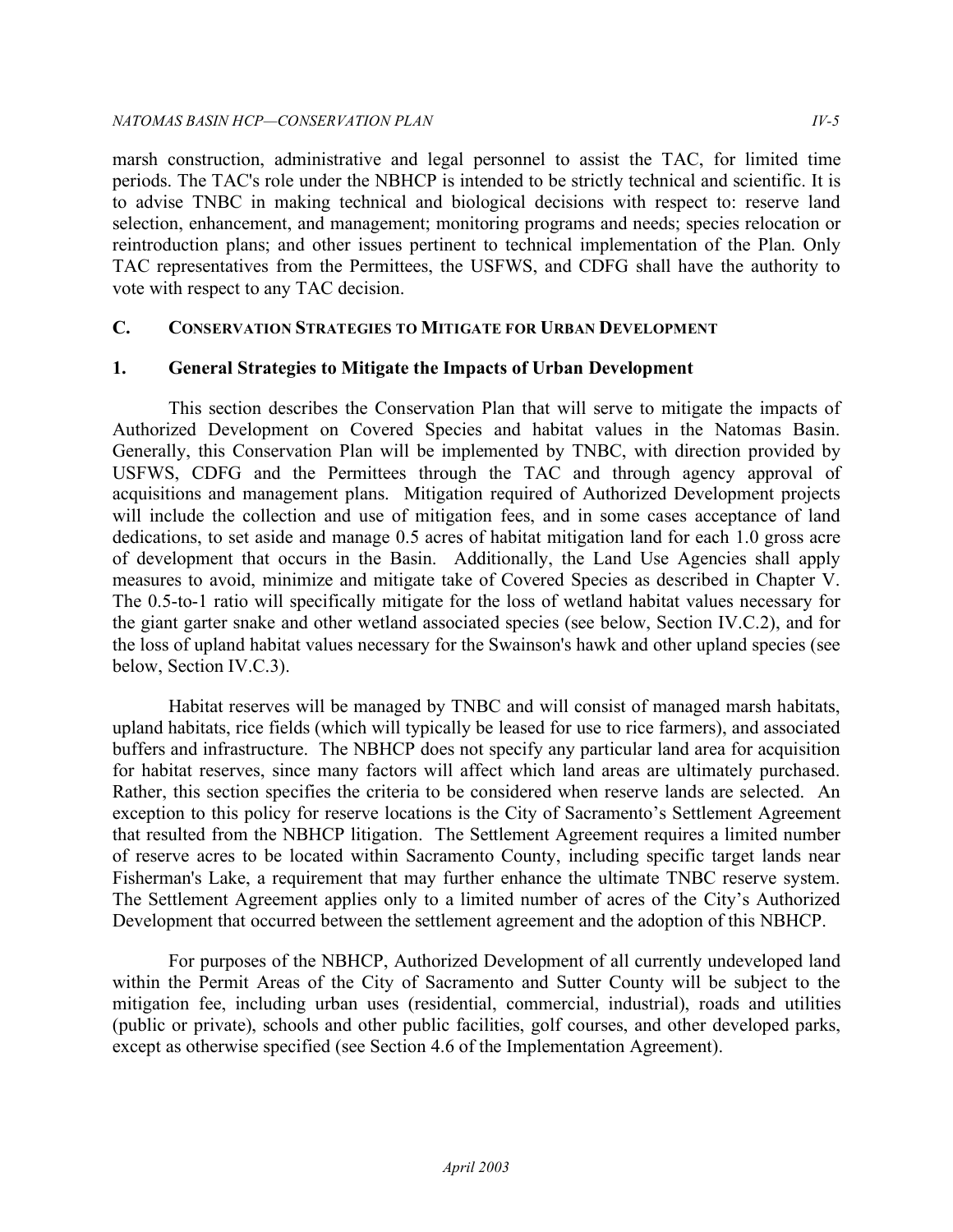# a. Basis for 0.5 to 1 Mitigation Ratio

The NBHCP proposes a 0.5-to-1 mitigation ratio to be applied to the 17,500 acres of Authorized Development. This mitigation strategy will result in 8,750 acres of habitat reserves to be established and managed by TNBC. It should be noted that the effective habitat reserve ratio is actually higher than the 0.5 to 1 ratio, because not all lands to be developed under the NBHCP Permits are of high value to the Covered Species as habitat. Because portions of the Natomas Basin currently have marginal value as habitat, and because all land to be developed in the Basin will be subject to mitigation fees, in some cases the 0.5-to-1 mitigation ratio will result in a substantial increase in overall habitat value. Listed below are the key considerations in determining that the 0.5 to 1 mitigation ratio mitigates the impacts of incidental take authorized under the NBHCP:

- (1) Overall, TNBC reserves will be of greater habitat value than the existing agricultural land that will be converted to urban development. The TNBC reserves will be specifically managed to create habitat to support the covered species, and species friendly management practices will be utilized by TNBC for the rice reserves operated by TNBC.
- (2) Much of the land to be developed after issuance of the NBHCP Permits is either of limited value as habitat or serves as habitat to a limited number of the Covered Species. In contrast, TNBC reserves will be enhanced and managed to provide a greater diversity of habitat that will serve a larger number of Covered Species. Thus, the reserves to be created through habitat management will offer greater opportunities for species survival by providing a refuge from persistent mechanical or in some cases chemical disturbance often associated with common agricultural practices.
- (3) In the case of several wetland and vernal pool related plant species, TNBC reserves will provide habitat for native species' restoration and reintroduction, if appropriate.
- (4) Numerous migratory bird species currently have minimal utilization of the Basin, but would have increased opportunities within TNBC managed reserves.
- (5) TNBC reserves will be managed to minimize take related to agricultural and land management activities.
- (6) TNBC system of reserves will be managed and maintained in perpetuity, providing permanent habitat for the Covered Species.
- (7) The NBHCP incorporates a detailed monitoring program that will track Covered Species population trends within TNBC reserves as well as at selected locations outside TNBC reserves within the Natomas Basin. The NBHCP monitoring data will inform and guide the Adaptive Management process, to achieve the Plan biological goals and objectives.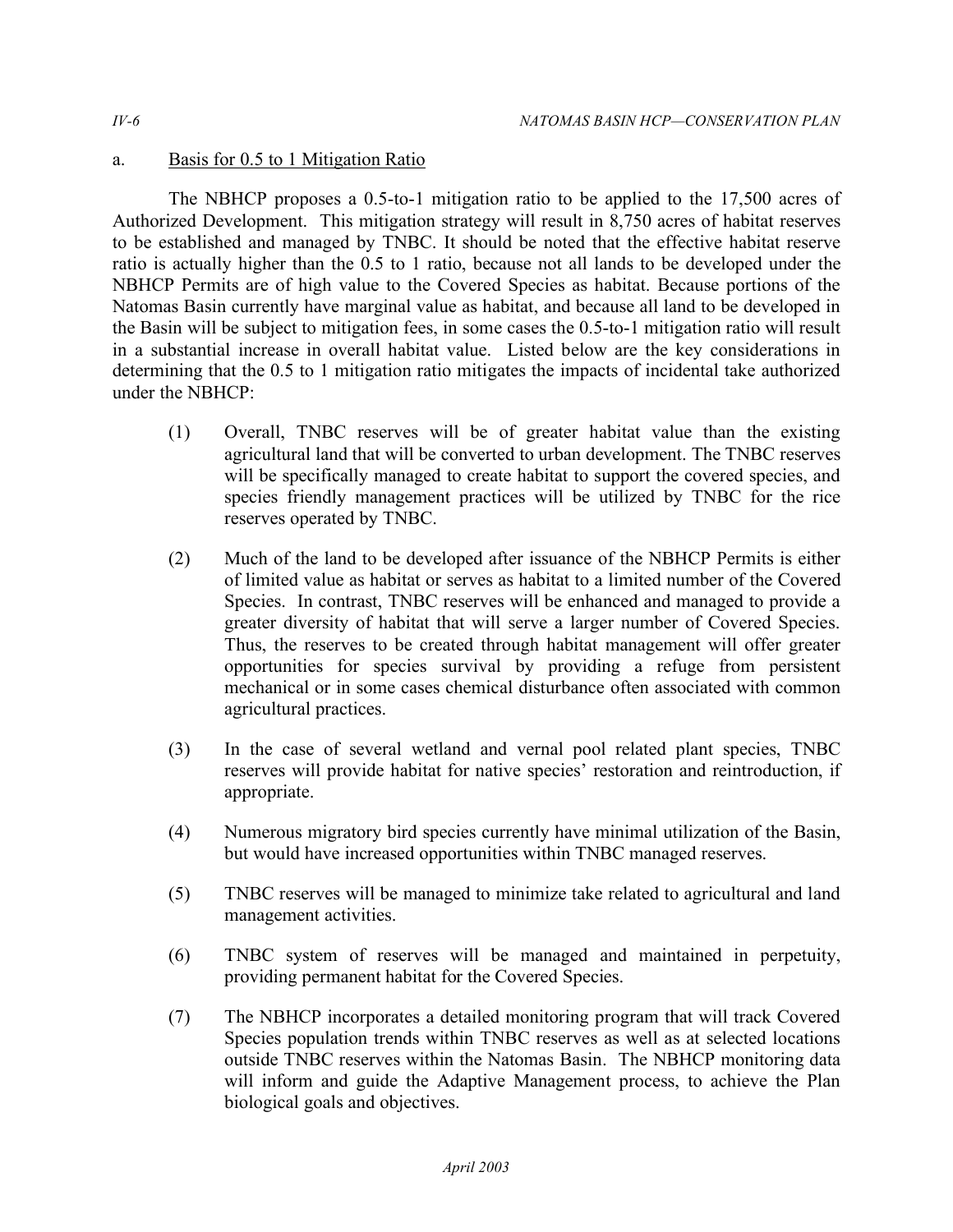#### *NATOMAS BASIN HCP—CONSERVATION PLAN IV-7*

 (8) TNBC reserves will generally be consolidated into large, biologically viable units with connectivity between individual reserve units.

## b. Preparation of Site Specific Management Plans

Generally, TNBC will improve and manage the system of reserves in a manner that will, to the maximum extent practicable, benefit all Covered Species. This shall be accomplished through preparation and implementation of Site Specific Management Plans that will address the specific resources and habitat values of each reserve site. While the TNBC system of reserves is intended to benefit all Covered Species, individual reserve sites may focus on either upland or wetland habitat that supports only a portion of the Covered Species. Overall, public access to TNBC reserves will be limited and TNBC endeavor will use its best efforts to eliminate illegal and incompatible uses such as dumping. trespass, or unauthorized off-road vehicles. Specific guidelines for the management of TNBC Reserves are provided in Section IV.D.1. The TAC will participate in the review of the management plans, and shall ensure that the management guidelines are incorporated into each management plan. The Wildlife Agencies will approve all SSMPs.

### c. Buffers within the Reserve Lands

Buffers shall be considered during the preparation of a site specific management plan for each reserve site.

*Definition of Buffers:* To the extent necessary and practicable, reserve lands that are modified to create improved wetland habitat shall be surrounded by adequate buffers to minimize the effects of incompatible adjoining land uses, and to ensure a functional transition from improved habitat to adjacent land uses. In addition, the buffers will help ensure that the management of reserve lands does not impose an unnecessary burden on adjoining landowners. Buffers shall be established so that they are inside the reserve system (i.e., the buffers shall be part of, not outside of, reserve lands) and shall count as mitigation land. For example, an upland buffer surrounding a wetland area, may in the individual site management plan be designed to provide foraging areas for some species, as well as providing a buffer or transition between uses

Buffers between improved wetlands and surrounding land uses will extend from the outside edge of the reserve (i.e., levee toe or maintenance road) to the boundary edge of the improved wetland area. The width of the buffer and the management/uses of the buffer area shall be established at the time a Site Specific Management Plan is prepared for the particular reserve site. Typically, buffers will consist of native or ruderal vegetation and will vary between 30 and 75 feet in width, based on the compatibility of adjacent land uses. Where agricultural uses are incorporated within a reserve site, such agricultural uses (with appropriate best management practices to protect wildlife) may serve as the buffer area. Other uses that may be appropriate within the buffer area include TNBC access roads.

*Reduction in Buffer Width:* Buffers may be reduced to less than 30-feet in width where so designated in Site Specific Management Plans as reviewed by TAC and approved by USFWS and CDFG. Reduction of buffers may occur only where: (1) there is clear evidence that the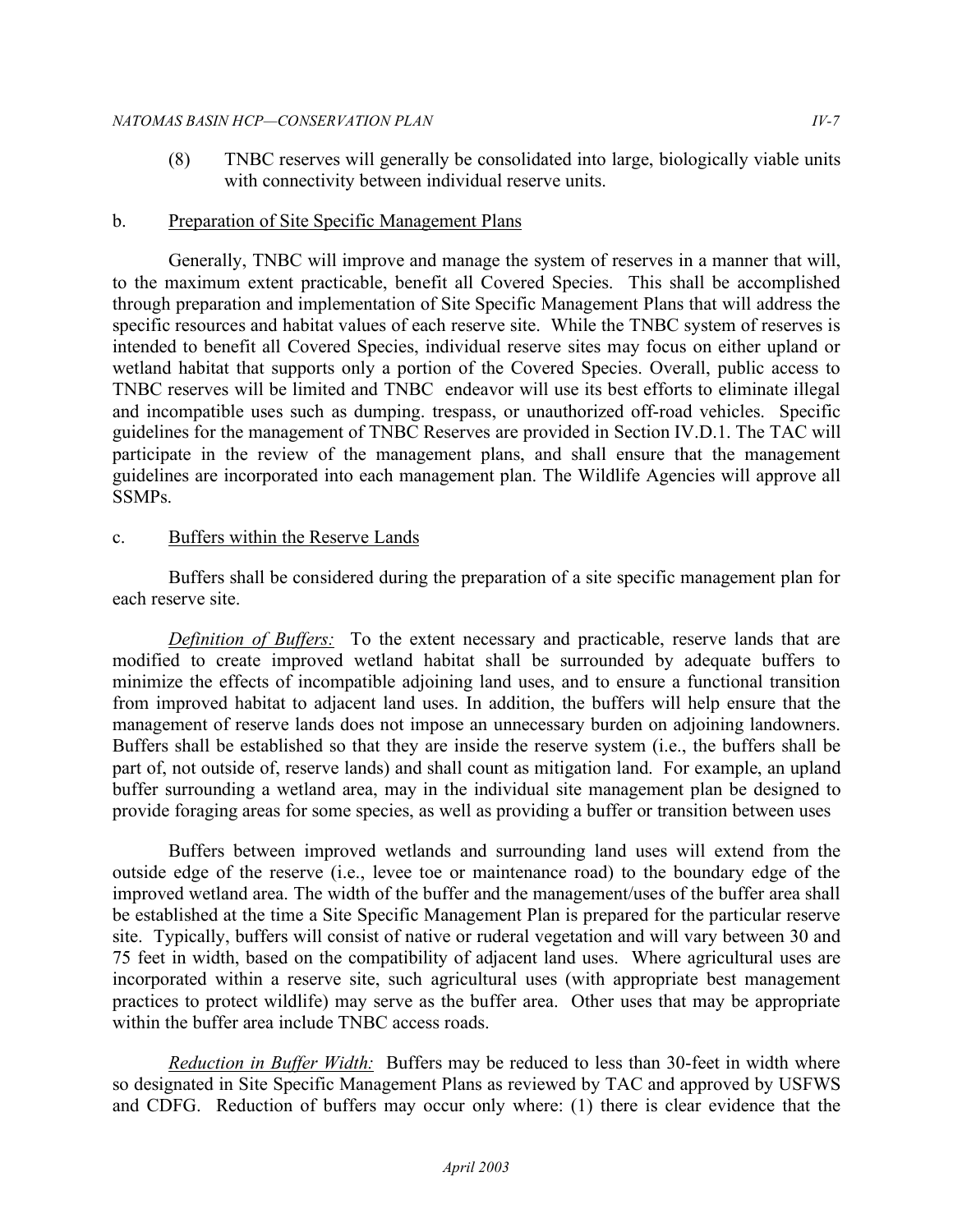buffer is unnecessary (e.g., the reserve site is adjacent to another reserve or similar natural habitat); (2) it is determined that buffers are not the best use of reserve land; and, (3) that the lack of buffers will not create use conflicts for owners of property adjacent to the reserve (e.g., issues of vector control or other nuisance). Decisions about the need for buffers and buffer widths shall be included in the management plan(s) for any given parcel or block of reserve land (see below, Section IV.C.1.d.).

Thus, the presence, width, or extent of buffers may vary with the situation, as long as they adequately reduce population mortality effects. For example, if the reserve lands are adjacent to other protected natural habitat or open space, then buffer widths could be reduced or eliminated.

# d. Connectivity

A primary goal of the NBHCP is to ensure connectivity between individual reserves, and connectivity between reserves and surrounding agricultural lands. Connections can be provided on land, through water and through air to enable the necessary mobility of species within their ranges. One primary means of connection between water areas will be the drainage/irrigation canals within the Basin. Under the management of RD 1000 and Natomas Mutual, this system of canals will be managed to enhance habitat values and minimize harm to Covered Species as specified in the NBHCP.

The NBHCP conservation strategy emphasizes maintaining connectivity between TNBC reserves to allow giant garter snake movement within the Natomas Basin. This species is highlighted for two reasons: 1) giant garter snake is the most prevalent Covered Species within the Basin that requires land/water connectivity to travel within the Basin and 2) if adequate connectivity is provided for giant garter snake, then, it is anticipated that other Covered Species will also be afforded adequate opportunities to migrate within the Basin.

The primary opportunity for connectivity between reserves is the system of channels maintained and operated by RD 1000 and Natomas Mutual. RD 1000 and Natomas Mutual anticipate continuing the maintenance and operation of the canals into the future. These Water Agencies have noted that the elimination of existing channels within the Land Use Agencies' Permit Areas would generally only occur in response to urban development. Because TNBC, under the guidelines of the NBHCP, generally acquires land separated from urban development, it is anticipated that urban development impacts on channels adjacent to reserves will be minimal.

The Water Agencies have not elected to apply for incidental take permits through this NBHCP, but may elect to pursue permits either through this Plan as written or through a modified version of this plan in the future. As such, this NBHCP and the related EIR/EIS have assessed the effectiveness of the NBHCP in the event the Water Agencies choose to participate or should they choose not to participate in the NBHCP. Since the canal system operated by Water Agencies provides the key movement corridors for the GGS, as identified through monitoring, the NBHCP acknowledges the process of avoidance and mitigation of impacts to GGS and connectivity in the event a canal essential to the GGS is closed. Once TNBC reserves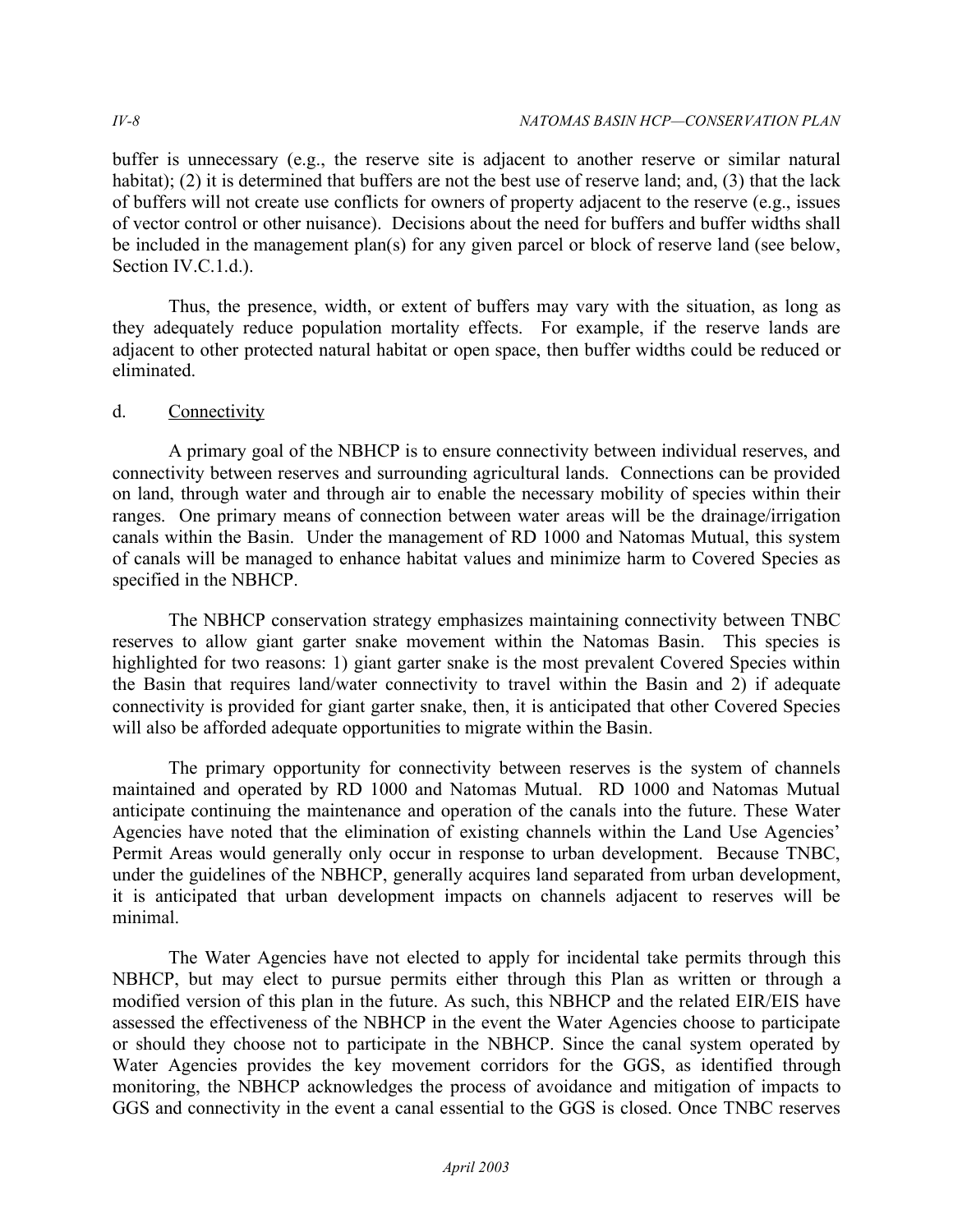#### *NATOMAS BASIN HCP —CONSERVATION PLAN IV-9*

have been acquired and key connectivity corridors have been identified, changes in water delivery and drainage operations affecting key channels must be considered by TNBC and appropriate actions shall be taken to ensure connectivity is maintained between reserves, thus ensuring connectivity throughout the reserve system. One of the mechanisms identified in the NBHCP to ensure viability of the reserve system is through relocating reserve components. Other options, which could be used to maintain integrity of existing reserves, include MOAs, easements, and outright purchases of land, which would be designed to ensure connectivity for GGS between TNBC reserves.

Since the system of canals in the Natomas Basin has shown the presence of the GGS and is known as habitat for the GGS, the NBHCP does not include the closure of canals as a Covered Activity. In other words, the proposed Covered Activities of the Water Agencies (See Chapter I, Covered Activities) do not include closure of canals or substantial modifications of canals, which may be subject to Section 404 of the Clean Water Act. Therefore, in the event of a proposed canal closure, the Water Agency (or project sponsor for canal closure) would likely be required to comply with the ESA and mitigate impacts under either Section 10 of the ESA (amendment of the NBHCP if the Water Agencies participate in this HCP effort, or preparation of a separate HCP) or Section 7, if federal funds or federal approval is required (as in the case of Section 404 Clean Water Act permits). Under either of these processes, direct impacts to the GGS as well as indirect impacts to the NBHCP/TNBC reserve system would be considered by USFWS and CDFG and would be mitigated by the Water Agency and/or project sponsor. Where possible, this HCP contemplates that the USFWS will support granting of MOAs or transfer easements or land in fee title to the TNBC to reduce impacts to the GGS and preserve connectivity of habitat areas between reserves in the Natomas Basin. In the event TNBC purchases essential canals to protect the GGS and connectivity, such acquisition shall be considered part of the reserve system, shall be counted as Mitigation Lands, and shall not be subject to the minimum reserve size, buffer and setback criteria established in the NBHCP for typical Mitigation Land reserves.

While TNBC will be the entity directly responsible for implementing measures to maintain connectivity between TNBC reserves, it is ultimately the obligation of the Land Use Agency Permittees to ensure that the NBHCP Operating Conservation Plan succeeds in achieving the goals and objective of the NBHCP. If it is determined that adequate connectivity is not being maintained within the Basin, then the Land Use Agencies' incidental take permits will be at risk. Under such circumstances, the Land Use Agencies would be obligated to provide TNBC with the means to maintain adequate connectivity, possibly through increasing the NBHCP Mitigation fee, seeking outside funding sources to enhance connectivity between TNBC reserves, or other strategies available to the Land Use Agencies.

With regard to basin-wide connectivity, RD 1000 has identified key drainage channels (see Figure 17) that provide the backbone drainage system within the Basin and would be retained regardless of urban development. Urban development in the Natomas Basin relies on the system of canals for flood protection and to convey storm water runoff to the rivers. As evidenced on Figure 17, the channels of RD 1000 and Natomas Mutual are extensive throughout the Natomas Basin. The combination of primary drainage channels (drainage channels anticipated to remain through the term of the Permits), secondary drainage channels (which tend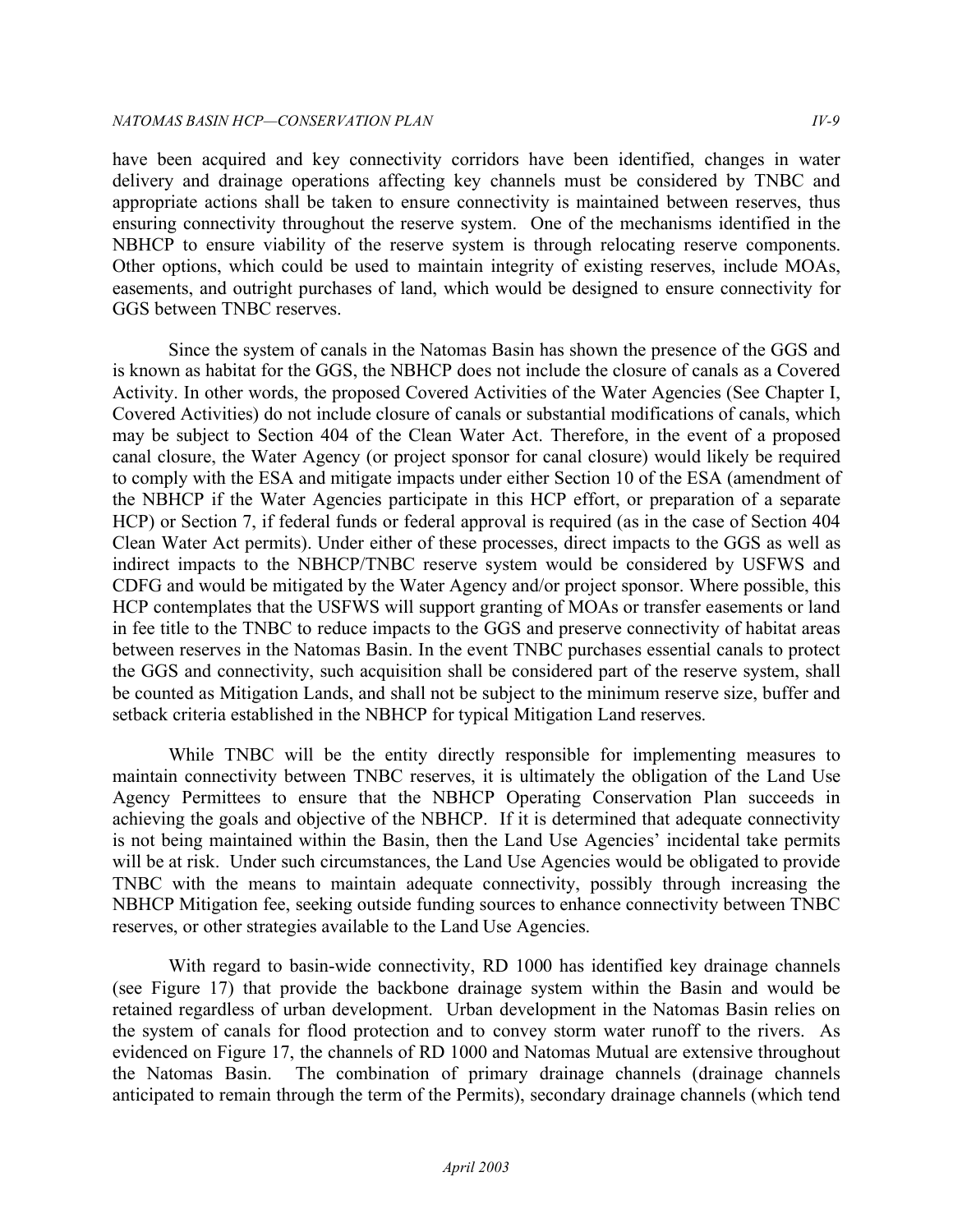to remain unless affected by urban development), and irrigation channels provide substantial connectivity between the existing TNBC reserves. The system of canals identified on Figure 17, is anticipated to remain to serve both approved urban development and also provide the backbone of canal connections between reserves. In addition to the primary drainage structures identified on Figure 17, the one-mile wide Swainson's Hawk Zone has been excluded from the Sutter County Permit Area. This land will remain undeveloped until such time as the County addresses impacts to listed species. As such, this land is anticipated to remain available for purposes of biological connectivity. In addition to the major canal within the Swainson's Hawk Zone that is identified on Figure 17, there are numerous lesser canals operated by RD 1000 and Natomas Mutual, as well as lesser irrigation canals operated by individual farmers. Therefore, it is anticipated that this area will continue to provide connectivity between present and future reserves located in Sacramento and Sutter Counties.

As noted above, any substantial change to the connectivity of reserves that would affect Covered Species will be considered by the TNBC Board and TAC and Adaptive Management strategies, or longer term channel control strategies such as MOA's, MOU's, and easements will be considered and implemented as feasible and appropriate to ensure connectivity is maintained. This decrease in connectivity is considered a relatively remote circumstance since the system of canals identified in Figure 17 are essential for flood control and drainage in the Basin.

In addition to the channel connectivity described above, TNBC will consolidate reserve acquisitions during the fifty (50) year life of the permits in order to build larger blocks of habitat reserve lands. Minimum requirements for reserve sizes are discussed below. The connectivity promoted through TNBC acquisitions will reduce isolation of habitat reserves, thereby increasing the long-term viability of wildlife populations within the Natomas Basin.

In addition to promoting connectivity between reserves and surrounding agriculture, the Land Use Agencies, through their adopted general plans, community plans, and specific plans, will promote compact urban development within limited portions of the Natomas Basin. The boundaries of City of Sacramento and Metro Air Park development are clearly defined and well consolidated. Urban development within Sutter County will be limited to the Industrial/Commercial Reserve (exclusive of that portion of the Industrial/Commercial Reserve within the SHZ), an area totaling 8,575 acres within the Natomas Basin. A total of 7,467 acres of development is allowed within this area under the NBHCP, leaving 1,100 acres within the Industrial/Commercial Reserve with no take coverage under the NBHCP. Because of the cost of constructing and extending facilities and roads, development in Sutter County will be consolidated and will follow the footprint of the Permit Area shown for Sutter County. Additionally, during Sutter County's Mid-Point Review, development patterns shall be analyzed to determine whether the remainder 1,100 acres of habitat within the Industrial/Commercial Reserve is becoming fragmented.

Additional connectivity review measures shall include Plan Operator approval to grant access across reserve lands for canal modification unless the authority for such access already exists. The Plan Operator's approval of any canal modification on Mitigation Lands will be contingent upon Wildlife Agency review.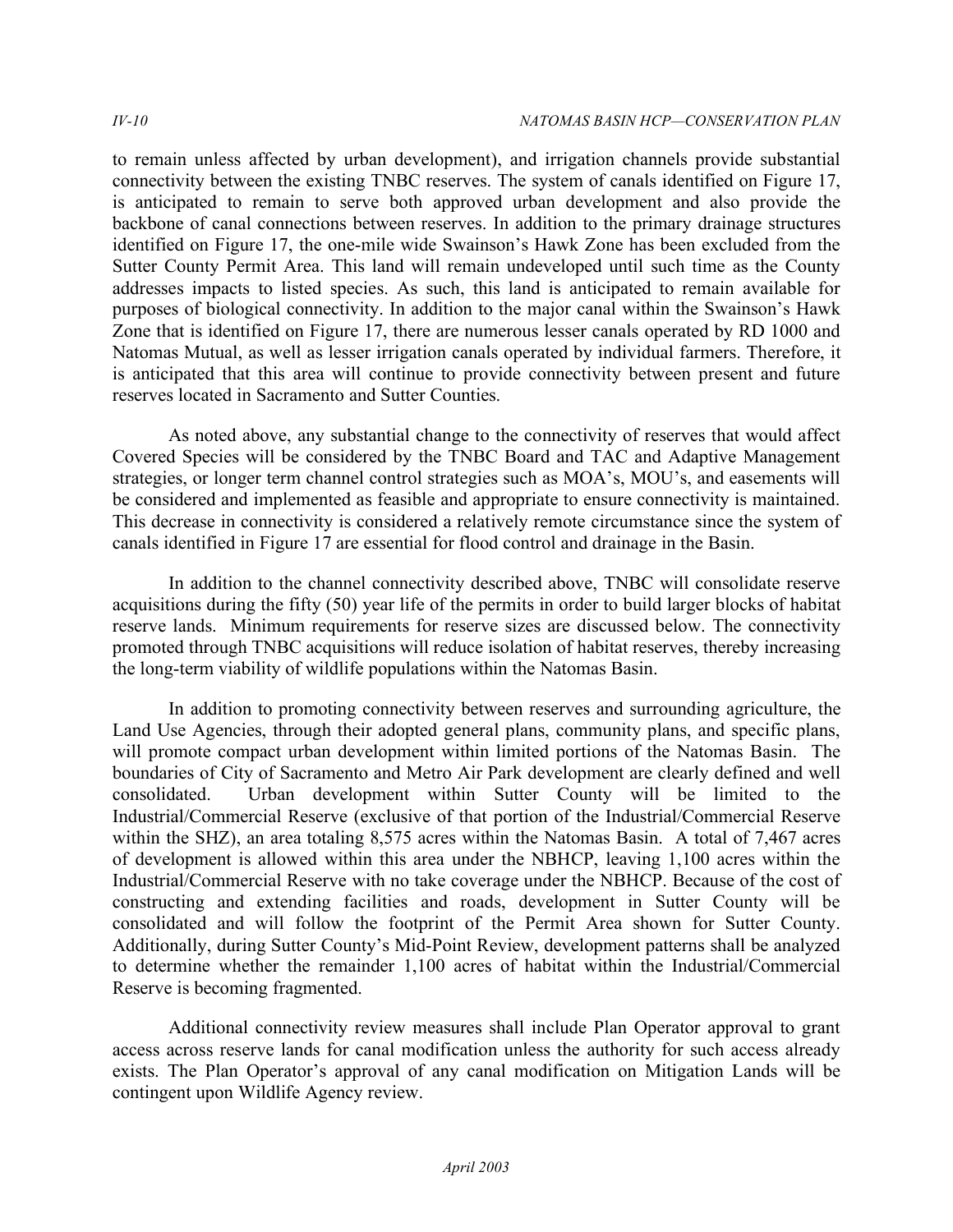### *NATOMAS BASIN HCP—CONSERVATION PLAN IV-11*

While the NBHCP allows for the participation of the Water Agencies, such participation is not anticipated until outstanding issues affecting the Water Agencies are resolved. Because the NBHCP does not contemplate coverage for canal closure or substantially modified canal management guidelines for the Water Agencies, whether or not the Water Agency participates in the NBHCP will not substantially affect connectivity between TNBC reserves.

# e. Foraging Habitat

The NBHCP Operating Conservation Program provides avoidance, take minimization and mitigation for impacts to Covered Species. An underlying assumption of the NBHCP is that the system of reserves comprising the Mitigation Lands, in conjunction with foraging opportunities within the general area, will provide for the long-term viability of Covered Species within the Natomas Basin. While these additional foraging areas will not be under the control of TNBC, are not mitigation included in the NBHCP, and the Land Use Agency Permittees have limited control over the use of such lands, the presence of foraging lands outside of TNBC reserves supports various Covered Species, in particular, the Swainson's hawk.

Analysis of the effectiveness of the NBHCP is based on the assumption that some portion of the existing foraging habitat would remain outside of the Permit Areas as development occurs under the NBHCP. This assumption is based on the following historic land use patterns, adopted general plans and policies, state and Federal regulations and provisions of the NBHCP:

- 1. Outside of the Permit Areas, limited changes to existing land uses are allowed by right, including development of individual homes on existing agricultural parcels (e.g., 1 dwelling unit on 40-acre parcels). Based on data available as of 2002, historic land use patterns indicate that approximately 377 acres within the entire 53,537 acres of the Basin are in rural residential uses. Substantial increases in this type of land use are not anticipated over the life of the NBHCP due to (a) the limited amount of such development which has occurred historically in the Basin, (b) the County of Sutter and the County of Sacramento General Plan and zoning designations limiting most land to agricultural and open space uses, (c) the large parcel sizes of Basin land outside of the Permit Areas, and (d) limitations on the provision of water and sewer services to areas located outside of the Sacramento County Urban Services Boundary and the City of Sacramento Sphere of Influence.
- 2. Under the adopted land use plans and policies, extensive analysis and amendments to the adopted plans and policies would be required prior to the approval of urban development outside of the Permit Areas. If such changes in land use were to occur during the 50-year life of the NBHCP, conversion of Basin lands from agricultural and open space uses to urban uses, beyond the 17,500 acres of Planned Development and outside the Permit Areas, very likely would only result from the expansion of Sacramento International Airport, expanded development by the City or Sutter beyond the NBHCP Planned Development, or other urban development within Sacramento County. Expansion of the airport would require amendments to the Airport Master Plan, as well as local and federal approvals. Conversion of undeveloped lands to urban development within the remaining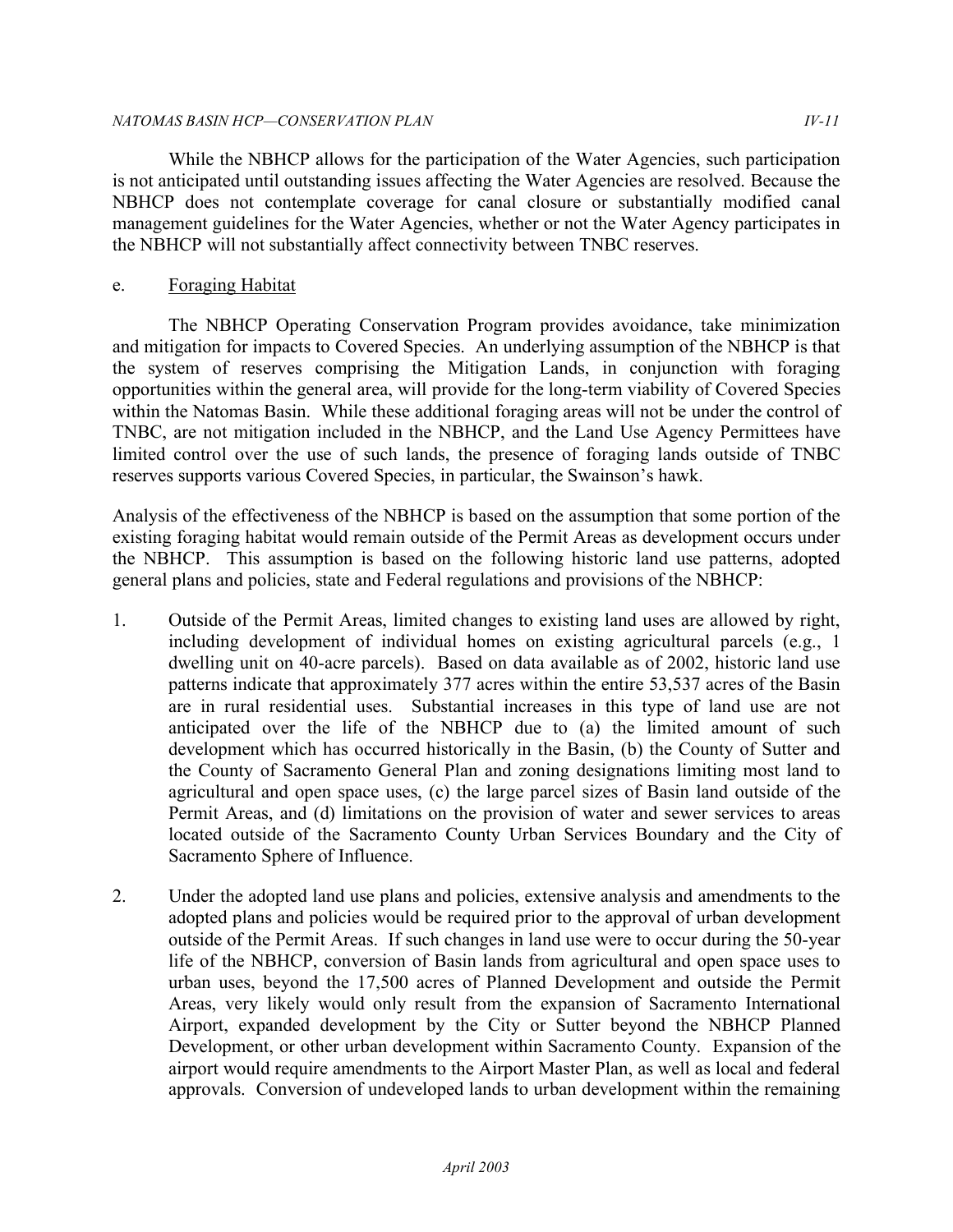Sacramento County or the City of Sacramento portions of the Basin outside the Permit Areas would require either expansion of the City's Sphere of Influence or adjustments to the County's Urban Services Boundary, approval by the Local Agency Formation Commission, general plan amendments, rezoning, and changes in policies regarding the provision of services. Urban development within Sutter County beyond the NBHCP Authorized Development or outside the Sutter Permit Area also would trigger general plan amendments, specific plans, and rezoning.

- 3. Under the provisions of the NBHCP, neither the City or Sutter County may approve any urban development beyond the Authorized Development until the applicable Permittee conducts an evaluation of the effects of the additional development on the NBHCP's Operating Conservation Program, and the City's or the County's permit is amended to include the new areas or a new permit is issued for such additional areas. If such development is proposed and take associated with this development is authorized through either amended or new incidental take permits, the mitigation requirements applied to the additional development may vary from those established under the NBHCP. However, authorization of such additional development under a permit amendment or new permit would not alter the mitigation requirements established for the 15,517 acres of Authorized Development addressed under this NBHCP.
- 4. Discretionary actions including the actions described in Item 2, above which are required for the approval of major urban development by the City of Sacramento, the County of Sutter or the County of Sacramento are subject to review under CEQA. In accordance with CEQA, such analysis would consider both the effects of the actions on federal and state-listed species and the effects of the actions on the effectiveness of the NBHCP.
- 5. In the event Sacramento County proposes to expand the Sacramento International Airport, such actions would be subject to Section 7 review under the ESA, CESA compliance, and CEQA and NEPA analyses. As part of these reviews, Sacramento County would be required to evaluate the effects of such activities on state and federally-listed species and the NBHCP.

Notwithstanding the above discussion, in the 50-year term of the NBHCP and ITPs, it is possible that changes in the existing land uses outside the Permit Areas and within the Basin could occur over time that could impact foraging habitat anticipated under the NBHCP Operating Conservation Program. Analysis completed for the NBHCP determined that 9,188 acres of Swainson's hawk foraging habitat would be impacted by take authorized under the Natomas and MAP ITPs. Under the two HCP's, 3,372 acres of high and moderate quality upland habitat would be provided within TNBC Mitigation Land reserves. Additionally, Sutter County's Permit Area specifically excludes 1,015 acres of the Sutter Industrial/Commercial Reserve and the County will process a general plan amendment to redesignate this land to Agriculture. This 4,387 acres of Mitigation Land and avoidance of Sutter urban development impacts, in conjunction with nesting and foraging habitat retained in the Swainson's Hawk Zone, and the NBHCP's avoidance, minimization and mitigation measures, fully mitigates the impacts of take of foraging habitat resulting from Planned Development. In addition to the 4,387 acres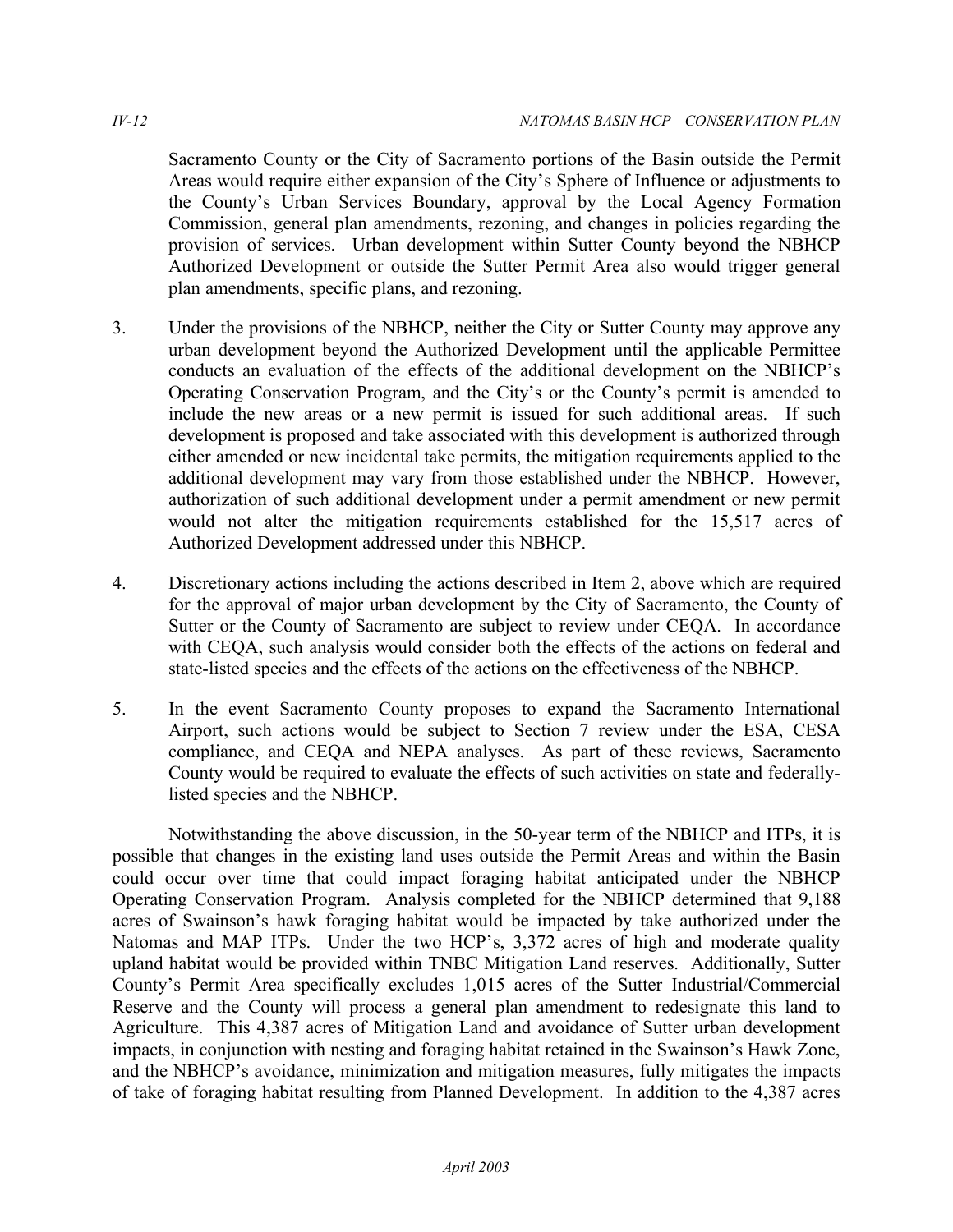affected by the NBHCP, additional lands within and directly adjacent to the Plan Area are anticipated to continue to provide foraging habitat for Swainson's hawk, as described in Table IV-2.

| Within Basin & TNBC Permit Area                                          | Acreage |
|--------------------------------------------------------------------------|---------|
| Available Foraging Provided Under NBHCP                                  | 4,387   |
| Other Lands Available for Foraging Within Sutter County                  | 3,632   |
| Other Lands Available for Foraging Within Sacramento County <sup>2</sup> | 10,756  |

# **TABLE IV-2 AVAILABLE FORAGING OPPORTUNITIES**

*1 Includes Triangle Parcel, levee slopes, and agricultural zoned lands* 

*2 Includes agricultural zoned lands, airport buffer lands, Sacramento County portion of Swainson Hawk's zone* 

 Although the existing baseline foraging habitat is not considered mitigation under the NBHCP, the NBHCP adaptive management program is designed to respond to changes in baseline habitat which could occur if existing undeveloped lands in the Basin were converted to urban uses. As part of the Overall NBHCP Program Review and the Independent Program Reviews (see NBHCP Sections VI.I and VI.J), a general evaluation of Basin land uses will be conducted to determine whether amendments to adopted General Plan land use designations, master plan amendments, specific plan adoption or amendments, or rezonings to allow urban land uses outside the Permit Areas have the potential to adversely affect the NBHCP Operating Conservation Plan. In the event that foraging opportunities, as identified in Table IV-2, are converted to urban uses without adequate provisions to maintain foraging habitat, such that the effectiveness of the NBHCP Operating Conservation Program is potentially compromised, the City and Sutter County would consider and TNBC, on behalf of the City and Sutter, would implement appropriate actions, including the following or similar measures:

- 1. Modification of acquisition criteria to adjust for impacts to foraging habitat outside of reserves.
- 2. Substitution of reserve sites that have not been restored and are impacted by substantial land use changes, with replacement reserve sites that would provide improved foraging habitat opportunities.
- 3. Modification of the percentages of the habitat types comprising the TNBC reserve sites. Such modifications would be applied prospectively to future TNBC acquisitions and would not affect existing, improved TNBC reserves.
- 4. Pursuit of outside funding sources, including private, state and Federal grants, to acquire, improve and manage additional TNBC reserves that would maintain Basin foraging lands. TNBC would be responsible for preparing grant applications or undertaking other actions, as necessary, to secure these funds. Such programs would supplement the Mitigation Fees required by the NBHCP and would not be used to fund NBHCP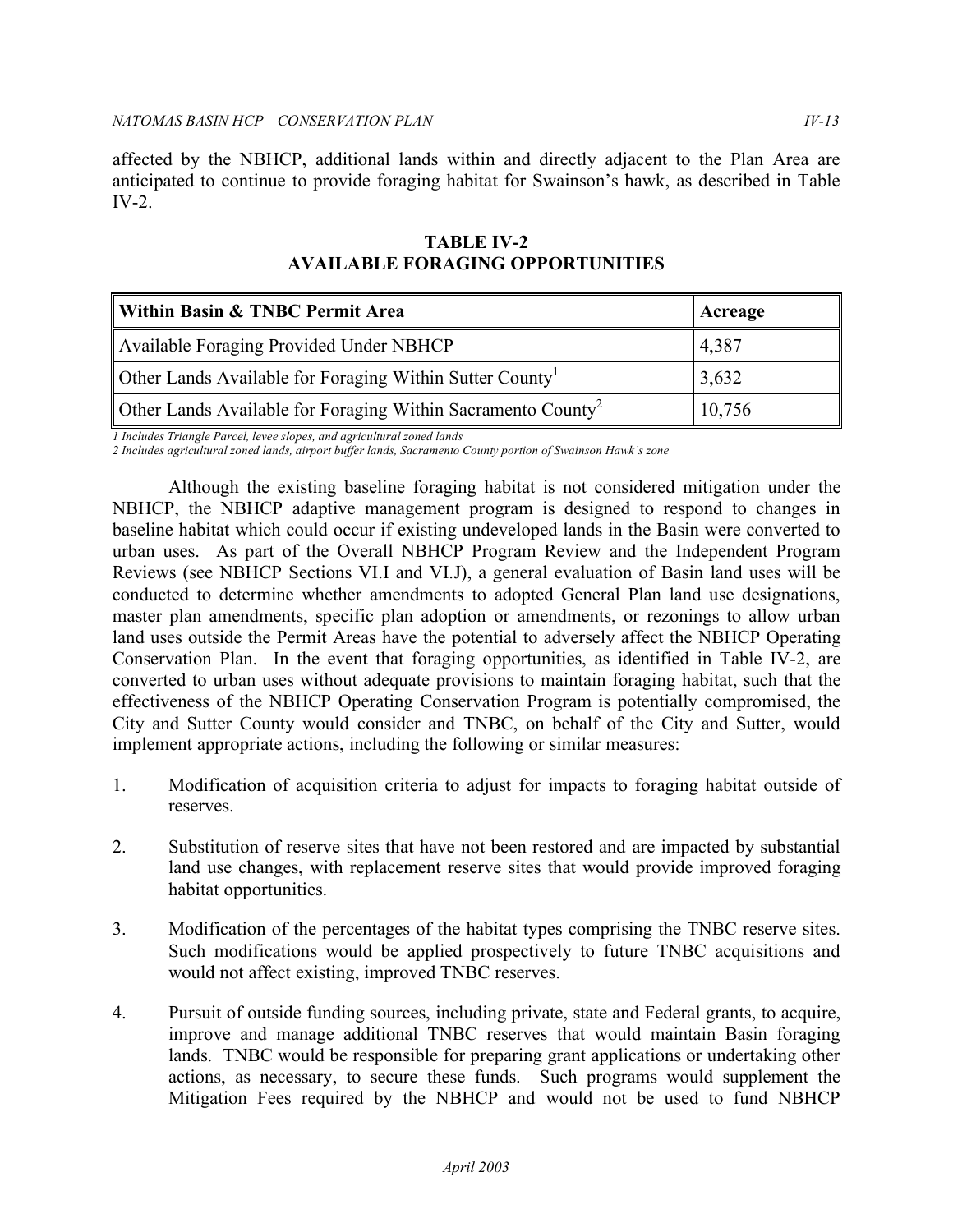mitigation obligations. Lack of outside funding would not preclude the City and Sutter County's obligation to implement appropriate action consistent with this provision and their respective obligations under the NBHCP.

## f. 2,500-Acre/400-Acre Minimum Habitat Block Size Requirements

 In order to ensure adequately sized reserves that will support long-term viability of Covered Species, the NBHCP requires that by the end of the 50 year permits, one habitat block within the reserve system shall be a minimum of 2,500 acres in size and the balance of reserve lands shall be in habitat blocks that are a minimum of 400 acres in size. It must be understood that these are minimum sizes of reserve land holdings which will be acquired over time. Also, TNBC with the approval of the Wildlife Agencies, may acquire properties smaller than 400 acres in size where biological resources merit such acquisitions.

 TNBC will always have the flexibility to buy land in smaller blocks in order to eventually build up its land holdings to the required sizes by the end of 50 years. In addition, at times TNBC may determine that smaller reserves have biological significance and should be preserved. Moreover, TNBC will be able to sell or lease land in order to accomplish this minimum block requirement and other goals of the plan. Based upon the recent progress of TNBC in acquiring contiguous properties for the establishment of habitat reserves, the City and Sutter County anticipate successfully meeting the NBHCP minimum size objectives for reserve land acquisition within 50 years. Within the western portion of the Natomas Basin in Sutter County, TNBC now holds three contiguous properties and two nearby contiguous properties that total 1,071.6 acres.

 After development of reserves and analysis of the function of reserves less than 400 acres in size, compelling evidence in support of reserves less than 400 acres in size may be discovered. In such cases, it would not be the intent of the NBHCP to sacrifice high quality sites of less than 400 acres in size in order to develop larger, but less biologically valuable, reserve sites.

 *Basis for the 2,500 Acre / 400 Acre Reserves Sizes*: The basis for the 400 acres minimum block and 2,500 acre reserve block size is: 1) large blocks minimize the "perimeter effect," 2) large blocks promote biodiversity by allowing multiple species and niches to occupy the site, and 3) the benefit to genetic diversity of dispersing interconnected reserves throughout the Natomas Basin, and 4) the 400 acre reserve size is considered the minimum size to allow persistence of Covered Species.

 The large block reserve site results in less perimeter relative to the area of the site. A lower ratio of perimeter to area is an advantage because it reduces the potential incompatible interface between the reserve site and surrounding land uses. The information below shows the perimeter/ area ratio for three differently sized reserve sites:

| Reserve Size (acres) Perimeter (lin. ft.) |        |       | Area (acres) Perimeter/Area Ratio |
|-------------------------------------------|--------|-------|-----------------------------------|
|                                           |        |       |                                   |
| $\mathbf{I}(\mathbf{I})$                  | 2,640  | 10    | 264:1                             |
| 400                                       | 16,697 | 400   | 42:1                              |
| 2,500                                     | 41,744 | 2,500 | $17 \cdot 1$                      |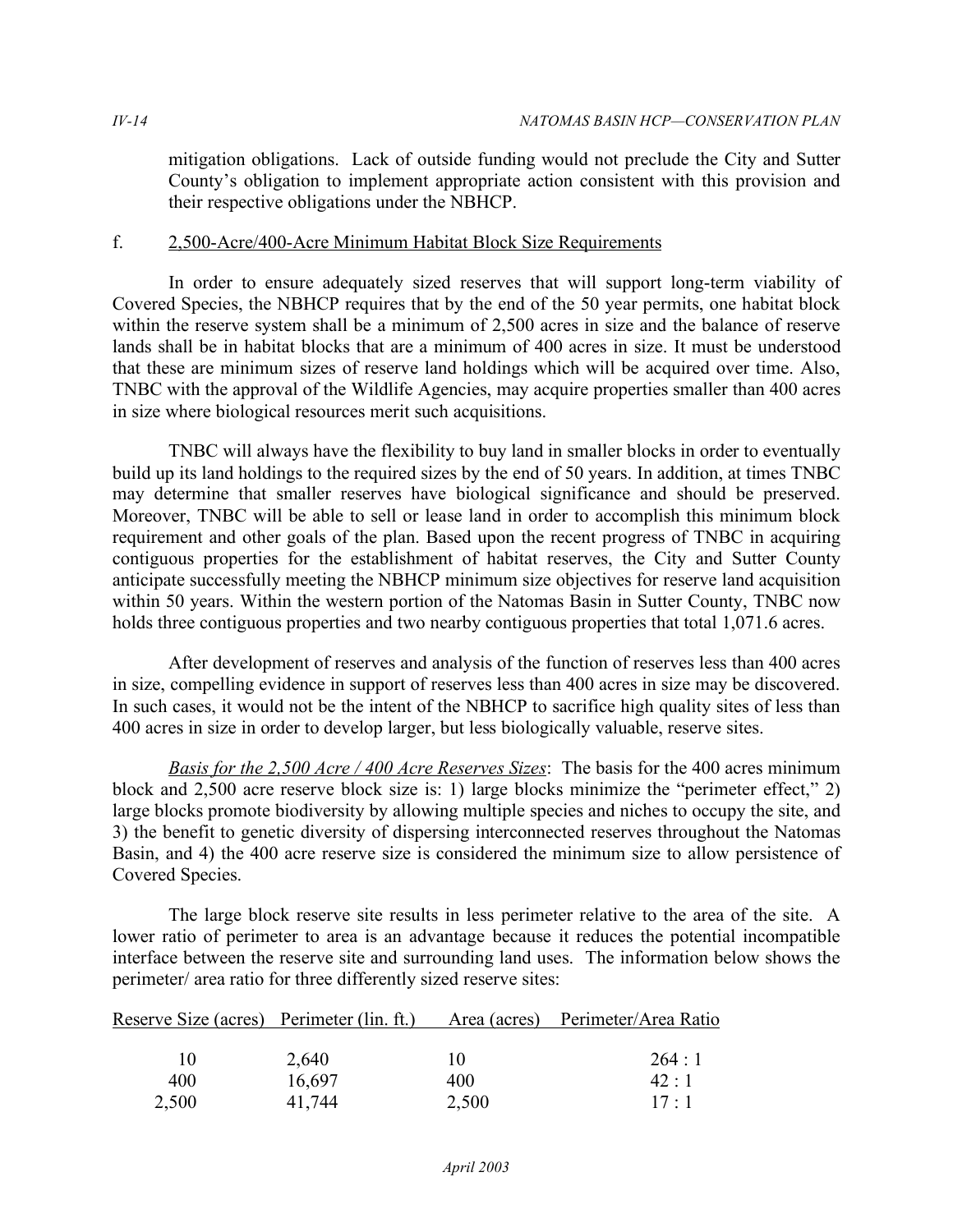### *NATOMAS BASIN HCP—CONSERVATION PLAN IV-15*

 The larger reserve block results in more biodiversity on the site. A mosaic of habitats can be created on a reserve site which supplies more habitat types than a monoculture of habitat. The mosaic of habitat types encourages more types of species to fill the greater number of niches provided on site. A larger block also provides more efficient management, improved monitoring and an overall economy of scale. This reduced cost of management can be used for additional enhancement and adaptive management on the reserves.

 The 400-acre blocks of reserves interconnected by waterways and dispersed throughout the Basin are beneficial to the reserve system because such a system allows for greater genetic intermixing of subpopulations, particularly amongst giant garter snake sub-populations. This system of interconnected waterways, operated by RD1000 and Natomas Mutual, will provide irrigation water delivery and flood control throughout the Basin, thereby providing connectivity between TNBC reserves.

 *Review of Progress on 2,500- Acre / 400- Acre Reserve Size*s: Notwithstanding TNBC's success in the Natomas Basin to date, in order to further ensure that the 2,500 -acre reserve objective and the 400-acre minimum reserve size objective are met, the City of Sacramento and Sutter County will each conduct an Independent Mid-Point Review to verify that appropriate progress is achieved in meeting the reserve size objectives. Additionally, an Overall Program Review is required once approval for 9,000 acres of Authorized Development under the NBHCP has been granted by the Land Use Agencies. The timing of these program reviews is discussed in Sections VI.I and VI.J.

# **2. Reserve Acquisition Guidelines and Criteria**

 Described below are criteria that TNBC and the NBHCP TAC shall consider when evaluating potential reserve acquisitions.

# a. Setbacks Adjacent to Reserve Lands

 Setback zones shall be considered prior to the acquisition of reserve lands. The purpose of the setback requirement is to minimize conflicts between reserve lands and nearby existing development or lands that are designated for urban development by one of the Land Use Agencies on one another. The setback zone functions as a limitation on where reserve lands can be located. However, the reserve land setback zone does not affect the ability of each of the Land Use Agencies to approve development within the setback zone and adjacent to the boundaries of reserve lands.

Width of Setback Zone: All mitigation lands acquired by TNBC or for which conservation easements are obtained shall, at the time of acquisition and with the exceptions described below, be situated a minimum of 800 feet from existing urban lands or lands that are designated for urban uses in an adopted general plan. For purposes of this provision, "existing urban lands" means lands that are intensively or completely developed for urban, commercial, or residential uses or are adjacent to or within the immediate vicinity of intensively developed areas, such that the direct and indirect effects of such development are significantly incompatible with the objectives and purposes of the reserve system and would be likely to have significant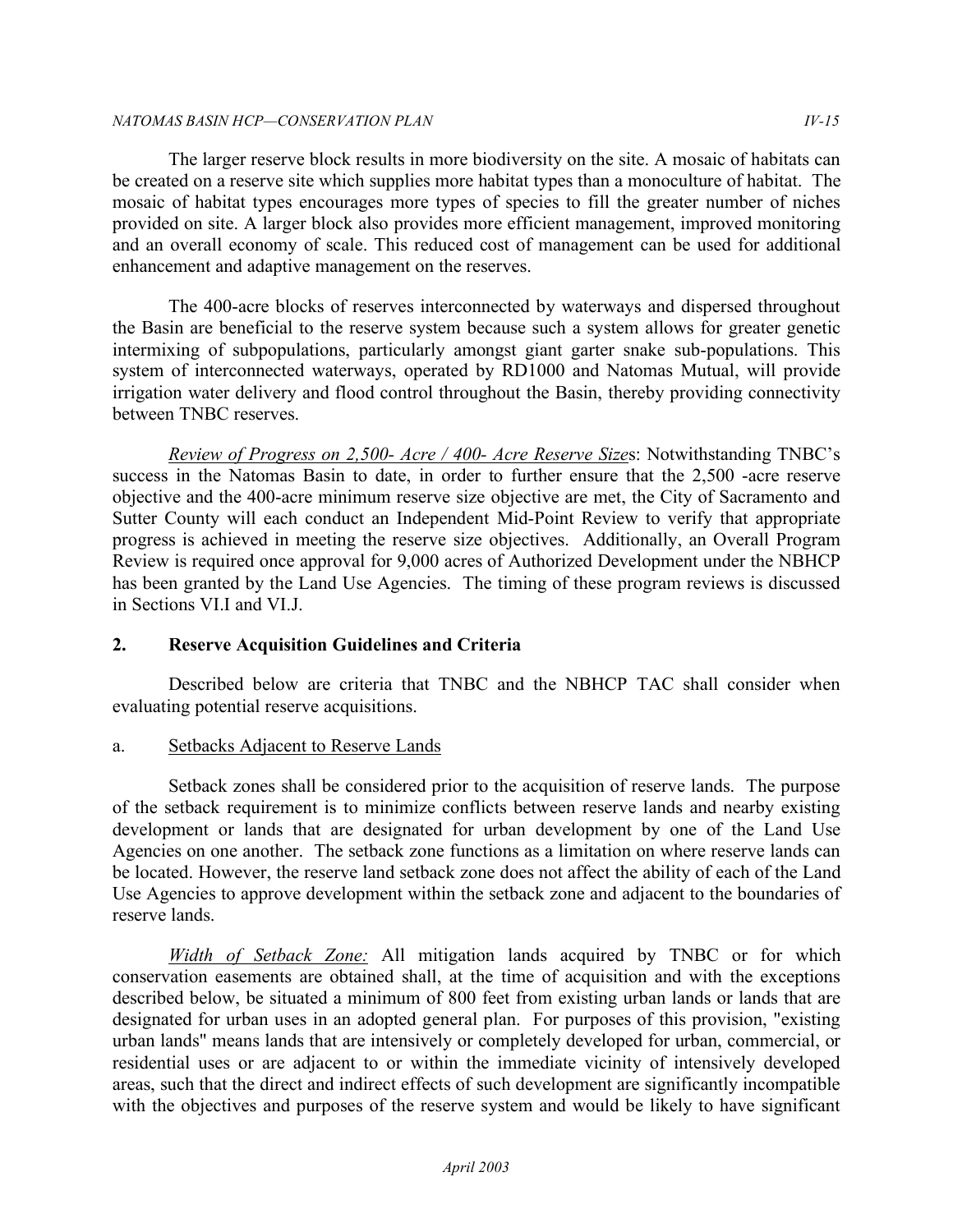adverse effects on reserve viability or on Covered Species inhabiting the reserve lands. Lands that are located within either the City of Sacramento's or Sutter County's Permit Area shall not be acquired or accepted as TNBC Mitigation Lands without the prior review and approval by the decision making body of the Land Use Agency Permittee within which the proposed Mitigation Land is located.

 *Exception:* Mitigation lands or easements that do not comply with the 800-foot setback requirement may be acquired on a case-by-case basis, if: (1) NBHCP's Technical Advisory Committee, including its USFWS and CDFG representatives, concur unanimously in a decision to reduce the setback distance; or (2) if not unanimous, the USFWS and CDFG concur in writing that a reduction in the setback distance is necessary or appropriate. For example, the reserve site acquired by TNBC on the west side of Fisherman's Lake was acquired because the high quality of the site warranted the acquisition, in spite of the less than 800-foot setback from designated urban lands. If TNBC proposes to establish all or part of the 800-foot setback on TNBC mitigation land (that is, the setback would be part of the reserve system), the USFWS and CDFG must review the status and adequacy of the area as mitigation land on a case-by-case basis and approve any such decision or purchase in writing. If TNBC proposes an acquisition that would result in a setback of less than 800-feet from urban development and the USFWS and CDFG approve such an acquisition, then the rationale for decisions about setback distances shall be included in the management plan(s) for any given parcel or block of reserve land.

Use of Setback Zone Land: Lands in the 800-foot setback zone between urban development and reserve areas should be in agriculture or another open-space or non-urban use. However, such lands will not likely be under the control of TNBC and will not count as mitigation land. The purpose of the 800-foot setback requirement is to ensure that reserve lands, to the maximum extent practicable, are not established near or adjacent to existing or reasonably foreseeable incompatible urban land uses. The setback standard is also intended not to impose an obligation on TNBC or the owners of the setback lands to manage such lands in any particular fashion. Thus, it is the responsibility of TNBC to locate reserve lands sufficiently far from urban areas or from lands designated for urban uses to fulfill this requirement; however, the setback requirement applies only to land acquisition by TNBC and is not to be construed as a land use restriction on privately owned land within 800 feet of any land within the NBHCP reserve system.

*Review of Setbacks:* The status and adequacy of the setback criteria will be reviewed and, where necessary and appropriate as determined by the USFWS and CDFG amended or corrected during the individual Permittees' (City of Sacramento and Sutter County) Independent Mid-Point Reviews and the NBHCP 9,000-acre Overall Program Review described in Section VI., I. and J. for future reserve acquisitions.

# b. Out-of-Basin Reserves

 Pursuant to the action by the Sacramento City Council on May 13, 2003 and action by the Sutter County Board of Supervisors on June 10, 2003, acquisition of mitigation lands by TNBC pursuant to this NBHCP and the associated permits shall be limited to the Natomas Basin and the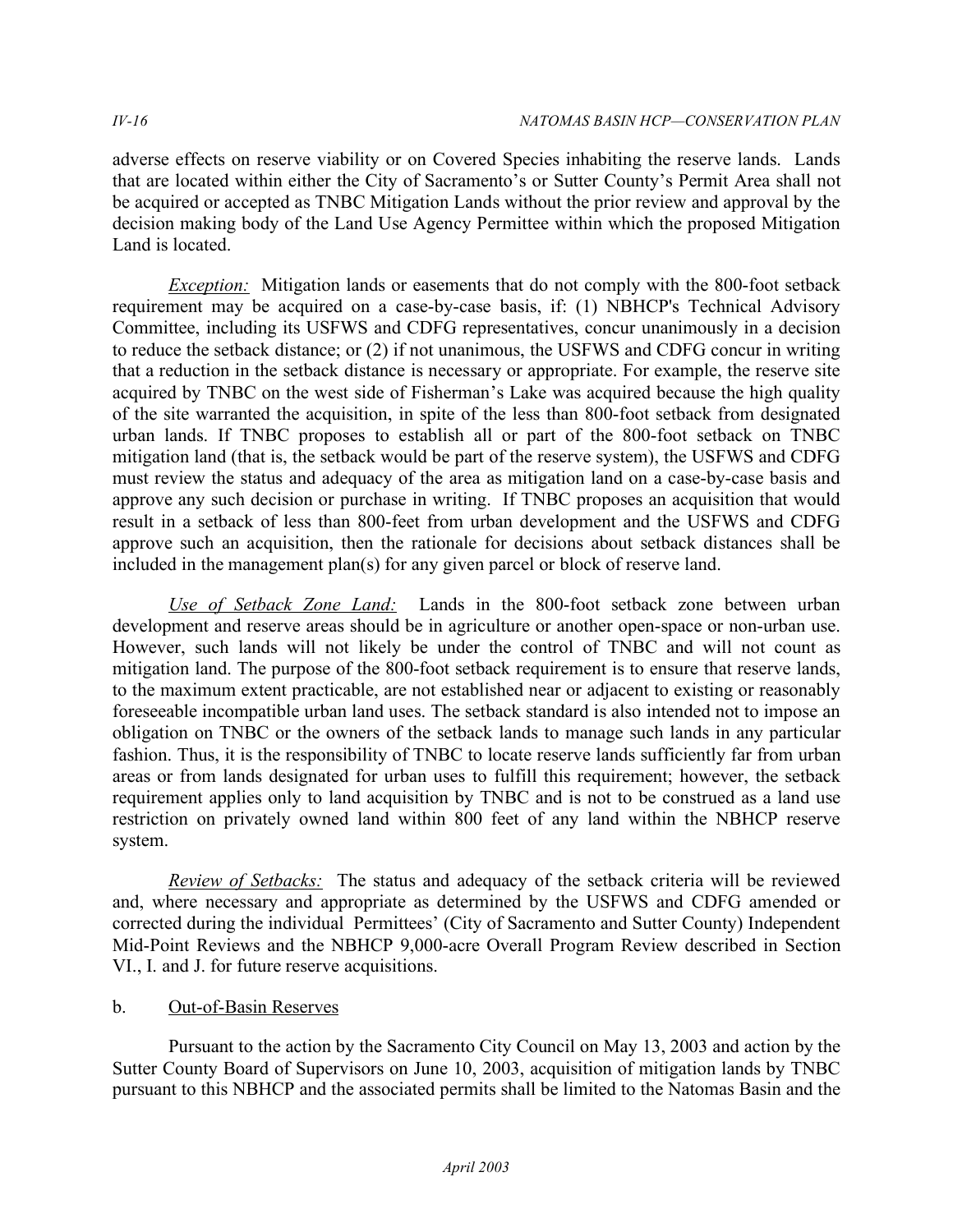outer ring of the levees of the Natomas Basin. Acquisition of mitigation lands to offset the impacts of Authorized Development pursuant to the City of Sacramento and Sutter County's Incidental Take Permits may not occur in the area defined by the NBHCP as Area B. Similarly, the NBHCP does not provide for TNBC to acquire Mitigation Lands in Area B to fulfill Metro Air Park's Mitigation Land acquisition obligations.

 Most mitigation lands under the NBHCP will be situated inside the Natomas Basin. However, the Plan recognizes one potential out-of-Basin mitigation area, shown in Figure 20, Out-of-Basin Mitigation Area. Area "B" is a 60,000-acre area of agricultural land, north of the Basin within Sutter County. While the overall habitat values and presence of Covered Species within Area B are not as will documented as within the interior of the Natomas Basin, giant garter snake presence has been confirmed in Area B. Area "B" is not within the Permit Area of Sutter County; thus, incidental take of Covered Species resulting from development in this area would not be covered by the Sutter County's ITP's. However, any take associated with management and habitat enhancement conducted by TNBC in reserve areas within Area "B" would be covered by the TNBC permits (see Section V.A).

 Under the NBHCP, up to 20 percent of the reserve lands may be established in Area "B," if approved in writing by USFWS and CDFG based on available scientific information that a reserve of adequate size, viability, and habitat value can be established in this area and can support a population of giant garter snakes, Swainson's hawk and/or other Covered Species. Acquisition of reserve lands in Area "B" may occur  $\underline{if}$ : (1) the NBHCP Technical Advisory Committee, including its USFWS and CDFG representatives, concur unanimously in a decision to acquire reserve lands in Area "B" and the reasons for such decision are clearly documented in the TNBC's administrative record; or (2) if not unanimous, TNBC submits a proposal for such an acquisition in writing to the USFWS and CDFG, together with an explanation of how and why the acquisition would benefit the NBHCP's reserve system and be consistent with reserve system and overall Plan goals and objectives, and the USFWS and CDFG concur with the acquisition in writing. Generally, the NBHCP assumes that flood bypass areas or other areas in Area "B" that experience deep flooding will not be acceptable as mitigation lands unless they are specially managed to meet giant garter snake needs.

## *Area B Acquisition Criteria*

 The purpose of allowing out-of-Basin reserves is to provide an alternative method for achieving the NBHCP reserve objectives that preserve suitable habitat with high habitat values, that reduces the impact of TNBC acquisitions on continuing farming in the Basin, and that allows acquisition of potentially lower cost lands that support the goals and objectives of the NBHCP. At a minimum, such acquisitions must be consistent with the NBHCP's Conservation Strategies (see above, Section IV.C.1), reserve acquisition criteria (see Section IV.C.2), and provide clear benefits to the Covered Species of the NBHCP.

 In reviewing Area B acquisitions, the Wildlife Agencies shall consider the effect of acquiring out-of-Basin reserves on the viability of Covered Species populations within the Basin.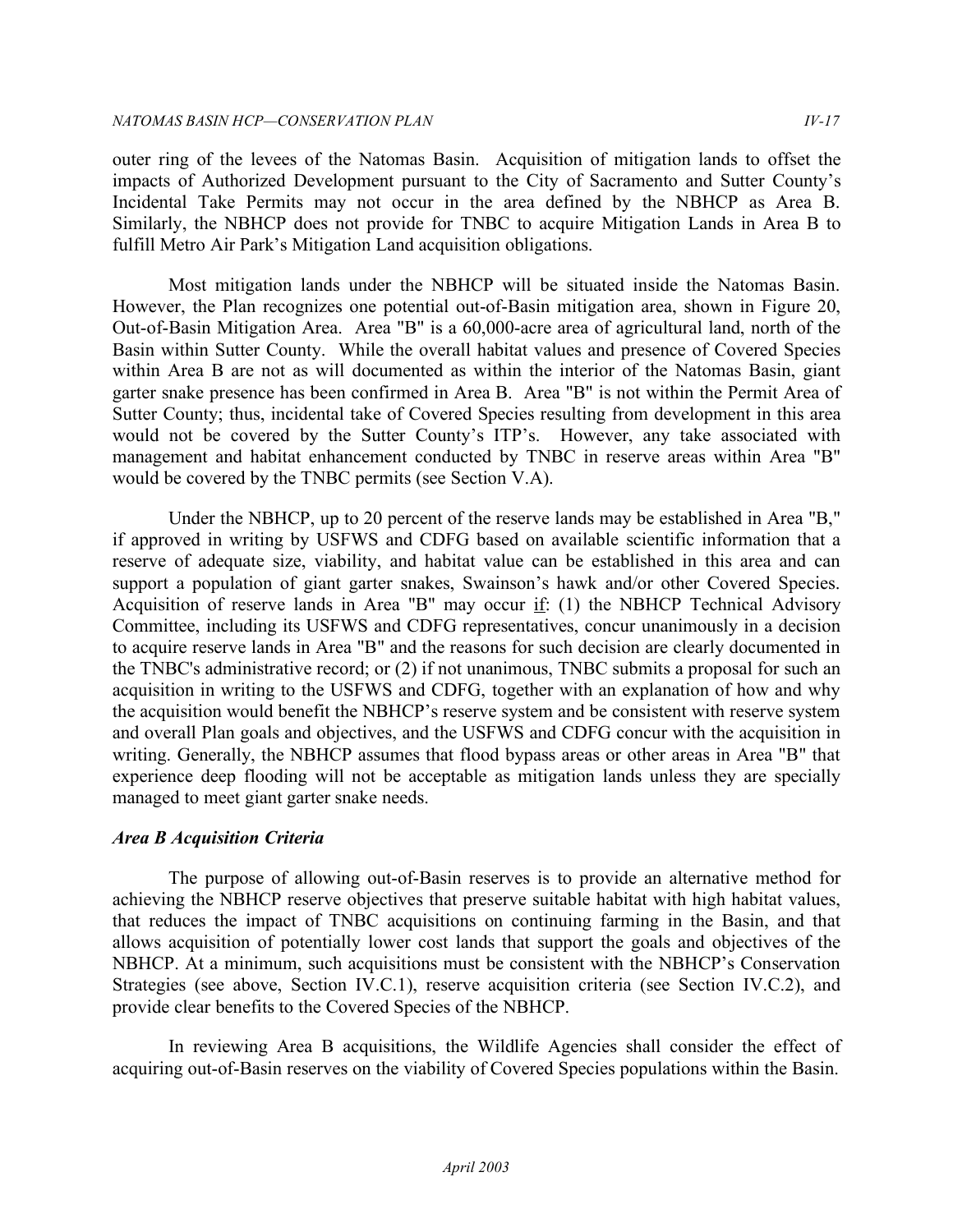In addition to the value of proposed acquisition lands in meeting the biological goals and objectives of the NBHCP, the following factors shall be taken into consideration should TNBC seek to pursue or acquire lands in Area B:

- (1) To preserve a balance, no more than 20% of the total reserve system at any given time shall be located in Area B.
- (2) Area B sites may be considered and purchased when market conditions in the Natomas Basin serve as a limiting factor to successful, timely and cost effective land acquisitions in the Basin. For example, if there is a limited inventory of available land (willing seller at a reasonable price) within the basin, and/or such parcels have limited habitat value or do not meet major portions of the reserve acquisition criteria and goals, then the TNBC Board may seek acquisition of parcels in Area B.
- (3) Specific circumstances under which Area B acquisitions might be appropriate include land costs for appropriate land within the Basin that are in excess of the established fair market land acquisition price established in the latest NBHCP Fee Report, or inability to conclude transactions within a reasonable time frame (approximately 6 months of initiation of negotiations).

 If out-of-Basin reserve lands are acquired in Area "B" as described above, TNBC shall be responsible for managing such lands in accordance with Section IV.D below, unless: (1) another reliable, willing reserve manager for such lands is located; (2) management of such lands by another land manager is consistent with all applicable conditions of the NBHCP; and (3) such land manager continues to be subject to and to act under the direct control of TNBC; and (4) delegation of management authority to such a reserve manager is authorized by the USFWS and CDFG in writing and through revision of the NBHCP and Implementation Agreement if necessary. If TNBC desires to delegate ownership or management of any reserve lands to a third party without retaining direct control over such third party, then, in addition to the measures identified in (4) above, such delegation must be processed as an amendment to TNBC's permits and the third party must obtain separate incidental take permits.

 The purpose of allowing out-of-Basin reserves is to provide an alternative method for achieving the NBHCP reserve objectives, to reduce the potential cost of establishing reserve areas by allowing acquisition of potentially lower-cost land that supports suitable habitat with high habitat values, and to reduce the impact of TNBC acquisitions on continuing farming in the Basin. However, at a minimum, such acquisitions must be consistent with the NBHCP's Conservation Strategies (see above, Section IV.C.1), reserve acquisition criteria (see Section IV.C.2), and provide clear benefit to the Covered Species of the Natomas Basin.

 In summary, it is currently expected that at least 80 percent of the NBHCP's reserve lands will be established within the Natomas Basin, and up to 20 percent of the total mitigation lands required by the Plan may be acquired out-of-Basin pursuant to compliance with the criteria established above.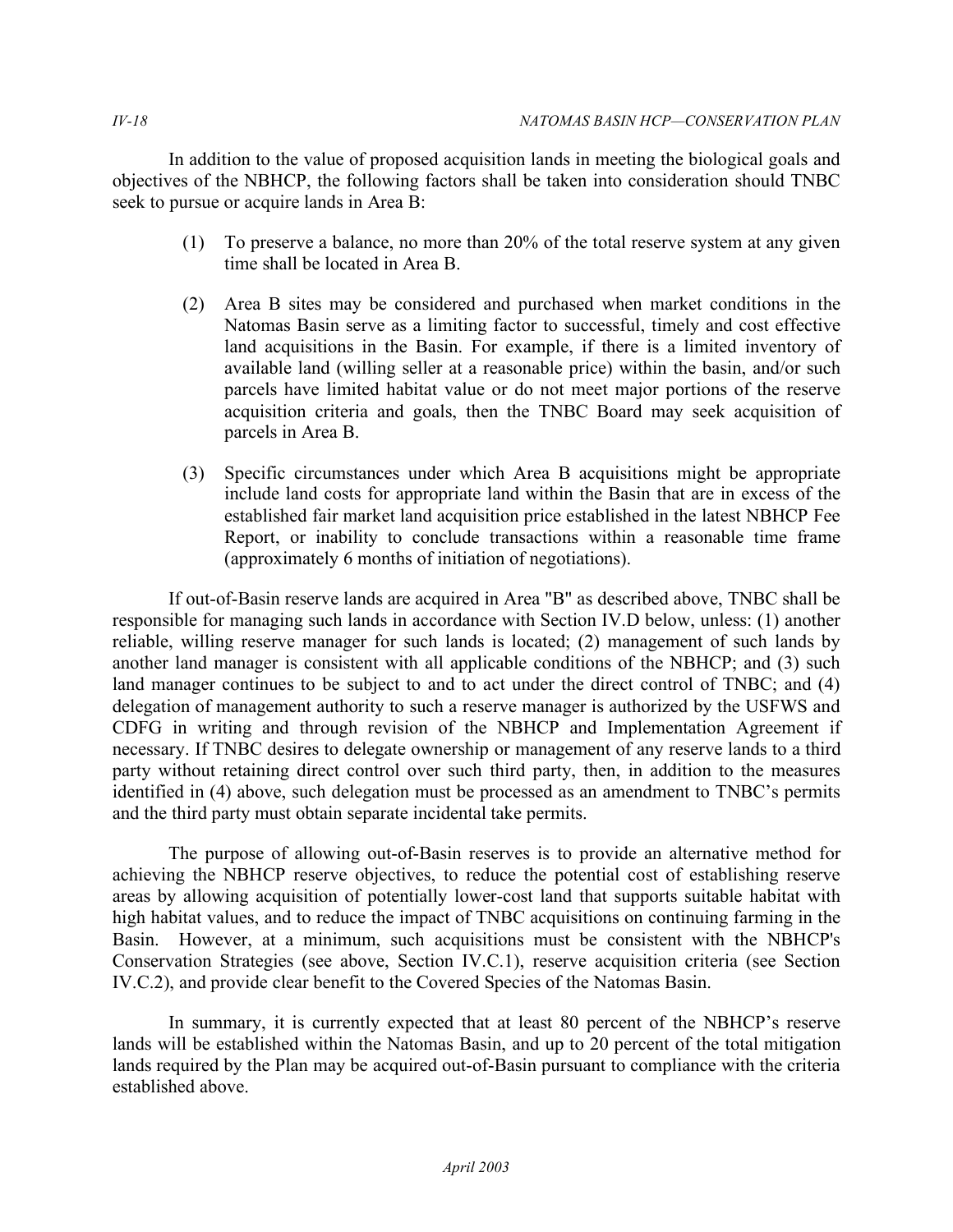# c. Mitigation of Effects Related to Sale or Transfer of Habitat Mitigation Reserve Sites

 (1) Requirement to Mitigate Impacts Resulting from Real Estate, Right of Way or Other Acquisitions or Uses Affecting TNBC Lands. In the event public works projects or other projects require acquisition of mitigation lands operated by the TNBC, the sponsor of such activity shall be required to mitigate the impacts to the reserve system. At a minimum, the sponsor of such activities shall pay for the value of replacing every acre of reserve land impacted, and may be required to also pay for direct and indirect impacts related to the established (existing, enhanced, or restored) habitat value on the land. In addition to compensating TNBC for lost habitat reserves, such an agency shall also provide mitigation as determined appropriate to mitigate the impacts of the project that necessitated the elimination of the Mitigation Lands reserve. Such additional mitigation may include payment of the NBHCP Mitigation Fee and implementation of appropriate measures to avoid and minimize take of Covered Species. This provision for example, may apply to an agency that is requiring rights of way on TNBC lands or other activities that result in the sale or loss of reserve lands for public necessity.

 (2) Requirement to Compensate for Habitat Value in the Event of Sale or Trade of a TNBC Reserve Site. In the event the TNBC Board of Directors decides to voluntarily sell or trade a Mitigation Lands reserve site, the TNBC Board shall ensure that the terms of the sale or trade include coverage for the costs or value of replacing each acre of Mitigation Lands impacted, and estimated direct and indirect impacts related to the established (existing, enhanced or restored) habitat value on the land. In the event a TNBC reserve is sold or transferred for purposes of urban development within the Permit Area(s) of the NBHCP, the developer shall also comply with the obligations of the NBHCP, including but not limited to payment of the Mitigation Fee and implementation of applicable measures specified in Chapters IV and V of the NBHCP.

## d. Overall Acquisition Criteria

 TNBC will apply the following criteria when evaluating potential reserve acquisitions. Additional criteria for primarily wetland reserves and primarily upland reserves are provided in the following sections. Prior to acquiring Mitigation Land, TNBC shall conduct a Pre- Acquisition field reconnaissance to determine the suitability of the proposed site as habitat for Covered Species and the type of habitat and associated species present on the site. This will be an overview assessment and not a full biological assessment. The purpose of this survey is to determine the potential and/or limiting factors for establishment of habitat for Covered Species.

 (1) The NBHCP provides for a general division of habitat types within TNBC's system of reserves as follows: 25% managed marsh; 50% rice production; and, 25% upland habitat. The percentages described herein apply to the entire TNBC system of reserves and percentages within individual reserves will vary from the percentages described above. While percentages of land use types within individual reserves will vary based on site-specific conditions, the reserve system will generally contain a combination of appropriate habitats that reflect characteristics of the reserve site. For example, a reserve site may be appropriate for upland habitat and not suited to rice production or managed marsh. Therefore, a TNBC reserve site could contain only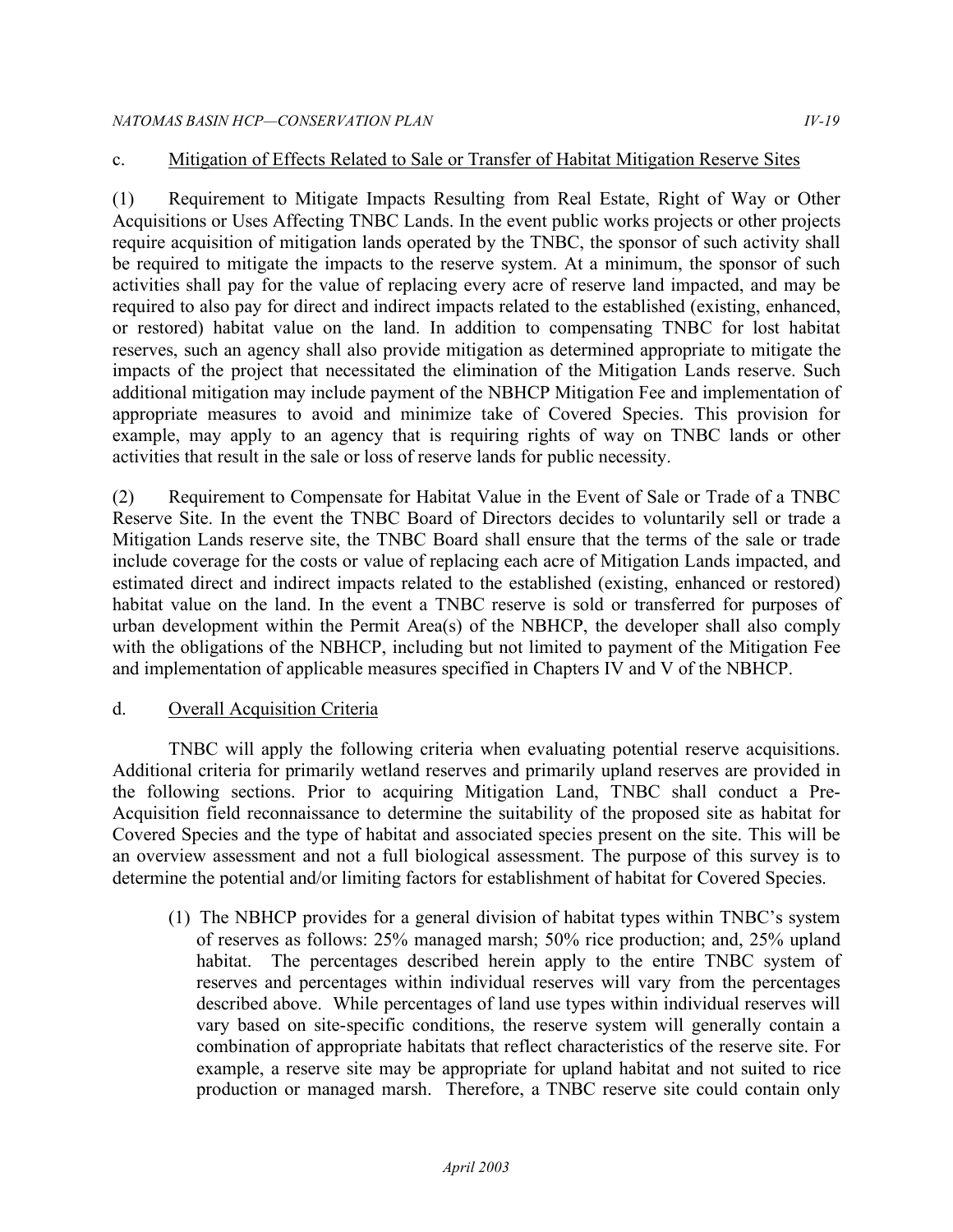upland habitat and no managed marsh or rice production. Alternatively, a reserve may consist entirely of rice, or may be primarily marsh with a small percentage of upland habitat

- habitat.<br>(2) Land has legal water rights to an adequate water supply to serve the anticipated uses (wetland or upland) of the proposed reserve. This would normally mean rights to water from the Natomas Mutual (or its equivalent supplier if outside the Basin), but may solely include groundwater if a groundwater well or wells exist on the property and that such wells can meet acceptable water quantity and quality needs.
- (3) Land is capable of supporting appropriate agricultural cultivation in conjunction with either wetland or upland habitat reserve.
- (4) Land is capable of either supporting or being improved to support various Covered Species associated with the anticipated type of habitat (wetland or upland) proposed for the potential reserve.
- (5) Upland or wetland specific criteria, as described in the following sections, will be applied as determined appropriate by TNBC in consultation with the TAC.
- (6) Land is adequately removed from incompatible urban development or uses (see Section IV.C.2.a. above).
- (7) Habitat reserves will be established by TNBC in consultation with the TAC. Prior to purchase, all lands being considered for acquisition will be submitted to USFWS and CDFG for review and concurrence; such concurrence will be required before any land acquisitions are completed. However, formal USFWS and CDFG concurrence may be waived, provided that NBHCP's TAC, including the USFWS and CDFG representatives, unanimously concur in the proposed acquisition and that documentation of such concurrence is placed into TNBC's administrative record. If, however, there is not TAC concurrence and the TNBC's Board of Directors approves an action pursuant to this section in a regular, noticed meeting of the Board, then following the 60<sup>th</sup> day after TNBC has notified CDFG and USFWS of the proposed action, in writing by CDFG or USFWS, it is approved unless denied in writing by CDFG and USFWS.

# **3. Conservation Strategy for Wetland Habitat as Mitigation for Urban Development**

## a. Establishment and Management of Wetland Habitats

 Wetland reserves are intended to provide for the long-term protection of existing and potential wetland species populations in the Basin, including the giant garter snake. In most cases, wetland reserves established for the giant garter snake will also be planned to benefit other wetland-associated Covered Species, including a range of wetland associated species such as tricolored blackbird, northwestern pond turtle and Delta tule pea. Consequently, selection of wetland reserve sites will usually focus on the needs of the giant garter snake, except in cases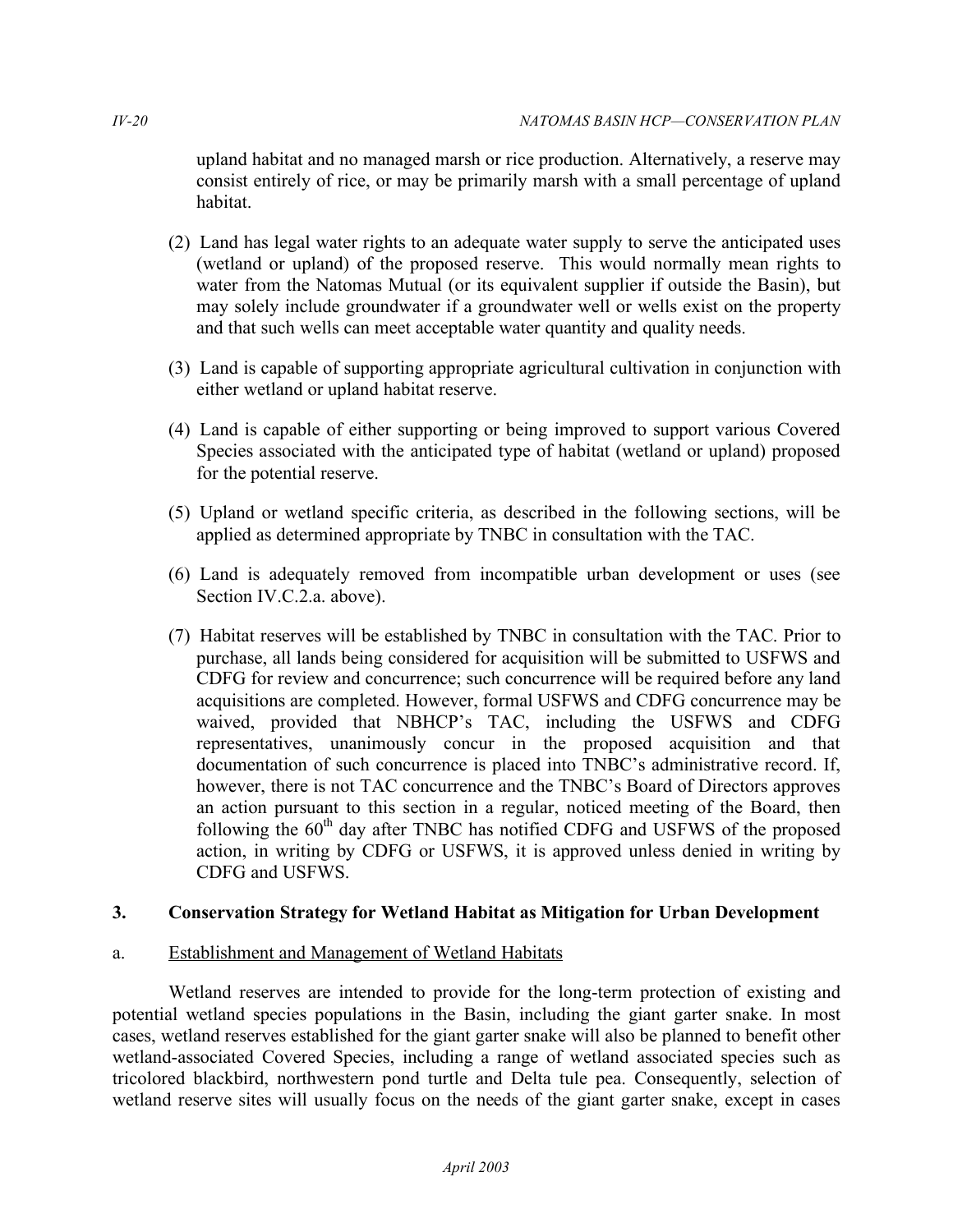where, in the judgement of TNBC and the Technical Advisory Committee, specific or important needs of other wetland-associated species can be met at sites not selected primarily for giant garter snake.

 A primary goal of the NBHCP is to create a system of reserves, with wetland habitats and associated uplands, that would support populations of the giant garter snake and other Covered Species which co-exist with the garter snake in the same habitat.

 A primary goal of the NBHCP is to create a system of reserves, with wetland habitats and associated uplands, that would support populations of the giant garter snake and other Covered Species which co-exist with the garter snake in the same habitat. Generally habitat which supports the giant garter snake will also be of habitat value to other associated wetland species. For example, the wetland reserve management policies are designed to ensure that a water regime which provides for inundation of wetland areas to support the needs of multiple species including spring and summer inundations to support the giant garter snake, and other Covered Species that are aquatic breeders (California tiger salamander). Seasonal inundations in the fall will support waterfowl such as the Aleutian Canada goose. The wetland reserve criteria also includes upland areas within marshes for cover and hibernicula needed for a number of covered wetland species including the giant garter snake, the western pond turtle and others. Upland areas of marsh will also be designed to support habitat for the tricolored blackbird, burrowing owl and loggerhead shrike. Each Site Specific Management Plan will consider the optimal reserve restoration and management regime to support the wetland associated covered species.

# b. Wetland Reserve Acquisition Criteria/Methodology

 The following guidelines will be used to identify lands for wetland reserve area acquisition (see Section C.3.e below for additional reserve acquisition criteria for rice fields):

- $(1)$  support, with necessary enhancement and restoration, giant garter snakes and Land has existing or potential wetland habitat values that currently support or can other wetland associated Covered Species.
- $(2)$  wetlands proposed in the Plan (see Section IV.C.3.d. below). Land contains soils that can support rice farming or the type of managed marsh
- (3) Blocks of reserve lands must also be hydrologically connected to other blocks through irrigation and drainage systems or other systems to ensure connectivity and opportunity for travel by giant garter snakes between sections of the reserve system. To the extent practicable, reserve lands should also be near or adjacent to other protected habitat lands; this would increase the overall effectiveness and size of protected lands in the Basin for Covered Species.
- (4) Lands selected to provide for the NBHCP wetland habitat system shall be situated outside areas known to regularly receive deep flood waters (e.g., the Yolo and Sutter Bypasses). They shall also be situated so that they do not directly receive runoff from paved surfaces or inflow from urban storm water drainage systems.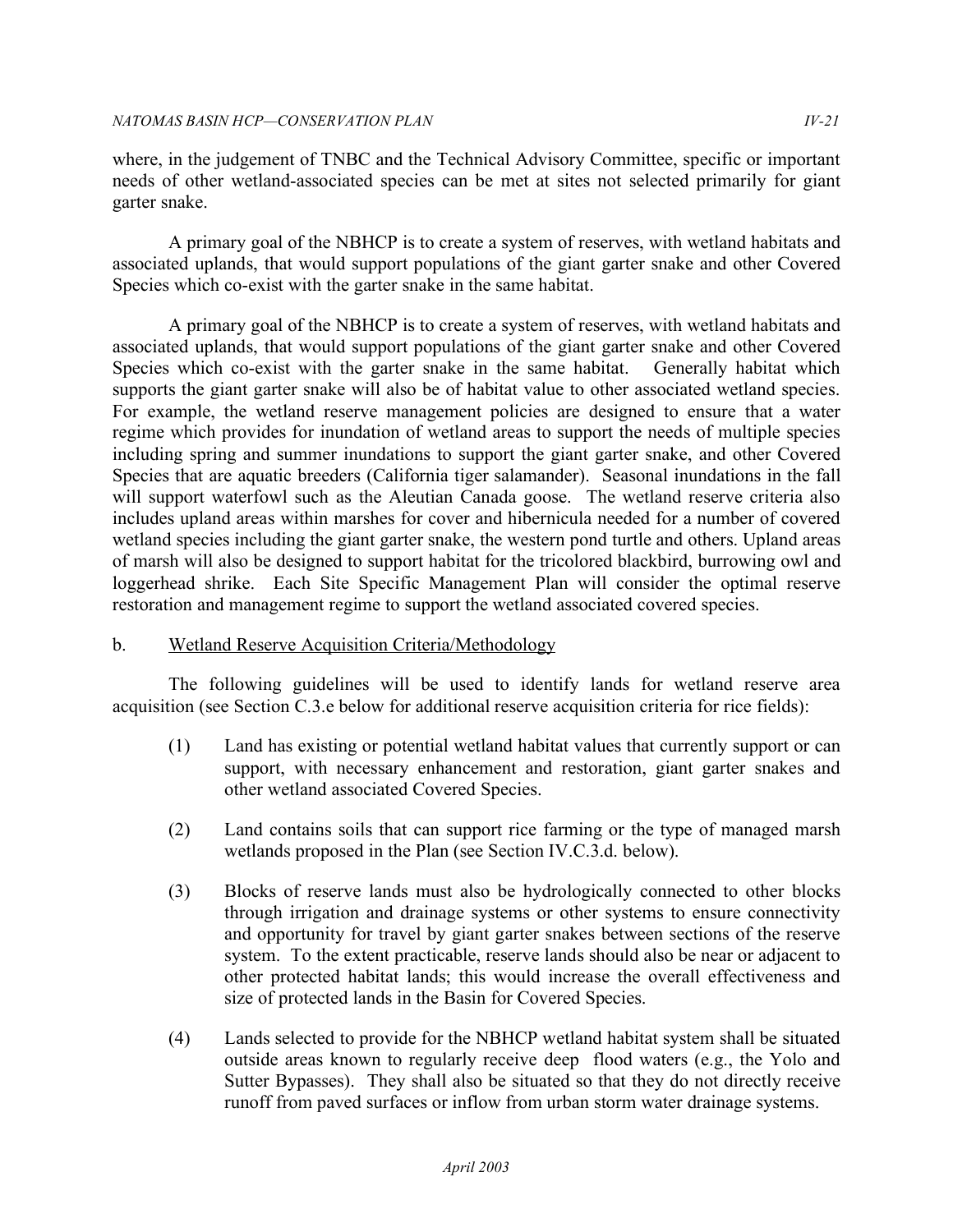# c. Protection from Flooding

 Flood water can destroy giant garter snake underground retreats by (1) liquefying the fine clay-silt substrate, allowing tunnels to collapse; (2) saturating the substrate with water, allowing the soil to swell and thus eliminating deep cracks that had been created by shrinking during a previous drying of the soil; (3) exposing slopes lying below the high water mark to the erosive force of wave action; and (4) depositing silt that blankets substrate surfaces and covers any underground retreats that survive (1), (2), and (3). While giant garter snakes can survive being flooded from underground retreats (Glenn Wylie, BRD, pers. comm.), such disruptive events are not advantageous either to garter snakes or to management of wetland reserves under the NBHCP.

 The drainage regime for managed wetlands or rice fields inside the reserve system shall be designed to ensure that giant garter snake retreats are not inundated when water is drained from ditches, fields, canals or wetland areas. It is also desirable to locate upland habitats inside the wetland reserve system to avoid flooding of winter retreats.

# d. Managed Marsh Design/Management

 The NBHCP recognizes the wildlife values for many Covered Species associated with natural marsh and managed marsh areas as well as rice fields and seeks to protect, restore, or create such areas through the NBHCP's conservation program. Management of rice fields is discussed in Section IV.C.3. e below.

 Section IV.C.2.c. above currently requires that at least 25% of the land acquired for the NBHCP reserve system be converted into managed marsh wetlands to enhance habitat values for the giant garter snake and other Covered Species. These managed marsh wetlands, together with associated uplands, rice fields, and water conveyance ditches and canals, are expected to form a mosaic of diverse wetland habitats in the wetland portion of the reserve system that will support giant garter snakes and other wetland associated species. Embedded within an agricultural landscape dominated by rice farming, managed marsh wetlands based on such biological principles should support giant garter snakes as well as many other Covered Species (e.g., white-faced ibis, tricolored blackbird, and northwestern pond turtle).

 The specific locations where TNBC will develop managed marsh habitat are not identified in the NBHCP. Such lands will be identified by TNBC as the NBHCP is implemented, and site-specific management and monitoring plans for each managed marsh area will be developed when the site is acquired. When TNBC proposes to acquire a particular land parcel as mitigation, it will submit the proposal to the USFWS and CDFG for review and approval. Development of specific management and monitoring plans for managed marshes and other mitigation lands is discussed in Section IV.D below.

 Similarly, the NBHCP does not provide site-specific prescriptions for marsh design and management, but outlines the basic habitat elements needed for managed marshes within the Plan's reserve system to support giant garter snakes and other Covered Species. It is important that these marsh elements, including the water regime and physical structure, are consistent with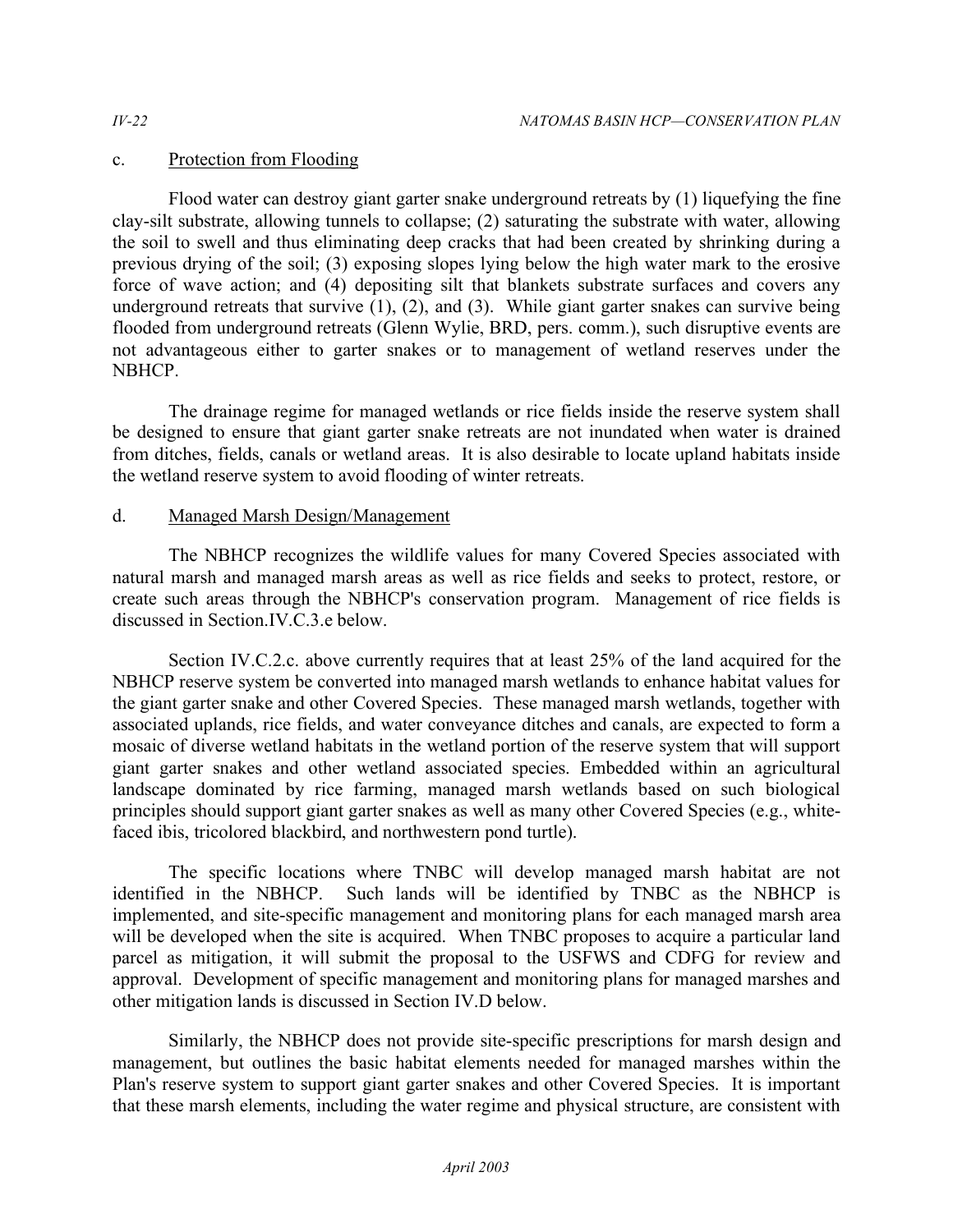giant garter snake biology and that, to the extent known, they mimic relevant features of the original marsh complexes of the Central Valley where the giant garter snake evolved, or the rice culture ecosystem that currently supports the snake. These features include, but are not limited to: (1) summer dry-down of seasonal marsh; (2) availability of summer water either as pockets of deeper water that persist in the seasonal marsh or as permanent marsh, located near or adjacent to vegetated banks or suitable upland habitat; (3) open water channels in marsh habitat to provide movement corridors and foraging edge; (4) availability of abundant emergent vegetation and near shore habitat; (5) a good food supply; and (6) availability of diverse habitat elements.

 The following describes these managed marsh components and other factors in more detail. Note, however, that the following descriptions for managed marsh design under the NBHCP (including water management and marsh configuration) may be modified throughout the life of the Plan according to its Adaptive Management provisions (see Section VI.F). Marsh management plans will be developed in accordance with Section IV.D below.

 *Water Regime:* The NBHCP's wetland reserves may consist of two types of managed marsh wetlands--seasonal wetlands or permanent wetlands. As its name implies, the first type is flooded seasonally to accomplish a variety of purposes, including benefits to wildlife and vegetation management. The season when such wetlands are flooded depends on the wildlife species being targeted (e.g., spring and summer for giant garter snakes; winter for waterfowl). Though seasonal marsh may have pockets of permanent water as described below, these are the result of deep water areas that are nevertheless within the seasonal wetland, and are therefore considered separately from permanent marsh. Permanent marsh retains water year round.

 Seasonal managed marshes will be flooded by about mid-April (if not flooded during the winter) so that water and prey are available when giant garter snakes emerge from winter retreats. Water will be maintained within the managed marsh during the period when rice fields dry down (approximately mid-August). This irrigation regime is intended to provide alternative habitat to GGS as rice fields are drained and concentrate giant garter snake prey species from rice field into canals and managed marshes.

 Giant garter snakes are also known to use areas of permanent marsh habitat at Gilsizer Slough, Cosumnes River Preserve and on the Sacramento NWR complex, as well as permanent marsh along Fisherman's Lake in the Natomas Basin. It is considered advantageous to include within the NBHCP's wetland reserve system some areas of permanent marshes and sloughs interspersed with the seasonal marshes, rice fields, and uplands. This will increase the overall habitat diversity of the reserves for the giant garter snake as well as other Covered Species.

 *Uplands:* While a portion of the terrestrial component of the managed marsh system will be designed to meet the buffer requirements of the NBHCP, the rest will be designed and managed to meet the needs of giant garter snakes and other upland Covered Species.

 The specific proportion of wetland to upland habitat within a given managed marsh will be determined by TNBC in consultation with the Technical Advisory Committee pursuant to the provisions described in Sections IV.D below. However, a typical proportion for upland habitats within the reserve system would be approximately 20 to 30 percent. Upland areas have several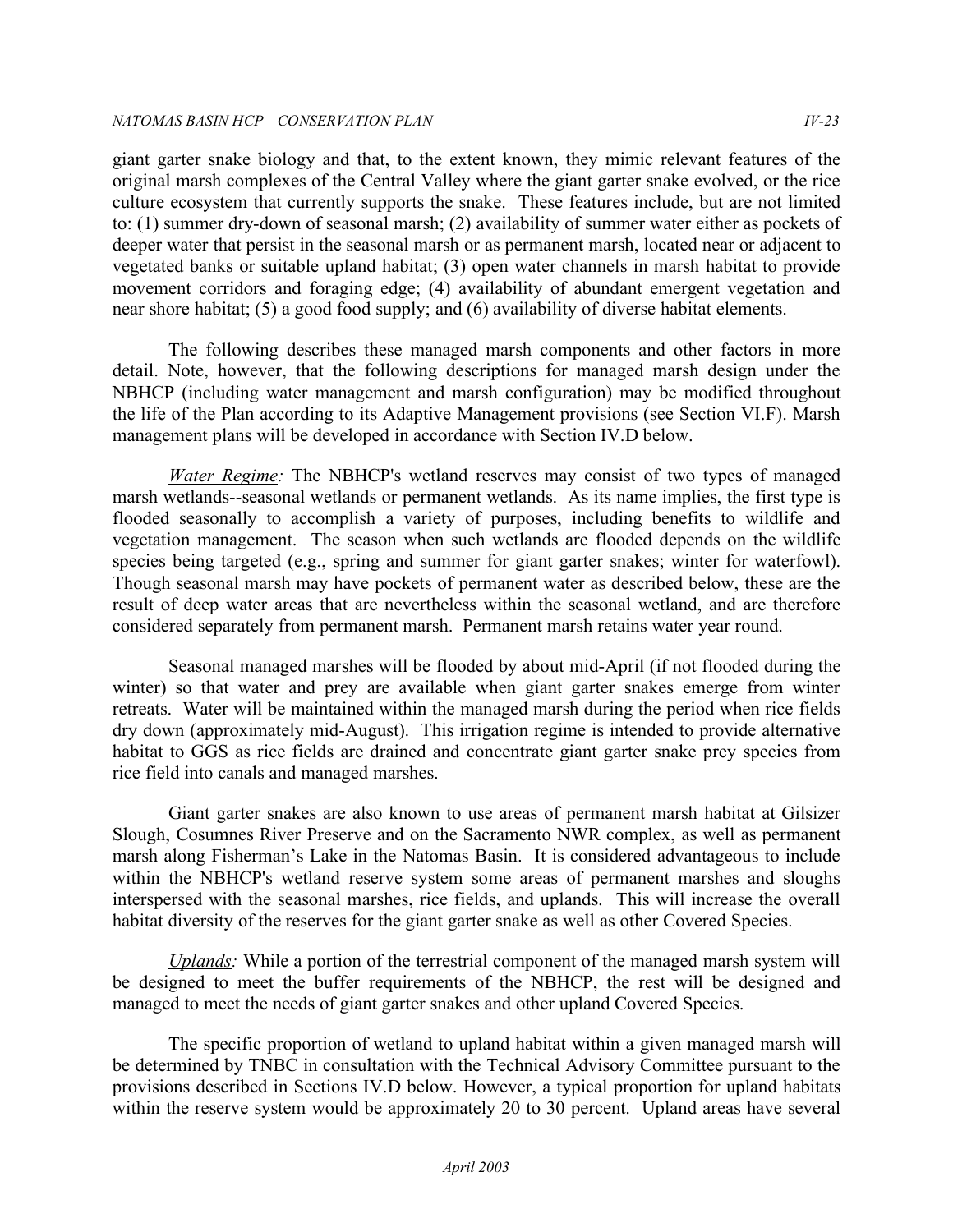purposes: (1) providing basking and resting sites, escape cover and winter retreats for giant garter snakes; and (2) providing foraging and nesting areas for other Covered Species (e.g., loggerhead shrike, tricolored blackbird, burrowing owl, and Swainson's hawk). Upland areas intended to provide upland habitat for GGS under the NBHCP may consist of dryland pasture, grasslands, levees, and any other land use approved by NBHCP's Technical Advisory Committee.

Committee.<br>Giant garter snakes that have been flooded in their winter retreats are subject to many forms of mortality, or may be killed directly by drowning. Therefore, uplands in and around the reserve's managed marshes will be designed so that a significant portion is above expected winter flood levels. They should also provide escape cover where the permanent pools of water described above may attract garter snakes as well as snake predators.

*Water Conveyance Structures/Edge*: Marsh design should include edge habitat to provide foraging and movement corridors for GGS and other Covered Species. Edge can be created by providing open water channels within marsh to provide open water/emergent vegetation interface. Upland/aquatic habitat interface may also provide edge habitat where sufficient vegetation is present to provide cover for giant garter snake.

 *Vegetation/Cover:* Vegetation in a managed marsh should support a diversity of wildlife. Plant species that currently occur in the emergent marsh habitat found in the Natomas Basin will be included in the NBHCP's managed marsh wetlands. These include cattails (*Typha latifolia)*,  tules (*Scirpus acutus),* rushes (*Juncus* sp.*)*, river bulrush (*S. fluvialtilis*), sedges (*Carex* sp.*, Cyperus* sp.*),* and vervain (*Verbena hastata).* Marsh edges and "islands" should be well- vegetated with plants that discourage the movement of garter snake predators, such as herons, egrets, rats, and domestic animals. Plant species such as wildrose and thimbleberry are relatively impenetrable to many predator species but not to giant garter snakes and serve as basking sites for the snakes. For illustration purposes Figure 19 shows an example of a marsh cross section depicting the distribution of wetland plants in relation to flooding depth. This figure does not necessarily reflect a specific marsh design recommended by the NBHCP.

 Exotic pest plants, such as giant reed grass and Johnson grass, can choke out native vegetation and have low habitat value. Such exotics will be periodically removed from the reserve system's managed marshes where feasible and necessary. Specific decisions about the need for exotic plant control shall be included in the management plan(s) for any given parcel or block of reserve land (see below, Section IV.D).

 Garter snakes utilize a variety of sites for escape cover and winter retreats, including small mammal burrows, thick vegetation such as wildrose and thimbleberry, and areas of jumbled rock such as rip rap, chunks of rock, or broken concrete. Management of wetland reserves under the NBHCP shall thus include protection and/or construction of such types of giant garter snake cover and retreats as deemed appropriate by NBHCP Technical Advisory Committee.

 *Access*: Road kills are believed to be a significant giant garter snake mortality factor, especially for males (see Chapter II). Consequently, new roads within acquired reserve lands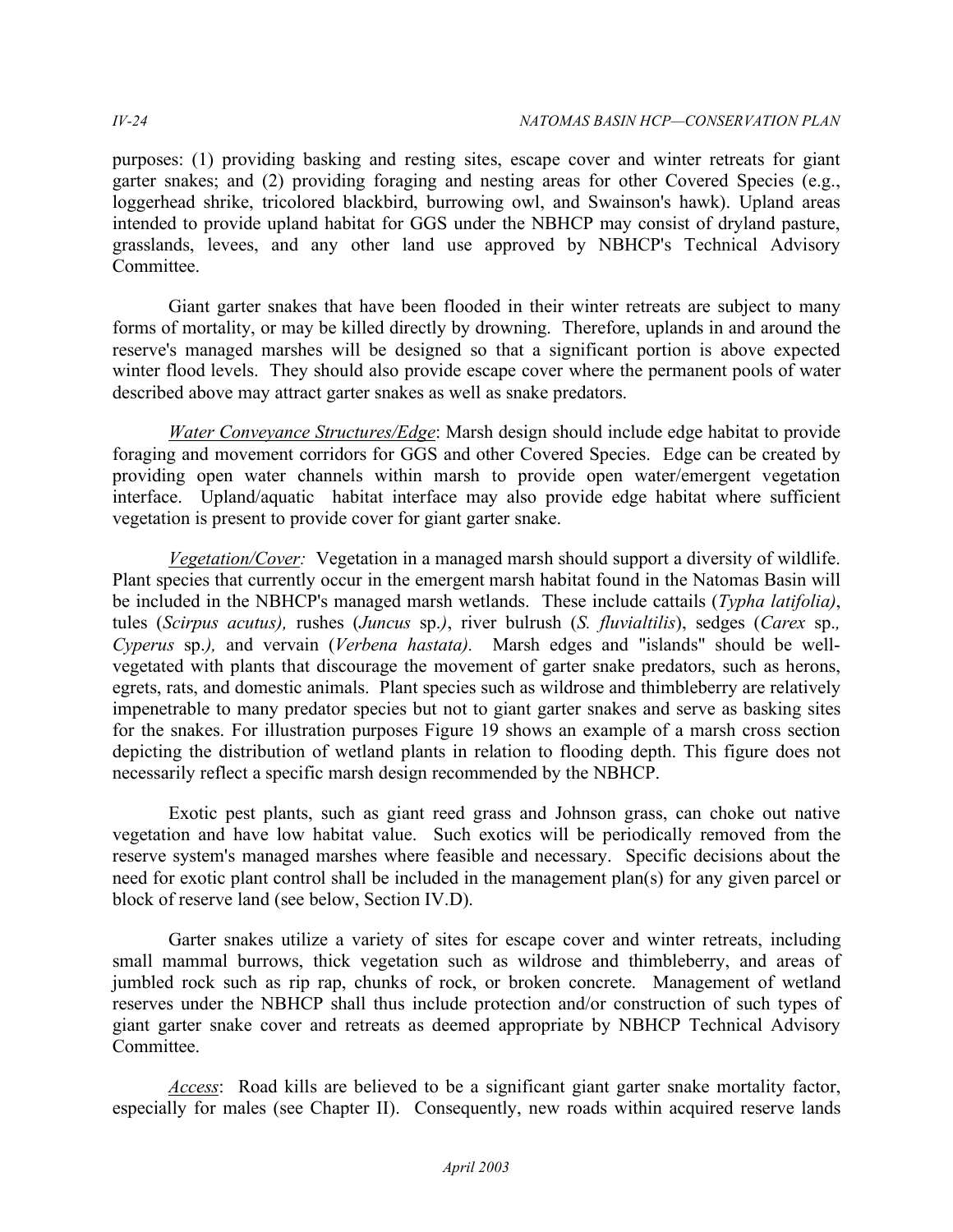will be constructed to the minimum extent necessary to provide for the adequate maintenance of the marshes and other reserve lands. If roads already exist in an area acquired as a reserve, access to these roads will be restricted as necessary to protect the reserves from unnecessary disturbance and as described in the reserve management plans.

 *Other Factors*: Soils are an important factor in designing and constructing managed marshes because they dictate whether water will be retained or lost through percolation. Generally, only those lands within the Natomas Basin that are underlain by clay soils will be conducive to the development of levee constructed managed marshes. Managed marshes must also be kept clear of winter storm runoff coming directly from urban areas. In addition, preserves cannot be used for any additional purpose for flood control or receive directly storm water or other off-site drainage from urban development. Pollutants such as petroleum compounds (e.g., motor oil) in urban runoff have been observed to cause respiratory and skin problems for the giant garter snake and may also reduce its food supply (George Hansen, pers. comm.). Water quality must also be maintained in order to maintain wildlife productivity and preclude the outbreak of wildlife diseases.

*Water Control Structures:* Managed marshes require a controlled source of good quality water at suitable depths, usually less than three feet (water depth is important to the establishment of appropriate vegetation). Management and enhancement of a managed marsh can be maximized through water control. A variety of water manipulation approaches can be utilized, including levees, stoplog and screwgate water control structures to regulate water flows and depths, and dewatering systems. In fact, a dewatering system is as important to successful wetland management as a flooding system. Water manipulation can also contribute to control of exotic plants and other undesirable vegetation, wildlife diseases (such as botulism and cholera), non-native fish populations, etc.

 Levees constructed on natural contours have been found to be more effective for marsh management than levees constructed across contours. Figure 19, Wetland Plant Depths and Levee Structures, provides examples of the dimensions of levees constructed for: (1) a permanent or semipermanent impoundment; (2) a seasonally flooded impoundment; (3) a header-ditch levee; and (4) a rice-dike levee.

 Permanent or semipermanent impoundment levees will be used to create marsh which sets above the natural elevation of the land, much in the same way a bathtub holds water. Header-ditch levees are used along the upper elevation of a field or marsh to create the ditch or canal which brings water to the wetland. Water drops through control structures are then made through the header-ditch levee to the marsh or field. Rice-dike levees are used along natural contours in a rice field to back up water to flood the land. Depending upon the topography and the water conveyance and flooding regimes, TNBC will use a combination of these levee types to develop its marsh and rice wetlands.

 *Mosquito Control:* Mosquito control programs operate throughout Natomas Basin. Generally, conventional mosquito control methods are compatible with garter snake habitat. Use of mosquito fish and low intensity pesticide applications would not directly threaten garter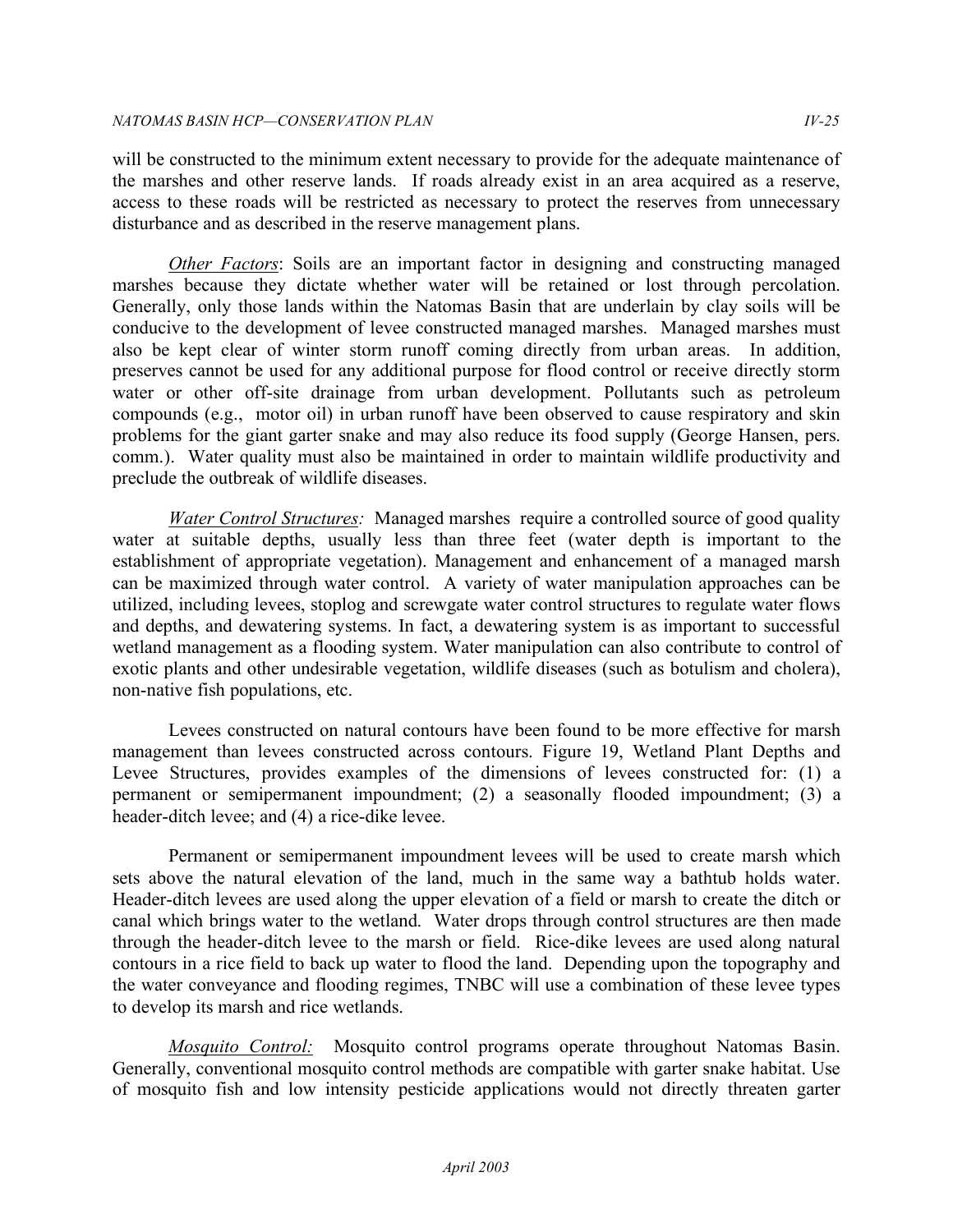snakes or their habitat, and mosquito fish may actually serve as garter snake prey. However, mosquito control programs are more focused near urban areas, and the more intensive control methods there could harm giant garter snakes. If necessary TNBC should work directly with Mosquito Abatement Districts to determine suitable methods to resolve mosquito problems near urban areas in a manner consistent with the management of giant garter snake wetland habitats established under the NBHCP. The Site Specific Management Plans prepared for each wetland site shall identify appropriate types of mosquito control and shall also be coordinated as necessary with the Mosquito Abatement Districts.

*Summary*: In summary, the NBHCP wetland conservation strategy is designed to produce a net positive effect for giant garter snake in the Natomas Basin and to contribute to the recovery of the species. In order to achieve this objective, reserve lands established under the NBHCP would consist of a combination of TNBC rice cultivation and managed marsh wetland habitat for giant garter snakes, comprised of a mosaic of habitat types with variations in topography and an abundance of edges within and between habitats. Managed marsh would include seasonal marshes with shallow and deep water configurations; some permanent marshes; and upland habitats in the form of buffers, higher ground resembling the ditch banks, and levees of the Basin's water conveyance system, and "islands" scattered throughout the marshes wetland component. Permanent water features would be constructed so that they ensure adequate nearby escape cover. A significant portion of the upland component would be above winter flood levels to protect giant garter snakes in their winter retreats. Natural marsh vegetation such as cattails, spike rush, tule clumps, wildrose and thimbleberry would be placed to maximize protected resting and basking sites and escape cover for the snakes.

 Consistent with the NBHCP conservation strategy for giant garter snakes, Figure 18, Comparison of a Rice Field to a Managed Marsh, depicts for illustration purposes only, a rice field and a theoretical managed marsh design. As shown on this conceptual diagram, serpentine channels would be constructed throughout the marsh to increase channel habitat. The channels and open water areas would hold water during the summer dry-down, concentrating prey and providing surviving prey with overwintering habitat where water and aquatic invertebrates persist. Terrestrial habitat components, permanently above the flood level, would provide winter retreats as well as basking and resting sites for garter snakes.

 Specific marsh designs may vary from the conceptual design illustrated in Figure 18. As explained above, specific marsh configuration and designs will be determined by TNBC in consultation with the Technical Advisory Committee and other species and restoration specialists as reserve system lands are acquired. Also, specific marsh designs will depend on the circumstances on parcels actually acquired, including the parcels' topography, location, relation to other habitats and land uses, and the presence of water conveyance systems. Preferred marsh designs under the NBHCP may change during the life of the Plan under its Adaptive Management procedures described in Section VI.F below.

 In some cases, TNBC may be able to acquire an historical marsh area that has been degraded, but retains components of the original marsh, such as topography or plant communities. In such cases, the NBHCP encourages restoration of the historical marsh.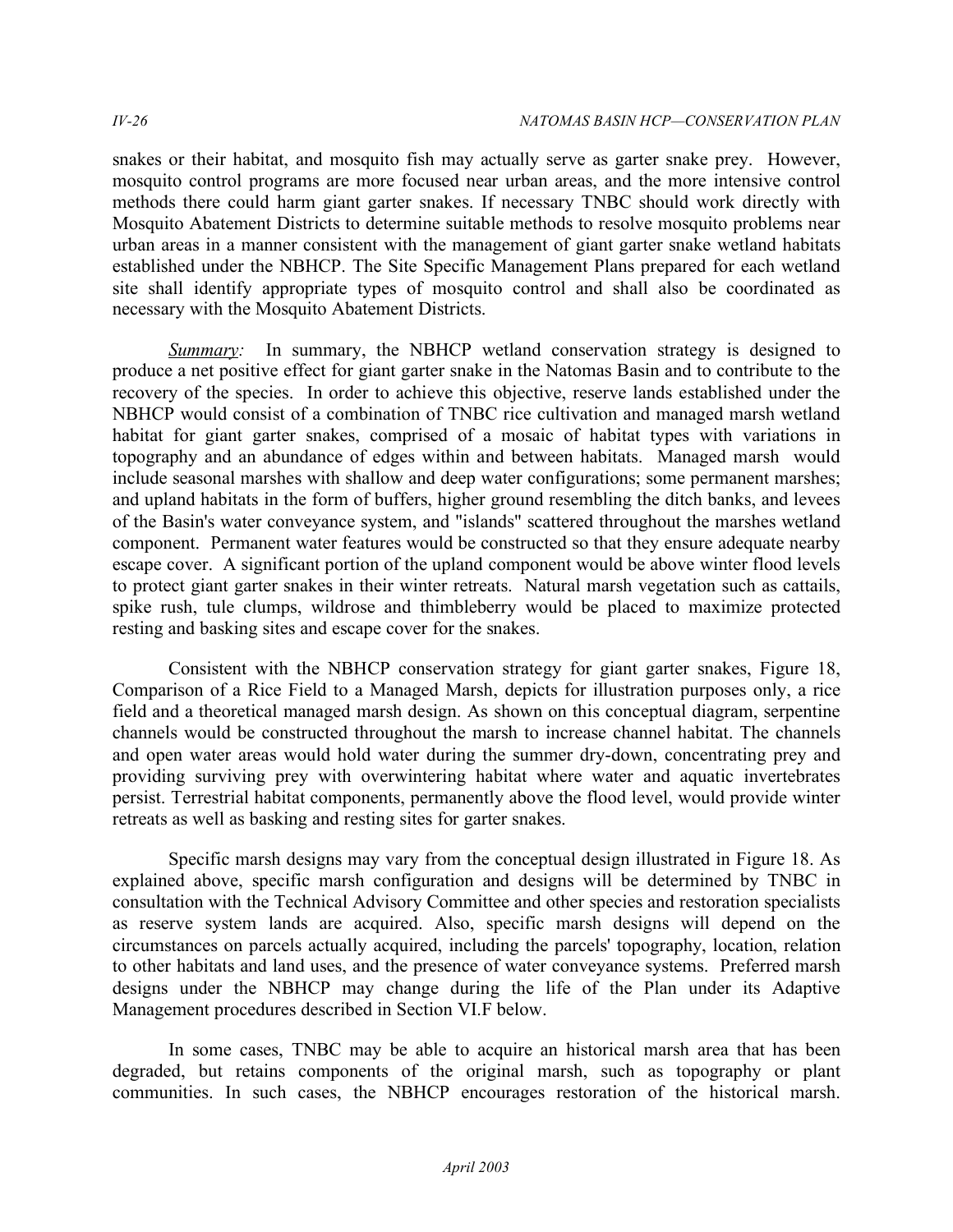Nevertheless, to the extent applicable, the same principles and factors of marsh design and management as described above will guide marsh restoration activities where such restoration opportunities can be found, either in the NBHCP Plan Area or in the out-of-Basin Area "B" as described above.

### e. Management of Reserved Rice Lands for the Giant Garter Snake

 As explained in Chapter II, the rice growing areas of the Natomas Basin are known to support the giant garter snake (George Hansen, pers. comm.; Glenn Wylie, BRD, pers. comm.). For example, in its ongoing radio-telemetry studies, BRD has found that half of all garter snakes telemetered utilize rice fields at one time or another (Wylie, pers. comm.). The features of these rice lands that support garter snakes appear to include the rice fields themselves, the water conveyance system that supports the fields (including delivery canals, ditches, drains, and their associated levees) and other associated features, such as tailwater marshes. The reasons giant garter snakes persist in this man-made rice culture ecosystem, and why some fields support snakes while others do not, are not fully understood (G. Hansen, pers. comm.). However, it may be because the rice fields, together with their supporting infrastructure, mimic to some extent the area's original marsh and upland habitats. It may also be because the water regime in the rice fields (spring and summer flooding and fall dry-down) coincides fairly closely with the biological needs of the species. The rice growing ecosystem also appears to provide many of the garter snake's basic habitat needs--e.g., warm, shallow water in the rice fields with sheltering emergent vegetation (e.g., rice plants); ditches and drains, some of which retain water year round and in which giant garter snake prey species (e.g., mosquito fish) can overwinter; and associated upland areas (e.g., levees) with suitable winter retreats.

 In any case, the fact that giant garter snakes persist in the Natomas Basin's rice growing areas is well documented. The rice fields themselves support giant garter snakes through the active summer season, and the water conveyance systems that serve the rice fields support snakes throughout the year. The water conveyance systems in many parts of the Basin contain pockets of permanent water where prey such as bullfrog larvae and mosquito fish overwinter, resulting in high prey availability in the spring when snakes emerge from winter retreats and begin to use the aquatic components of the rice ecosystem. The late summer/early fall dry-down of the rice fields may be important by removing predatory fish large enough to prey on giant garter snakes, and because giant garter snake prey, which have been proliferating in the ditches, drains, and rice fields, may be concentrated in the remaining pockets of standing water where snakes can gorge prior to the period of winter inactivity.

 What is known about the relationship between rice farming and giant garter snakes is summarized above and in Chapter II. Additional studies are needed to better understand giant garter snake habitat needs, why and under what conditions giant garter snake populations persist where rice is farmed, and what types of reserve management would best benefit this species. Where appropriate, the results of such studies will be incorporated into the NBHCP through the Plan's Adaptive Management provisions (see, Section VI.F). Nevertheless, the NBHCP recognizes that: (1) continued rice farming in the Natomas Basin supports the giant garter snake; and (2) that maintaining rice farming on a significant portion of acquired TNBC reserve lands is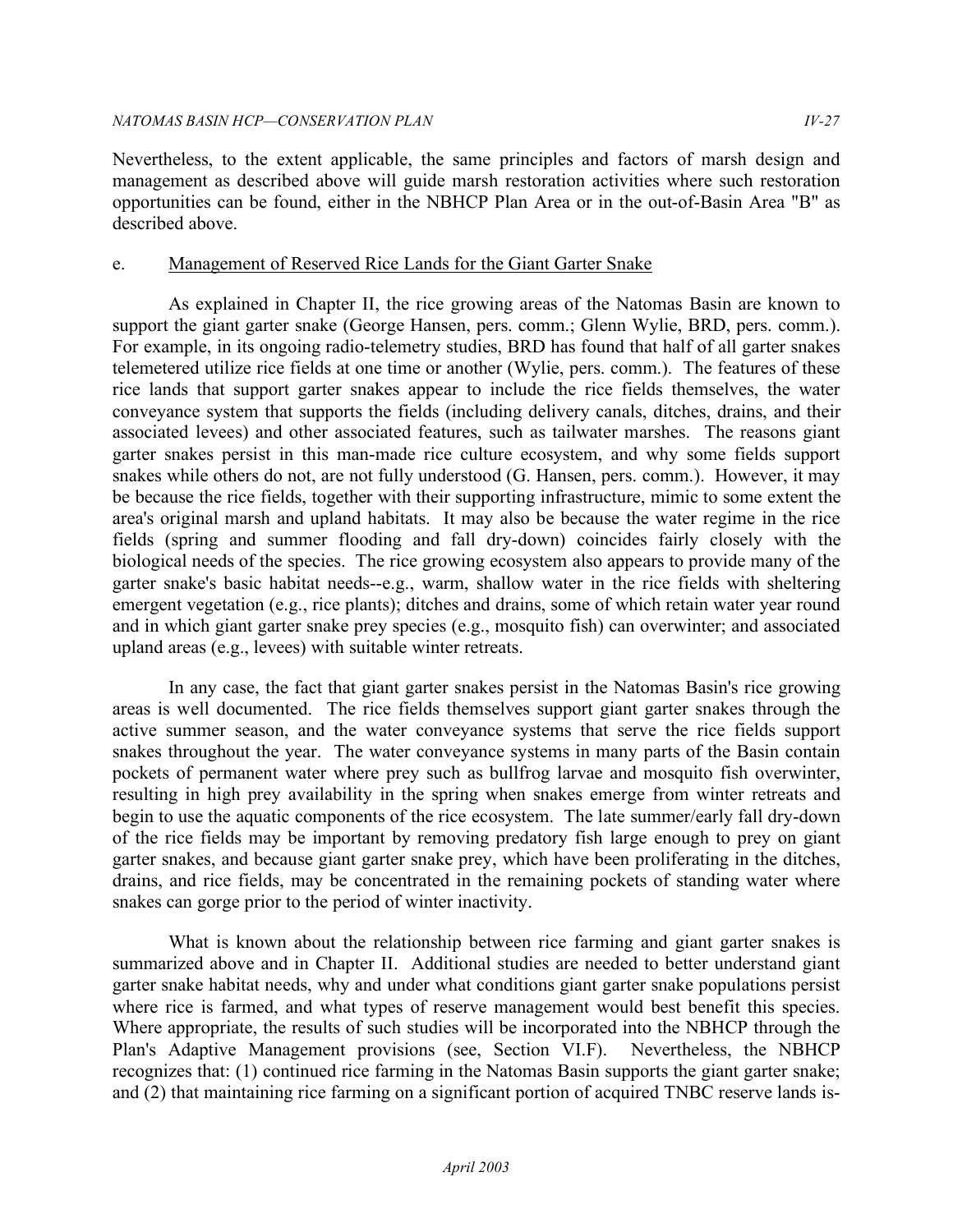-unless otherwise indicated by the Giant Garter Snake Recovery Plan (see Section VI.H.1), the Plan's Adaptive Management and Monitoring programs (Sections VI.F and G), other new scientific information, the individual Mid-Point Reviews, or the 9,000-acre Overall Program Review (Section VI.I)--an integral component of the overall conservation strategy.

 With respect to the selection of rice fields for inclusion in the NBHCP reserve system, and subsequent management, the following criteria shall be applied:

- $(1)$  connectivity to, known giant garter snake populations or known occupied garter Rice fields will generally be selected in areas that are within, or that have snake habitat.
- $(2)$  avoided (e.g., the Yolo and Sutter Bypasses). Rice fields located in areas designated to receive winter flood waters will be
- $(3)$  garter snake compatibility. This includes maintenance of rice checks, berms, and other water control structures in as natural a state as practicable maintenance of garter snake prey species (e.g., mosquito fish) in or near the rice fields through appropriate management, and other measures as appropriate. However, any such management will also, to the extent compatible with GGS conservation, be compatible with the needs of commercial rice production. Rice fields in the NBHCP reserve system will be managed to maximize giant

 Specific measures for managing rice fields in the NBHCP's reserve system will be as determined by TNBC in consultation with the Technical Advisory Committee and as described in Reserve Management Plans (see below, Section IV.D).

# **4. Conservation Strategy for Upland Habitat as Mitigation for Urban Development**

# a. Establishment and Management of Upland Habitat

 The upland habitat conservation strategy is intended to provide for the long-term protection of existing and potential upland habitat in the Basin that currently supports or could support the Swainson's hawk and other upland species listed in Table I-1. In most cases, upland reserves established and managed for the Swainson's hawk will also benefit other upland- associated Covered Species (e.g., the loggerhead shrike and burrowing owl). Consequently, selection of upland reserve sites will usually focus on the needs of the Swainson's hawk, except in cases where, in the judgement of TNBC and the Technical Advisory Committee, specific or important needs of other upland-associated species can be met at sites not selected primarily for Swainson's hawks.

## b. Upland Reserve Acquisition Criteria/Methodology

 The NBHCP's primary strategies to mitigate impacts to the Swainson's hawk caused by Authorized Development is are to avoid development in the Swainson's Hawk Zone (within the City of Sacramento and Sutter County) and to acquire upland habitat as Mitigation Lands inside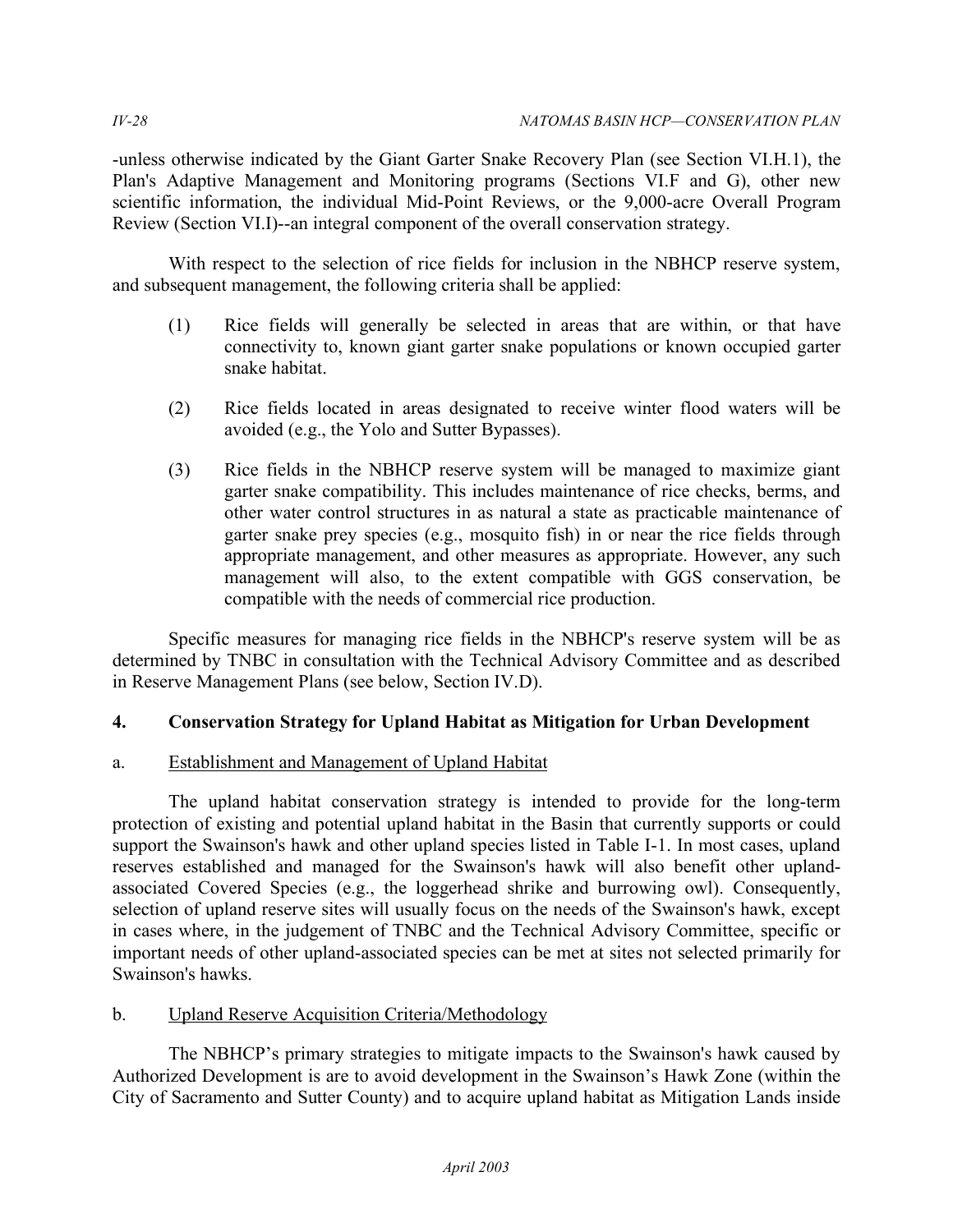the Swainson's Hawk Zone (see Figure 13). However, land outside the zone can be made attractive for the Swainson's hawk through appropriate habitat design as specified elsewhere in the NBHCP and in consultation with the Technical Advisory Committee. These primary strategies will provide optimum nesting and foraging habitat for the hawk in the area where most nesting occurs currently within the Natomas Basin along the Sacramento River. Minimum foraging habitat needed for Swainson's hawk nesting sites can vary depending on prey availability and density, which is in part a function of vegetation cover type within the foraging habitat and the activities (management practices, agricultural activities, etc.) associated with that habitat and proximity to water and other green feed that supports a prey base (Wunder, 1992). The goal of these strategies is to maintain optimum nesting and foraging habitat for the hawks nesting in this zone by providing an abundant and available prey source. In order to optimize the use of the entire Natomas Basin by Swainson's hawks, the Plan also calls for maintenance of nesting and foraging habitat for hawks nesting elsewhere in the Basin, as well as acquisition of reserve lands that benefit the other upland-associated species. In light of these considerations, upland reserve acquisition sites will be evaluated based upon the following criteria:

- $(1)$  adjacent to suitable foraging habitat (e.g., agricultural croplands and grasslands). The land contains known or potential Swainson's hawk nest trees, or includes or is
- $(2)$  expected to have a suitable Swainson's hawk prey base and, preferably, have historically been used by Swainson's hawks (as determined by NDDB or CDFG Agricultural croplands and grasslands that, based on crop type or surveys, are data and reports).
- $(3)$  including alfalfa and other hay crops, lightly grazed pasture, fallow fields, summer harvested row crops, but not cotton and other late harvest crops (see The land is or can be used to grow crops conducive to Swainson's hawk foraging, Section II.C.3.c).
- (4) If possible, the land contains appropriate areas for the establishment of riparian woodland habitat, or isolated groves in agricultural fields, for future use by Swainson's hawks. cottonwoods, willows, sycamores, and California walnut. Trees which may be planted include valley oaks,
- $(5)$  conservation objectives in Chapter I direct TNBC to focus acquisition of upland reserves in the Swainson's Hawk Zone. That objective, together with this provision, is intended to ensure that Swainson's hawk habitat protected in reserves will not be excessively fragmented, either inside the Swainson's Hawk Zone or outside the zone, and that habitat contiguity will be a primary criteria under which upland reserve sites will be selected. However, the value of edge habitat with wetlands will be considered in reserve design. (5) Contiguity of upland reserve sites will be maximized. The Swainson's hawk
- $(6)$  utilize upland habitat (see Tables I-1 and II-4). The land supports or has the potential to support other Covered Species which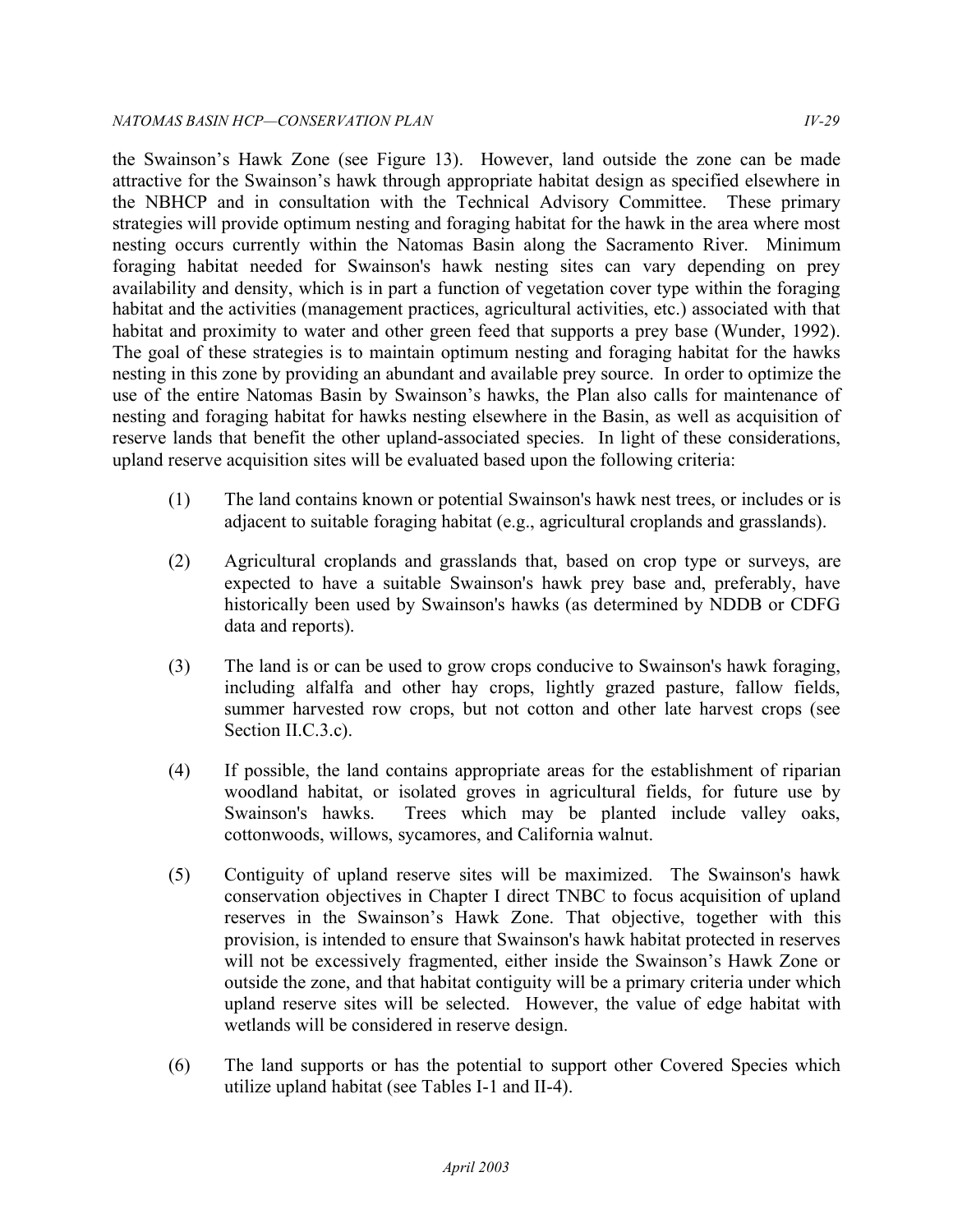Generally, priority for acquiring upland habitat is as follows (in descending priority order): (1) sites located within the Swainson's Hawk Zone; (2) sites that, in the judgement of TNBC and the Technical Advisory Committee, would provide specific, important benefits to other upland-associated Covered Species (e.g., tricolored blackbird nesting colonies); (3) sites supporting Swainson's hawk nests or foraging habitat outside the Swainson's Hawk Zone; (4) sites that would provide a good potential for enhancement of upland habitat values; and (5) any other site that would result in a benefit to any upland Covered Species.

# **5. Conservation Strategies for Vernal Pool Species as Mitigation for Urban Development**

 Vernal pools represent important remnants of the natural landscape of the foothills and valley floor of the Central Valley. Resulting from a combination of surface topography (shallow, closed depressions) and soil condition (low permeability), vernal pools support numerous special status species. Ten species associated with vernal pools or other seasonal wetlands are proposed for incidental take coverage under the NBHCP's incidental take permits, including three species of shrimp, five plant species and the western spadefoot toad and the California tiger salamander. While ten species associated with vernal pool habitats are covered by the NBHCP, only two of the species, vernal pool tadpole shrimp and vernal pool fairy shrimp, have been confirmed within the Natomas Basin.

 The primary purpose of listing the vernal pool associated species within the NBHCP is to provide protection to TNBC with regard to the management of future wildlife reserves. It is anticipated that the complex of wetland/upland habitat to be developed by TNBC will provide enhanced opportunities for the establishment and proliferation of these species. In the event these species do benefit from TNBC's efforts, it will be necessary to provide coverage to TNBC for activities that could result in incidental take of protected species.

 As noted within this NBHCP, undisturbed areas of vernal pools within the Natomas Basin, as shown in Figures 9 - 11, Habitat Types Maps, are few and relatively small. Other vernal pools and seasonal wetlands that may support vernal pool species may occur throughout the Basin. These vernal pools and other seasonal wetlands may constitute jurisdictional wetlands under U.S. Army Corps of Engineers (Army Corps) authorities under Section 404 of the Clean Water Act. In order to ensure that vernal pools and their associated species are adequately protected on reserve lands, TNBC shall implement the following conservation strategies:

 (1) TNBC shall consult with the TAC and California tiger salamander researchers and experts periodically during implementation of the Plan to determine what, if any, additional conservation opportunities for this species might exist within the Plan's proposed reserve system. Such opportunities might include, but are not limited to, establishment or creation of wetland and upland habitats suitable for tiger salamanders within the reserve system (e.g., stock ponds or "artificial" vernal pools) and, if appropriate, possible re-introduction of tiger salamanders into the Basin. Any conservation measures identified through this process, shall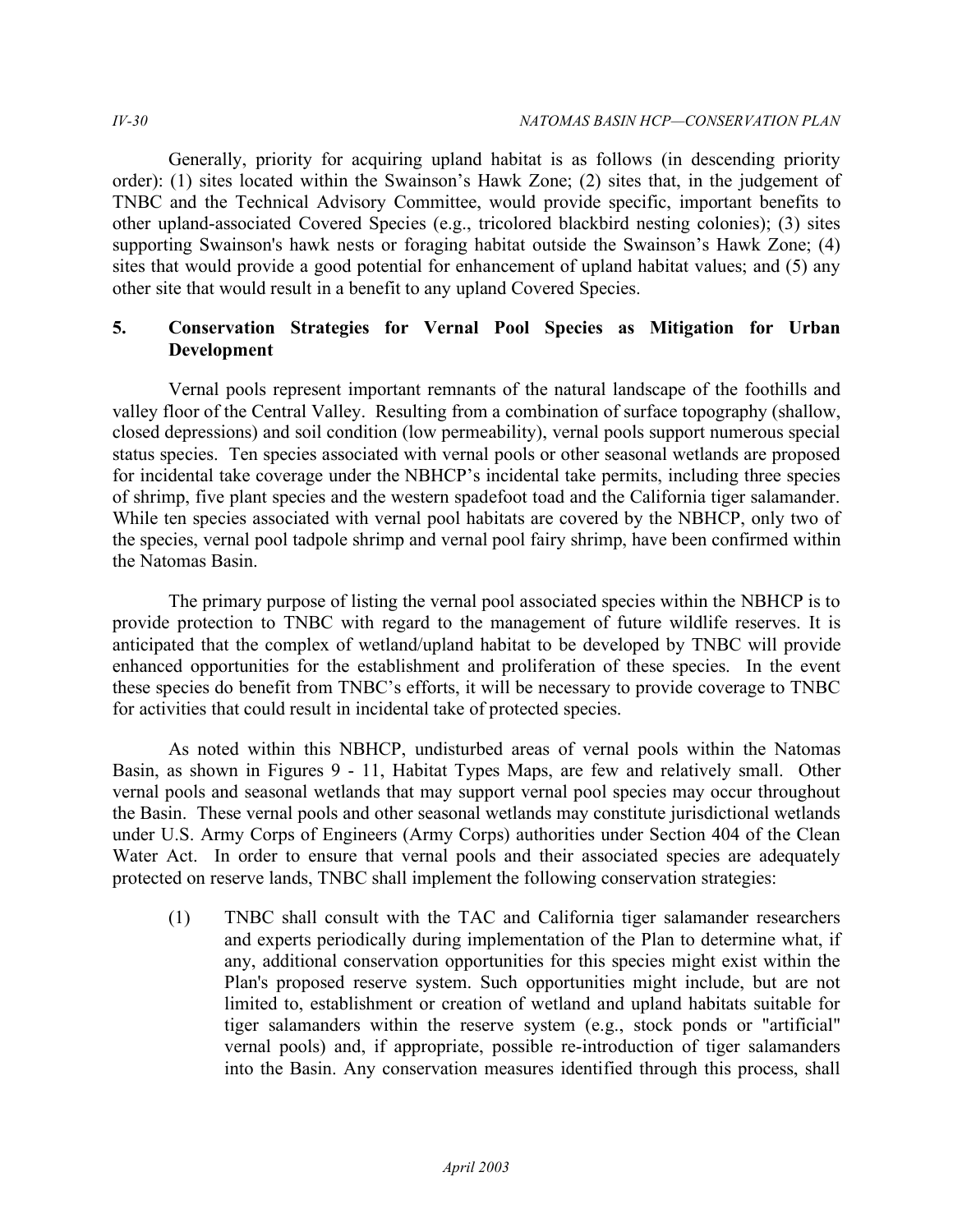be incorporated, as appropriate, into the NBHCP's conservation program through its Adaptive Management provisions.

- (2) TNBC shall consult with the TAC and western spadefoot toad experts periodically during implementation of the NBHCP to determine what, if any, additional conservation opportunities for this species might exist within the proposed reserve system. Any conservation measures identified through this process, shall be incorporated, as appropriate, into the NBHCP's conservation program through its Adaptive Management provisions.
- (3) TNBC shall consult with the TAC and fairy shrimp and tadpole shrimp experts periodically during implementation of the NBHCP to determine what, if any, additional conservation opportunities for Conservancy fairy shrimp, longhorn fairy shrimp, vernal pool fairy shrimp, vernal pool tadpole shrimp, and midvalley fairy shrimp might exist within the proposed reserve system. Any conservation measures identified through this process, shall be incorporated, as appropriate, into the NBHCP's conservation program through its Adaptive Management provisions.
- (4) TNBC shall evaluate the potential for furthering the conservation of covered plant species within the NBHCP's vernal pool areas or its wetland reserve system through appropriate means including, but not limited to, the introduction of Bogg's Lake hedge-hyssop, Sacramento orcutt grass, slender orcutt grass, Colusa grass, and legenere into the vernal pool areas or other suitable locations in the NBHCP Plan Area. Any conservation measures identified through this process, shall be incorporated, as appropriate, into the NBHCP's conservation program through its Adaptive Management provisions.

## **D. RESERVE MANAGEMENT/SITE SPECIFIC MANAGEMENT PLANS**

 All land acquired for reserves under the NBHCP, whether it is controlled through easement or purchased outright, will require preservation, management, enhancement and/or restoration, and monitoring activities.

 Following the mitigation land acquisition process, Site-Specific Management Plans (SSMPs) will be prepared for each reserve unit. Within the first year following reserve site acquisition, TNBC shall complete a biological assessment of the site, and shall prepare and submit to the TAC for their review and comment. Each SSMP shall be approved by the Wildlife Agencies prior to implementation. Each SSMP shall include a Biological Monitoring Plan for the site. SSMP's can be simple or complex depending on the level of management necessary to provide or maintain habitat for the Covered Species. Each SSMP will specify: (1) management policies not otherwise prescribed by the NBHCP (see Section IV.D.1 below); (2) specific management activities, including establishment of suitable monitoring programs (see Section IV.D.2); (3) restoration and enhancement needs (see Section IV.D.3); and (4) reserve water management (see Section IV.D.4). TNBC will be responsible for preparing management plans for all reserve lands in consultation with the Technical Advisory Committee. Prior to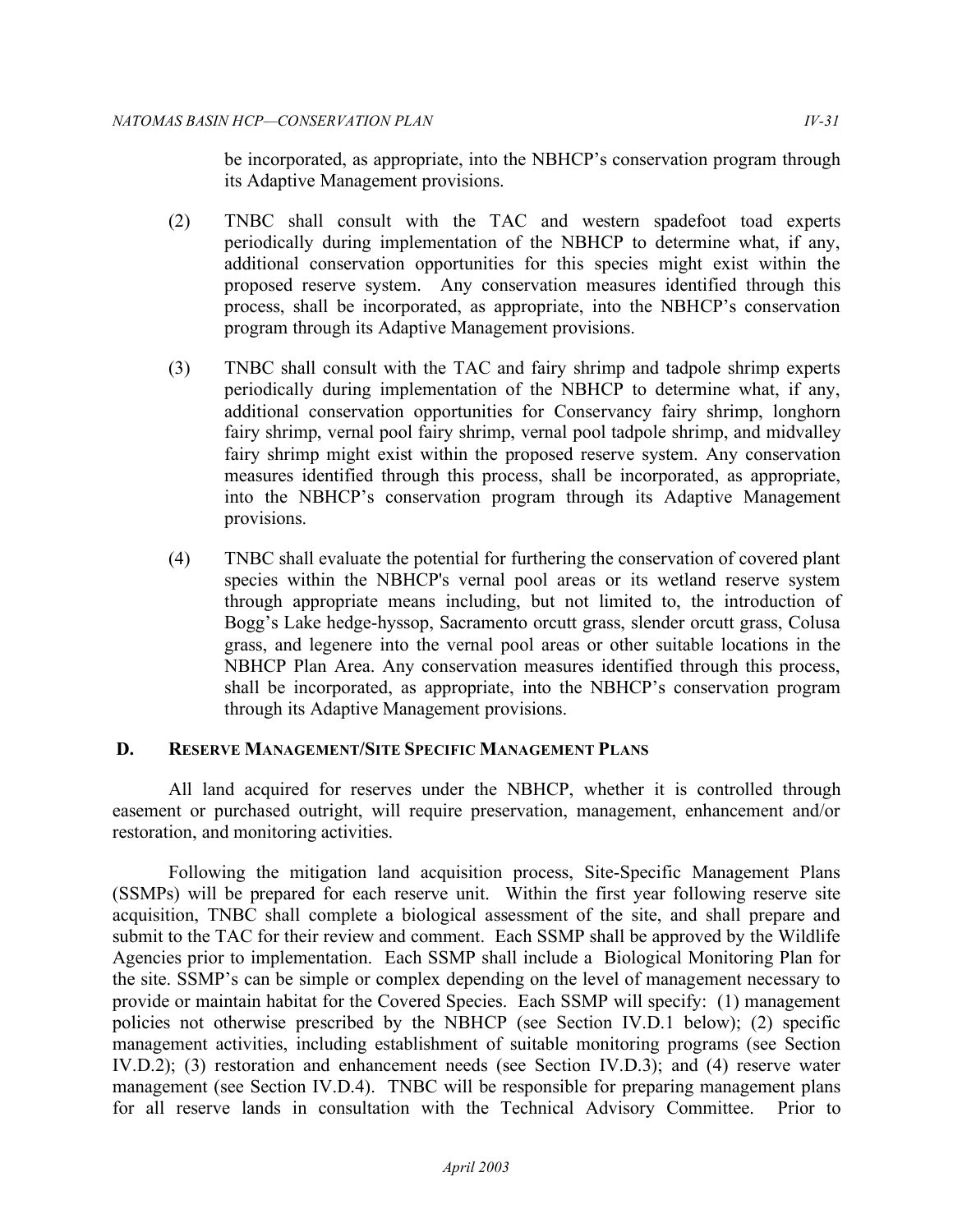implementation, each management plan will be submitted to the USFWS and CDFG for review, revision if appropriate, and written approval; however, formal USFWS and CDFG review of proposed management plans may be waived if all members of NBHCP's Technical Advisory Committee, including its USFWS and CDFG representatives, unanimously concur in the plan and documentation of such concurrence is placed into TNBC's administrative record. If TNBC's Board of Directors approves an action pursuant to this section in a regular, noticed meeting of the Board, then after the  $60<sup>th</sup>$  day TNBC has notified CDFG and USFWS of the proposed action, in writing, it is approved unless denied in writing by CDFG or USFWS. See Section 3.2.4 of the Implementation Agreement for further information on the development of reserve management plans.

# **1. Site-Specific Management Plan Policies**

 Once a block or parcel of mitigation land has been acquired, general goals for the land will be established and management activities will be guided by TNBC according to the policies set forth below. Each SSMP will outline the policies under which the parcel will be managed, will describe the specific management activities that will be implemented, will specify the restoration and enhancement needs, and will define reserve water management. Management plans will be modified periodically as appropriate pursuant to NBHCP's Adaptive Management provisions to respond to changing conditions in the reserve areas and new scientific information. In cases where land purchased is added to an existing reserve area, policies or goals for the existing area may, if appropriate, be applied to the area of expansion. SSMP policy formulation will address the following issues:

# Identification of Covered Species Present/Habitat Requirements Determination

a. Identification of Covered Species Present/Habitat Requirements Determination<br>An existing Conditions Biological Assessment of newly acquired TNBC reserves will be conducted to determine the specific Covered Species the parcel currently supports or could potentially support. The results of this survey will be included in the SSMP for the subject Mitigation Land. The habitat type present or desired (e.g., wetlands or uplands) will also be a critical determination in establishing management policies. Management policies and activities will be oriented toward the species and habitats indicated or selected, and specific management policies established will be consistent with the needs of those species or habitats. Land parcels that are unsuitable for or are not expected to support any of the Covered Species will be eliminated from consideration through use of the mitigation site selection criteria described in Sections IV.C.2, C.3.b, and C.4.b above.

# b. General Design/Management Criteria for Site Specific Management Plans

 The following design and management criteria shall be considered during the preparation, review and approval of Site Specific Management Plans for TNBC reserves:

 Generally, public access to TNBC reserves shall be limited or regulated. Riparian and wetland areas are more valuable as wildlife habitat when they are located where human access is limited.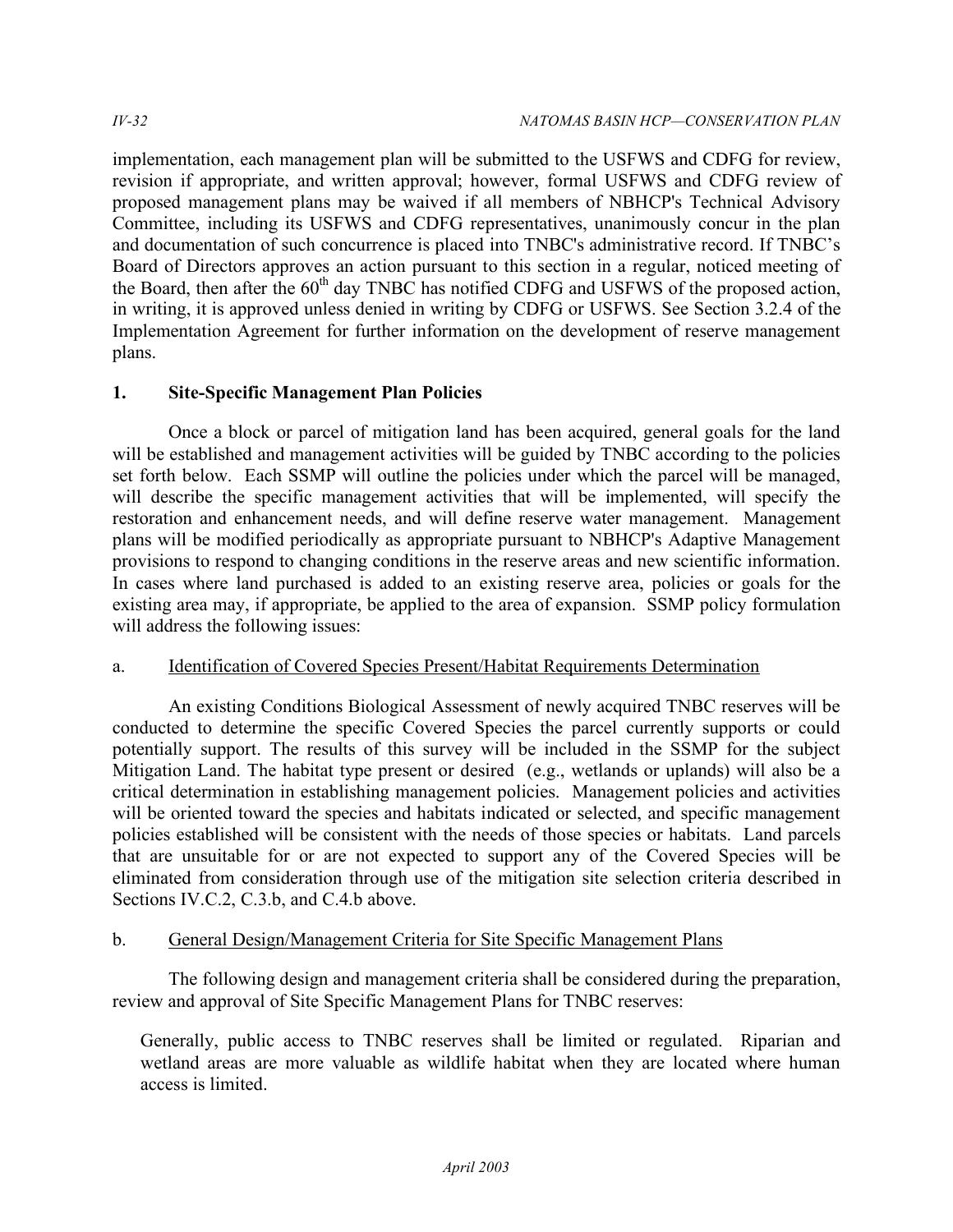TNBC will protect the Covered Species and their habitat by limiting and regulating public assess to TNBC reserves. Reserves shall be patrolled to control prohibited and incompatible activities, including, but not limited to, dumping, off-road vehicle activity and trespass.

 Site specific management plans shall address the habitat needs of a maximum possible number of Covered Species, as determined feasible based upon the physical characteristics (topography, soil types, water availability, vegetation, etc.) of the individual reserve site under consideration.

 Water bodies within habitat reserve units shall vary in size, depth and edge planting to provide varied habitat opportunities.

 Plantings of native trees, including valley oak (*Quercus lobata*), cottonwood (*Populus fremontii*), and willow (*Salix goodingii*) shall generally be incorporated within each habitat reserve unit as determined feasible by TNBC and in consultation with NBHCP TAC.

# c. Appropriateness of Hunting

 Management plans will identify the level of hunting allowed, if any, and will include parcel-specific restrictions to protect the Covered Species during any hunting activities. No take of Covered Species as result of hunting will be covered under the permits.

# d. Controlled/Prohibited Activities

 Activities that would potentially conflict with mitigation goals or would endanger habitat resources will be described and controlled or prohibited as necessary. Examples of activities that will typically be prohibited include dumping, vandalism, unauthorized hunting and fishing, collection of plants or animals, and off-road vehicle use.

# e. Avoidance of Conflicts with the Sacramento International Airport

 It is imperative that reserve lands in the vicinity of the Sacramento International Airport be managed to avoid the potential for aircraft/bird collisions and other potential conflicts with airport operation. Reserve management plans must therefore be developed with these issues in mind. Draft management plans for reserve lands in the vicinity of the Sacramento Airport must be submitted to the Airport Facilities Manager to provide a reasonable opportunity for review and comment prior to approval by TNBC, the USFWS, or CDFG. See Section III.B.5. for a discussion of potential wildlife safety hazards near the airport, and Chapter VI for further discussion of reserve management/airport safety issues.

# Take Avoidance

f. Take Avoidance<br>TNBC will implement take avoidance measures to minimize potential take that may occur during habitat creation, restoration, preservation, enhancement and management activities on Mitigation Lands (e.g., road kills, take during construction of managed marsh wetlands, etc.). To accomplish this, TNBC shall, where applicable, ensure that all take avoidance measures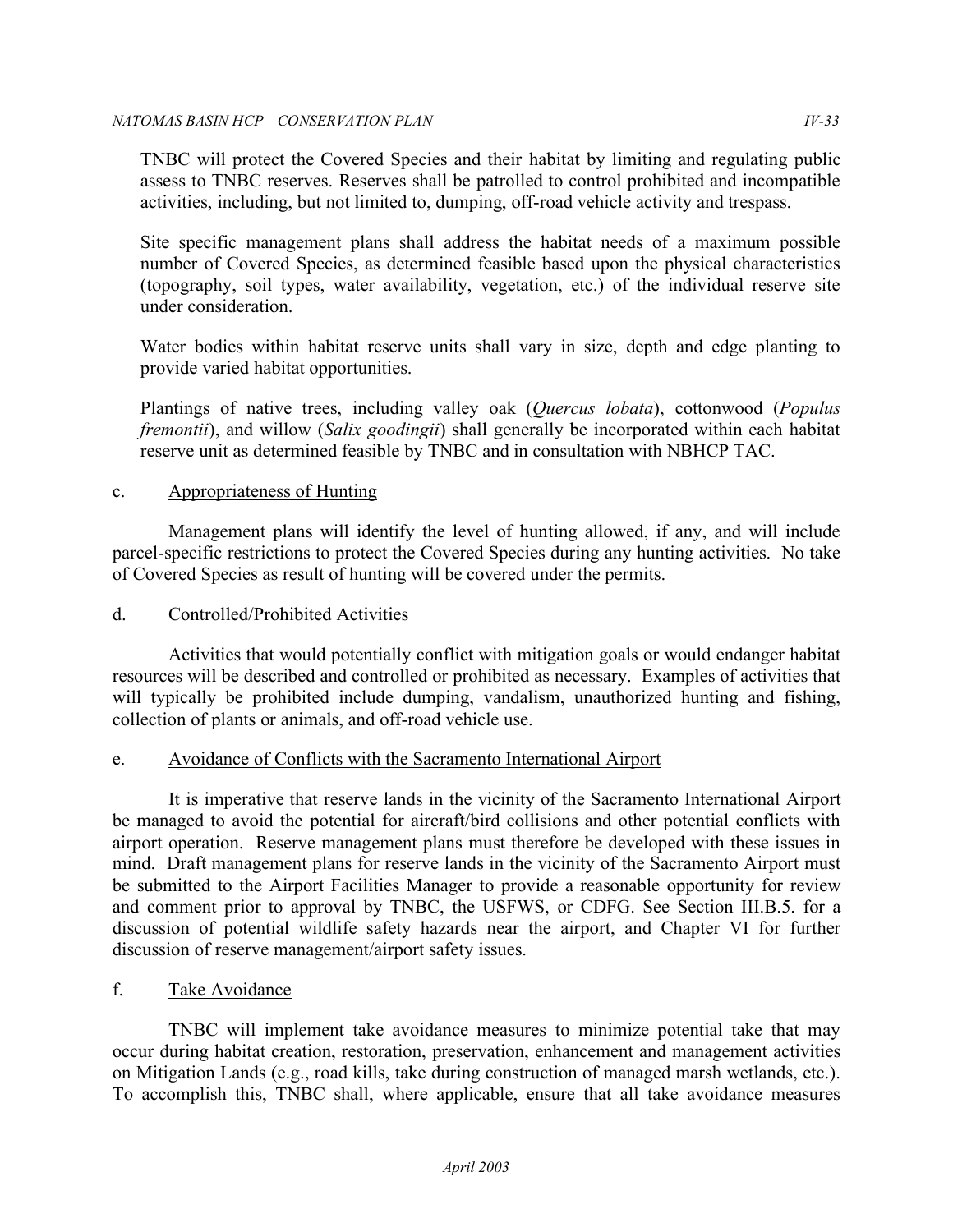described in Chapter V (e.g., dewatering of irrigation ditches owned by TNBC) are implemented during preservation, restoration, creation, enhancement, management, and use of reserve lands. TNBC shall ensure that all such take avoidance measures as are necessary and appropriate are included in SSMPs.

# **2. Management Activities**

 The objectives of management activities conducted on Mitigation Lands generally will be to maintain and support applicable Covered Species over the long term, and, specifically, will be to meet the goals set forth in Section IV.C.2.a above. Specific management activities will be set forth in the management plan prepared for each suitable block of reserve land. Management activities to be implemented include, but are not limited to, the following:

# a. Habitat Management

 Habitat management will be a critical function within all reserves, and ensuring appropriate habitat management will be an important task of TNBC and the management plan. Habitat management activities will vary depending on the habitats found within a particular area and the degree to which they must be managed and enhanced.

 Habitat management activities are discussed in Sections IV.C.3 and C.4 above with respect to giant garter snakes and Swainson's hawks, respectively. In addition, consistent with the Site-Specific Management Plan prepared for each reserve, management activities can include: (1) control of water supply and availability; (2) suitable agricultural practices (e.g., rice growing for giant garter snakes and production of other crops for Swainson's hawk foraging); (3) grazing or mowing programs to eliminate weeds or control vegetation; (4) exotic species control; (5) erosion control; (6) enhancement of native plant communities; (7) habitat enhancement activities for the Covered Species (e.g., construction of artificial burrows for giant garter snakes); (8) predator control; (9) enhanced ditch and drain management for the ditches owned by TNBC on reserve lands; and (10) coordination of any research conducted within reserves with outside species experts and other individuals and groups. Management activities will be conducted so as to limit the potential for the management activities benefitting one Covered Species to adversely affect another Covered Species. A copy of any and all research documents produced having to do specifically with NBHCP reserve lands will be obtained where possible and kept as part of the documentation and records for all TNBC lands.

# **Monitoring**

b. Monitoring<br>Management plans will address monitoring objectives, needs, and specific methodologies as necessary and as described in Section VI.E.

# Patrolling

c. Patrolling<br>TNBC will periodically patrol the reserves to control prohibited activities such as dumping, shooting, off-road vehicle activity, trespassing, and any other prohibited activity. Patrolling frequency needed to control prohibited activities will vary with each area and will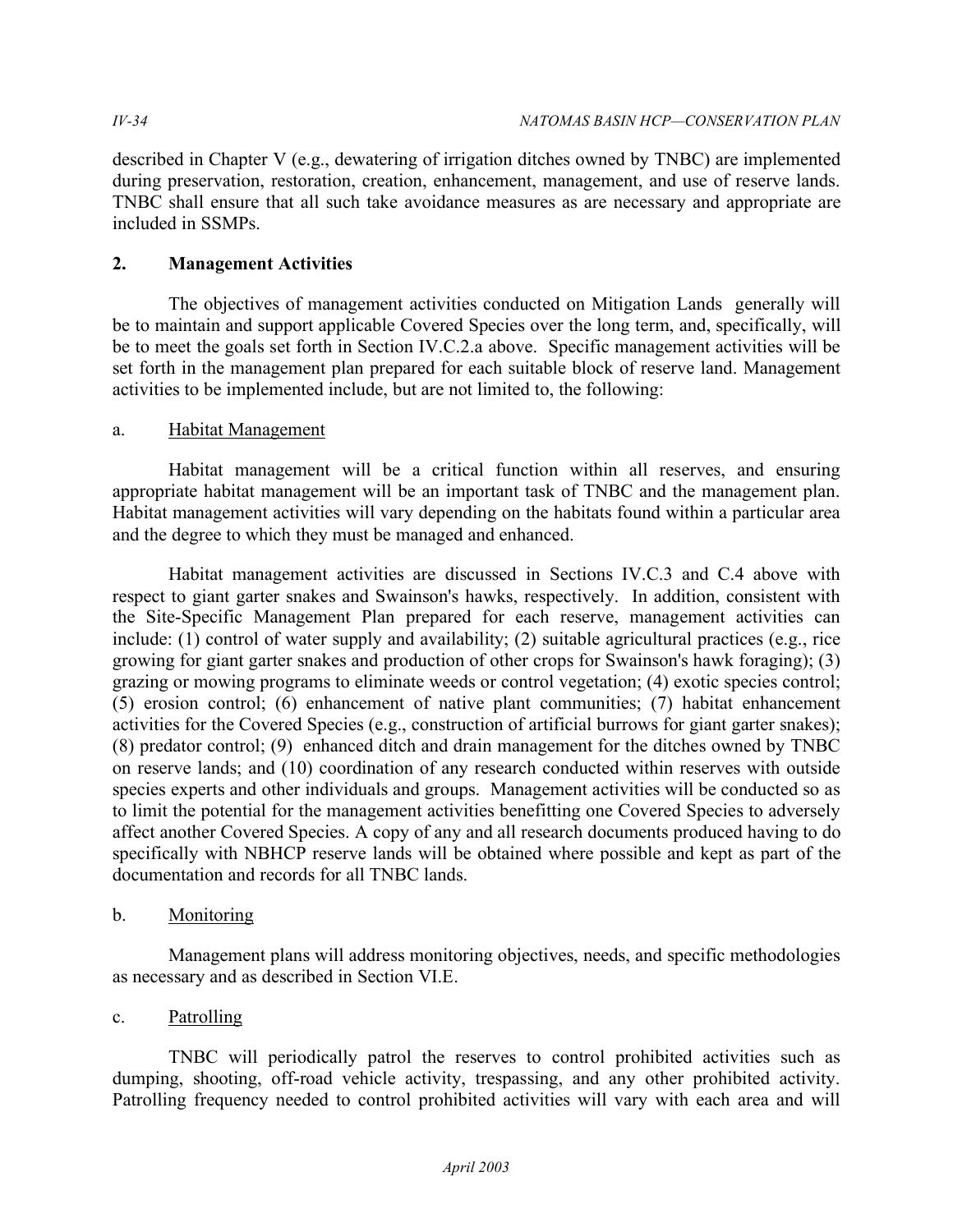depend on the area's location, surrounding land uses, proximity to urban areas, and historic uses of the land. The patrol function may be performed by any suitable entity approved by TNBC.

# d. Rice Production Practices

 Rice farming on any land under TNBC control and serving to mitigate impacts of Authorized Development shall be managed in a manner to enhance habitat values for giant garter snakes and other NBHCP Covered Species. Overall, TNBC rice production practices promote enhanced habitat values through minor to moderate adjustments in cultivation practices. The rice production practices include guidelines related to vegetation management (including weed management, treatment of crop stubble through burning and discing), and maintenance of those ditches that are owned by TNBC (time of maintenance, alternating bank maintenance on an annual basis) shall be subject to the Site Specific Management Plan prepared for each reserve. The rice production practices will be reviewed and revised as needed based on monitoring or other relevant information.

# **3. Restoration and Enhancement Programs**

 The ultimate goal of the NBHCP reserve system is to provide sustainable habitat communities capable of supporting the appropriate Covered Species, and to convert disturbed lands in the NBHCP reserve system into such sustainable communities. It is expected that many of the lands purchased for the reserve system will be disturbed to some degree or previously used for other purposes and will require restoration or enhancement. Restoration and enhancement programs will therefore play an important role in developing sustainable habitat communities on reserve lands.

 The management plan for each parcel or block of reserve lands will identify specific restoration and enhancement needs and discuss the expected costs of such restoration and the timing of implementation. Some important habitat enhancement activities for the giant garter snake (e.g., construction of managed marshes) and Swainson's hawk (e.g., planting of future nest trees) are discussed in Section IV.C.3 and C.4 above. Additional restoration activities that may be implemented on NBHCP reserve lands include, but are not limited to, the following:

# a. Restoring Natural Drainage Patterns/Erosion Control

 Restoring the natural drainage pattern of a reserve unit, whether it is to prevent unnatural ponding, to restore natural ponding, or to channel runoff to appropriate areas, is the precursor to establishing or enhancing some native habitat communities. For example, it is important to provide drainage patterns and moisture regimes suitable for certain native plants. In addition, the growth of exotic plant species and erosion may be deterred by the restoration of natural moisture regimes.

# b. Exotic/Invasive Plant Control

 If necessary, integrated pest management programs for exotic or other plants will be implemented in consultation with County Agricultural Commissioner's offices or other suitable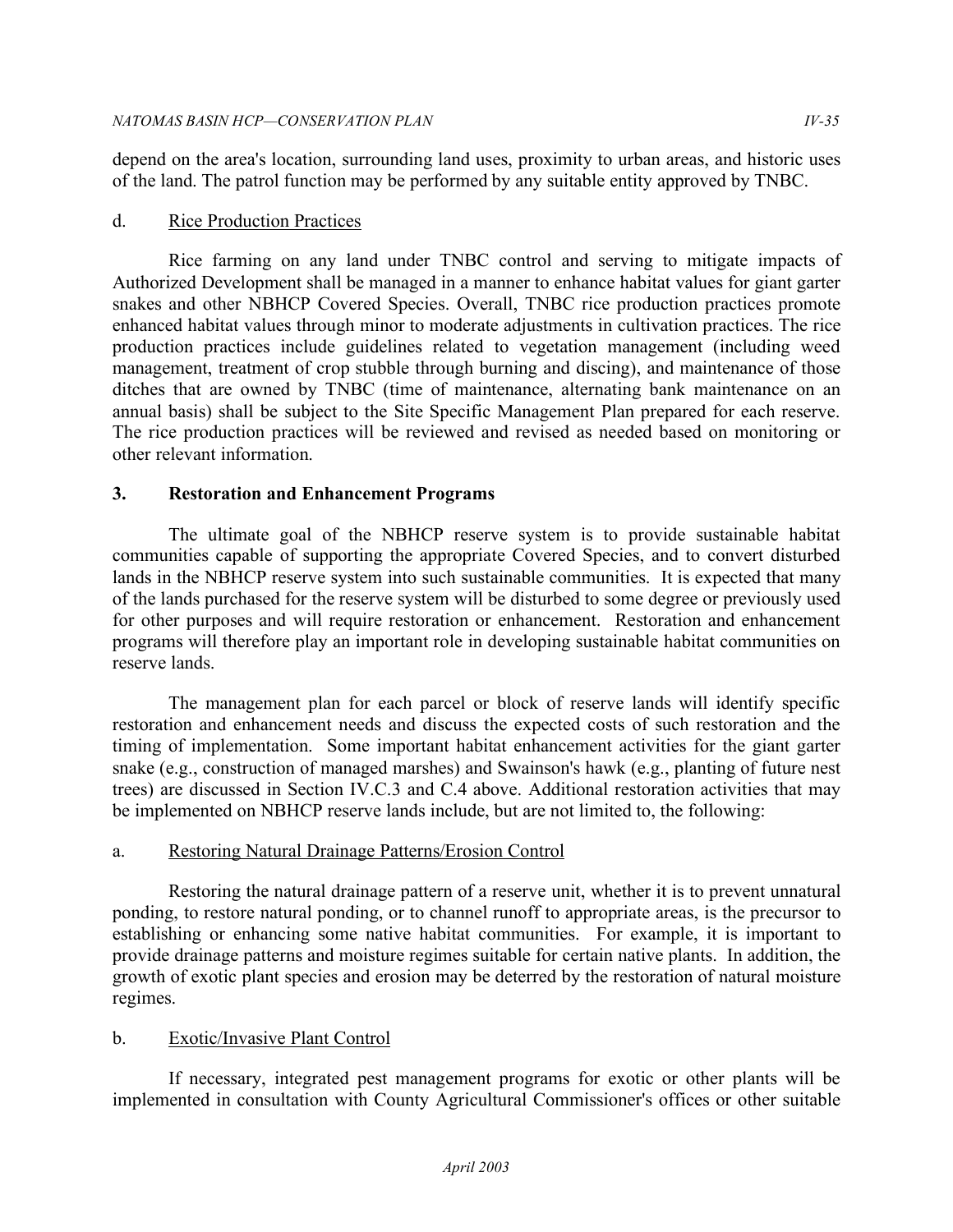experts (e.g., if exotic or invasive plant species threaten native plant communities) and as covered by the SSMP prepared for the reserve.

# c. Domestic/Feral Animal Control

 In some portions of the Plan Area, cats are a possible threat to giant garter snakes, burrowing owls, tri-colored blackbirds and small mammals that are prey forage. If feral cats become established, control of feral cats in reserve areas may be necessary. Control programs for domestic or feral animals will also be implemented for other species as necessary.

# **4. Reserve Water Management**

 One of the primary functions of the Mitigation Lands under the NBHCP is to provide wetland habitat values through rice farming or through establishment of managed marsh. Any land to be managed as rice or marsh for the reserve system must have an adequate water supply (see Section IV.C.2.c.2 above).

# a. Water Needs for TNBC Rice Cultivation

 The majority of water used for rice cultivation in the Natomas Basin is diverted through a system of channels from the Sacramento River. Following the discing and leveling of the fields, water is introduced to the fields and aerial seeding is conducted, usually from mid-April to mid- May (University of California 1983). The water in the fields initially serves to stimulate rice seed germination, and thereafter assists in controlling weed growth (California Rice Promotion Board 1991).

 To control the growth of undesirable aquatic vegetation, herbicides are usually applied to the majority of flooded rice fields once the rice seedlings have emerged in April or May. The water system in the Natomas Basin is a "closed system." As a closed system, it does not release flows into the River until late August or early September, and even then in controlled amounts. The area does not fully drain until October.

 The total amount of water typically supplied to rice fields during a year differs from the actual net usage. The ultimate fate of water applied to rice fields can be broken into three general fractions: (1) evapotranspiration (solar evaporation and transpiration from vegetation), (2) percolation into the soil, and (3) outflow from the rice field. Using data from various individual rice fields, Jack Williams, the Sutter County Rice Farm Advisor for the University of California Cooperative Extension, has calculated the average net water use at about 6.5 acre-feet per acre of rice (about 1.5 acre feet of this is outflow) for rice farms in Sutter County, outside of the Natomas Basin. The Rice Experimental Station in Biggs, located in southern Butte County, has estimated that between 4.8 and 6.7 acre-feet of water per acre are used in rice cultivation.

 Rice growers that use a water recycling system save an average of 0.6 acre-feet of water per acre. Estimates of water reuse by districts vary from 1 to 28 percent of the applied water, depending on feasibility within the district (California Rice Promotion Board 1991).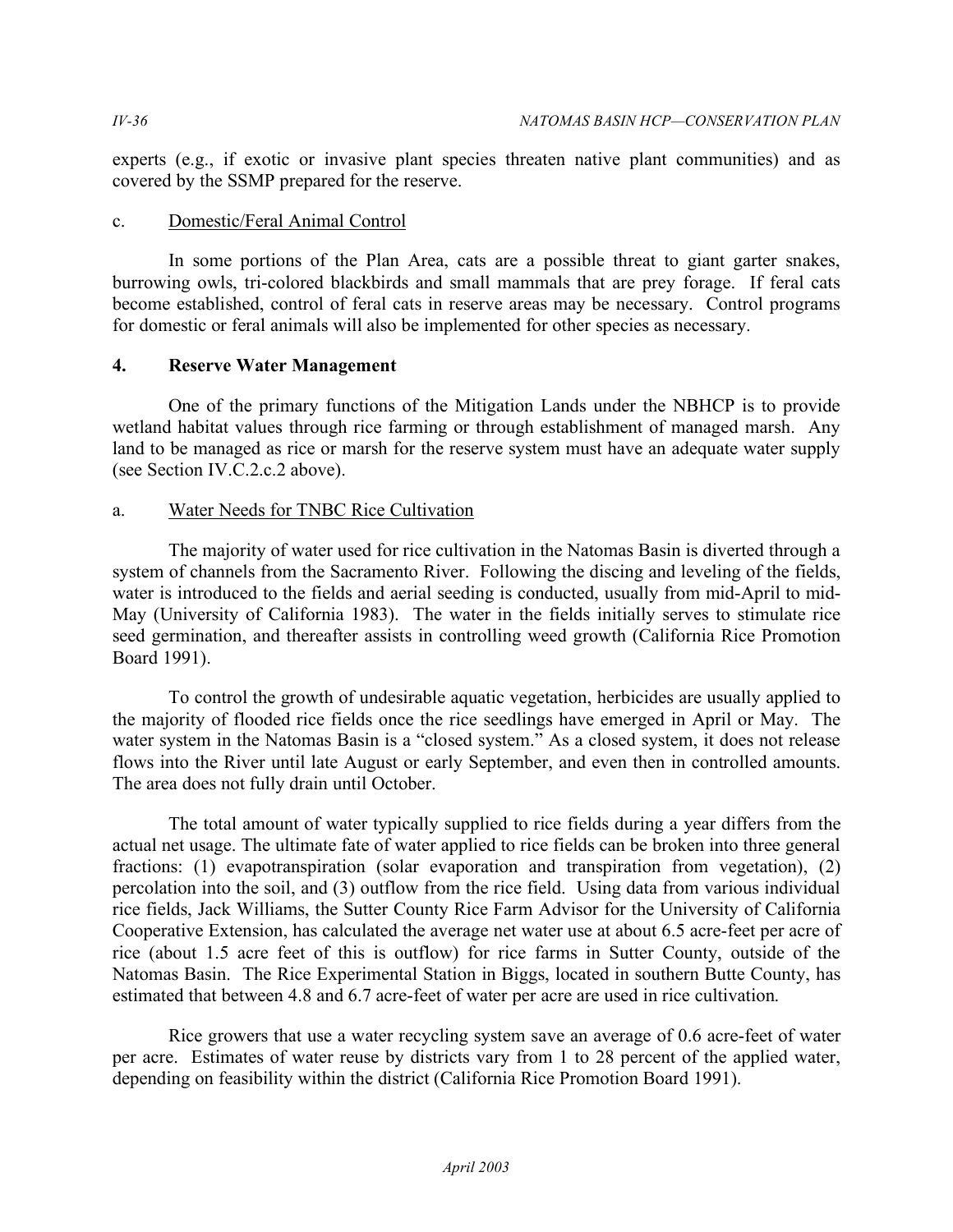#### *NATOMAS BASIN HCP—CONSERVATION PLAN IV-37*

 The most significant variable between individual rice fields that affects these figures of average net water use is percolation. One reason why these lands are so well suited for rice growing is that most fields have tight clay soils which greatly restrict water loss through percolation. Most rice fields have a hydraulic conductivity (percolation) in the range of 0.32 to 0.42 inches per day. However, certain areas have rice fields with higher percolation rates because of a greater percentage of sandy soils (California Rice Promotion Board 1991). Through the removal of rice fields with high percolation rates from production, and improved water irrigation systems and cultivation practices, water use for rice cultivation has decreased significantly in the past decade. Sacramento Valley rice fields as a whole has dropped from approximately 6.5 acre-feet in the 1970's to the present level of 4.4 acre-feet per acre (California Rice Promotion Board 1991). Within the Natomas Basin, rice crop irrigation requires approximately 3.9 acre-feet per acre (Natomas Mutual 2001), a relatively low level of water demand reflecting the efficiency of the Natomas Mutual system, as well as the local soil characteristics and the carefully leveled fields of the Natomas Basin. The average net water use for individual fields in the

# b. Water Needs for Managed Wetlands

 Water requirements for maintaining natural and managed marsh areas are similar to those needed for rice cultivation. Until TNBC identifies specific marsh lands for acquisition, it is impossible to determine the exact water needs for maintaining these marsh areas within a given habitat reserve. It is, however, possible to predict water requirements for marsh maintenance based on data from the state-managed Gray Lodge Wildlife Management Area. Gray Lodge consists of approximately 8,375 acres. It is estimated that to achieve full use of habitat development opportunities at Gray Lodge, a firm water supply of about 44,000 acre-feet of water would be required--for an average requirement of 5.25 acre-feet of water per acre. These water requirements for Gray Lodge are likely to be higher than those for the Natomas Basin. This is because of the efficiency of the Natomas Basin recirculation system (approximately 85%) and extensive land leveling within the Natomas Basin. Nonetheless, the Gray Lodge water needs have been used to determine whether water supply would be available to create and maintain managed marsh within the Natomas Basin.

# c. Available Water Supply

 The most critical element required in the establishment and maintenance of wetland habitat is the continued availability of a source of good quality water. TNBC, as a landowner within Natomas Mutual's agricultural irrigation service area, will be entitled to its fair share of water entitlements on an annual basis. TNBC will look to Natomas Mutual for irrigation water for both rice cultivation and marsh management. Based upon information obtained from Natomas Mutual, TNBC is expected to receive sufficient water annually to meet its needs.

 TNBC estimates that managed marsh will require somewhat less annual irrigation than rice cultivation. Additionally, some portion of each TNBC reserve will be maintained as upland habitat that would require less irrigation than the irrigated crops that dominate active and long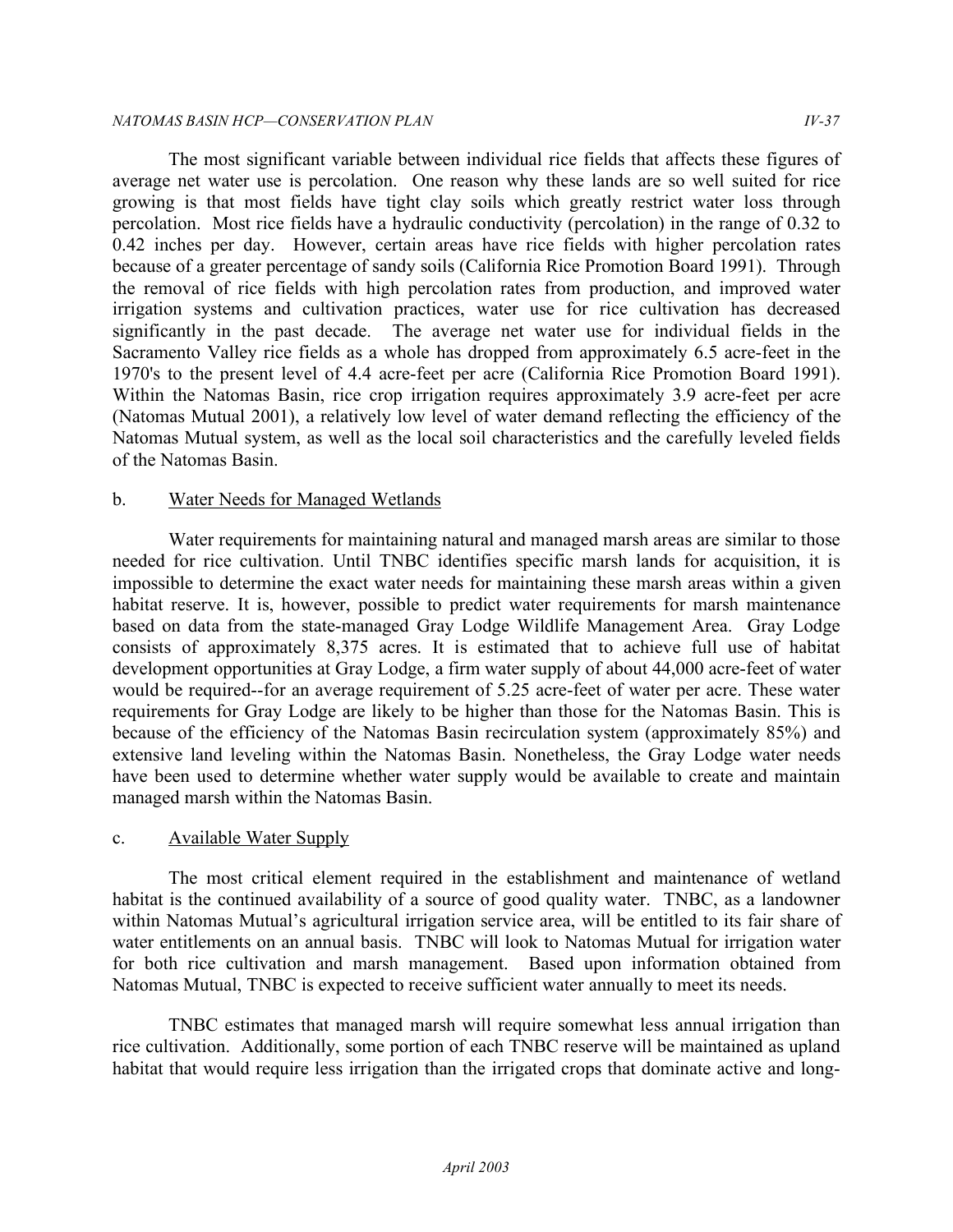term agricultural lands. Therefore, it is not anticipated that TNBC reserves will result in water demands beyond the service ability of Natomas Mutual.

 In determining the likelihood of adequate irrigation water supplies to support TNBC reserves, reliability of Natomas Mutual water supplies is a key factor. Natomas Mutual possesses a number of senior water rights, most of which precede the Central Valley Project. Based upon these rights, Natomas Mutual's water allocation may be reduced by up to 25 percent in critically dry years (critically dry years are defined as years when annual inflow to Shasta Lake is less than 4.2 million acre feet).

 In recent years, Natomas Mutual has installed sophisticated improvements to allow substantial increases in water recirculation within the Natomas Basin. Utilizing this infrastructure, Natomas Mutual has, in recent years, been able to serve all of their water users fully during periods of drought- related water supply reductions.

 If long-term water shortages occur, possibly through a complete restructuring of water rights in response to state or federal habitat restoration and/or species recovery programs, restructuring of the CVP/SWP, Calfed or other similar programs, then TNBC would be required to implement alternative water supply strategies. The most immediately available alternative irrigation source would be groundwater. Groundwater is readily available throughout the Basin and it is estimated that reliance on ground water resources would increase irrigation costs for TNBC reserve by approximately 50% to 100% (John Roberts, TNBC). While such cost increases would be significant, it is reasonable to assume that TNBC could adjust for this expense for the following reasons: 1) irrigation costs are only one of many costs associated with reserve management; 2) farmers leasing TNBC lands are obligated to pay for their agricultural water use, and the agricultural water demand is in excess of 50% of total irrigation costs for given reserve site, thereby substantially offsetting any increases in water costs; and, 3) as part of the mitigation fee, developers contribute to a contingency fund for each acre of land developed and this fund is established for expenses such as unanticipated irrigation costs. In addition to groundwater, TNBC might also seek to acquire tailwater from other water users or water providers within the Natomas Basin where TNBC in consultation with the NBHCP TAC, determine such water is of appropriate quality for Mitigation Lands.

 In response to the high level of importance associated with adequate water supplies for reserves, TNBC currently explores various water supply options prior to acquiring reserve lands. In the case of TNBC's reserve known as the BKS property, three alternative water sources were identified, including: 1) tail water from the Stolt Sea Farm; 2) ground water wells (the property has six operational wells, three in daily operation and three with no engines); and 3) Natomas Water Company which has agreed to explore water deliveries with TNBC. In order to ensure adequate water availability, TNBC will continue to seek alternative water supplies in addition to Natomas Mutual as reserve sites are acquired. If there is not an adequate water supply for the type of reserve (i.e., wetlands) or an existing reserve site looses all available water, then TNBC may consider converting that site to an upland reserve, or selling the reserve site and seeking an alternative reserve location with adequate water.